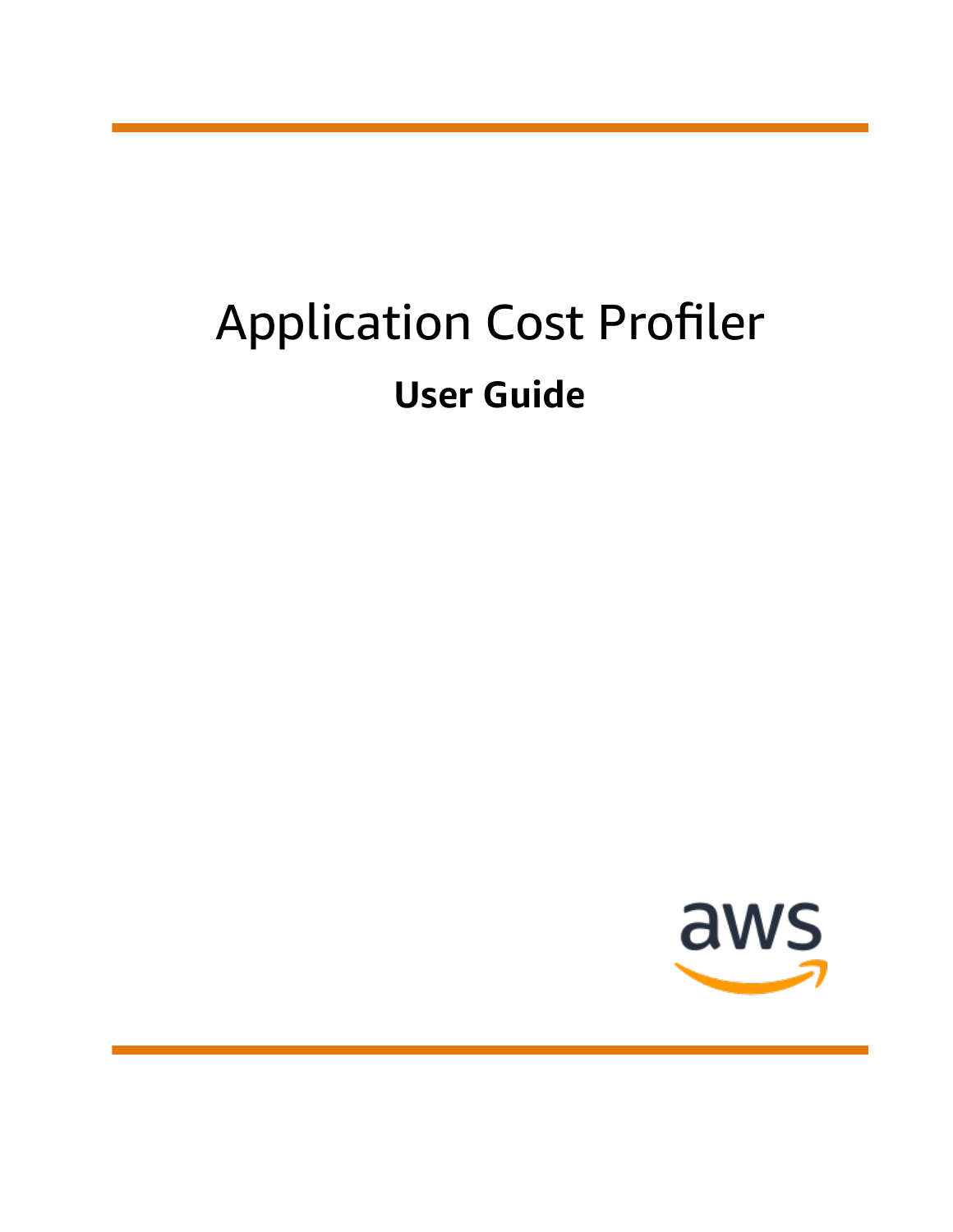### **Application Cost Profiler: User Guide**

Copyright © Amazon Web Services, Inc. and/or its affiliates. All rights reserved.

Amazon's trademarks and trade dress may not be used in connection with any product or service that is not Amazon's, in any manner that is likely to cause confusion among customers, or in any manner that disparages or discredits Amazon. All other trademarks not owned by Amazon are the property of their respective owners, who may or may not be affiliated with, connected to, or sponsored by Amazon.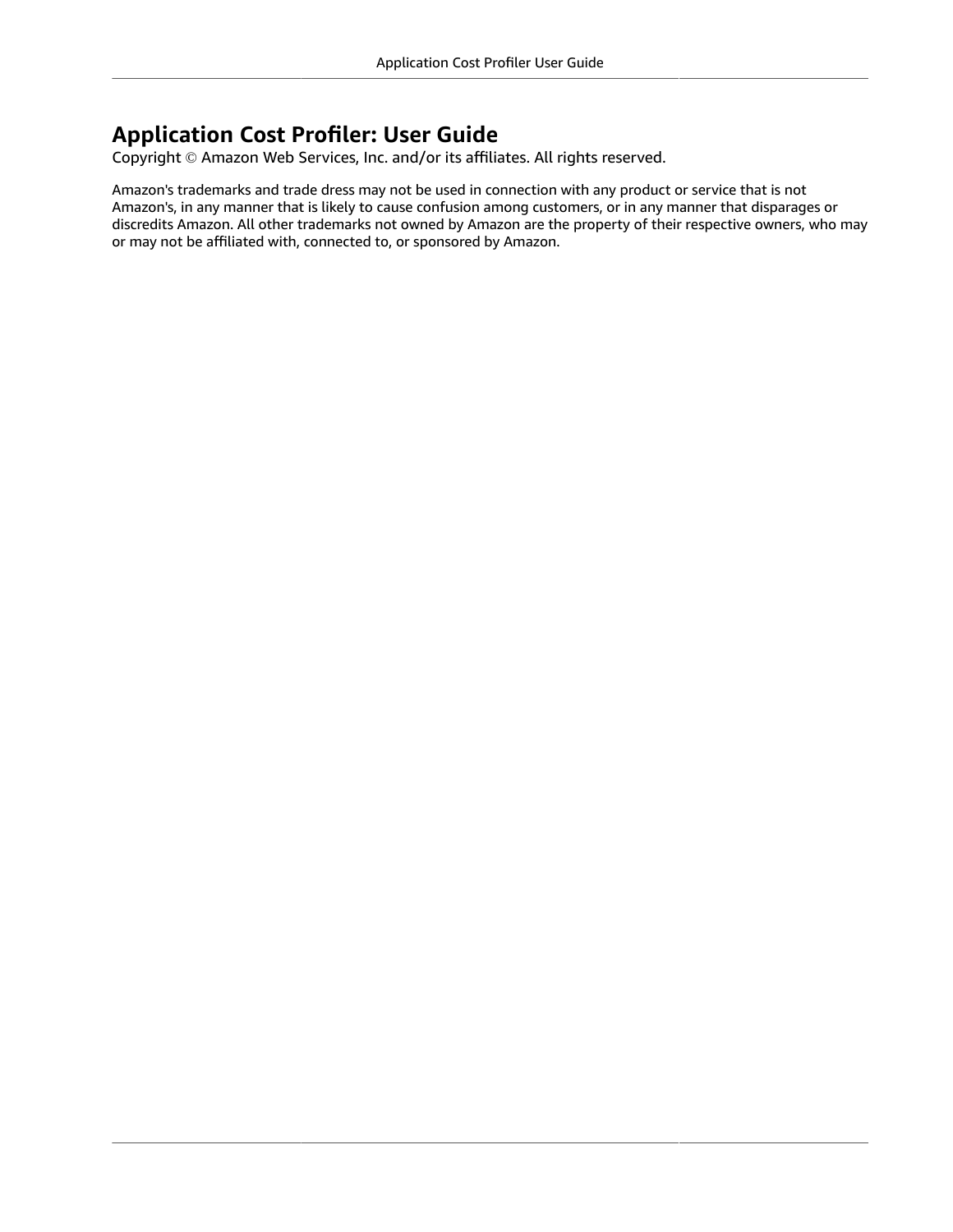# **Table of Contents**

| Giving Application Cost Profiler access to SSE-KMS encrypted S3 buckets  8 |  |
|----------------------------------------------------------------------------|--|
|                                                                            |  |
|                                                                            |  |
|                                                                            |  |
|                                                                            |  |
|                                                                            |  |
|                                                                            |  |
|                                                                            |  |
|                                                                            |  |
|                                                                            |  |
|                                                                            |  |
|                                                                            |  |
|                                                                            |  |
|                                                                            |  |
|                                                                            |  |
|                                                                            |  |
|                                                                            |  |
|                                                                            |  |
|                                                                            |  |
|                                                                            |  |
|                                                                            |  |
|                                                                            |  |
|                                                                            |  |
|                                                                            |  |
|                                                                            |  |
|                                                                            |  |
|                                                                            |  |
|                                                                            |  |
|                                                                            |  |
|                                                                            |  |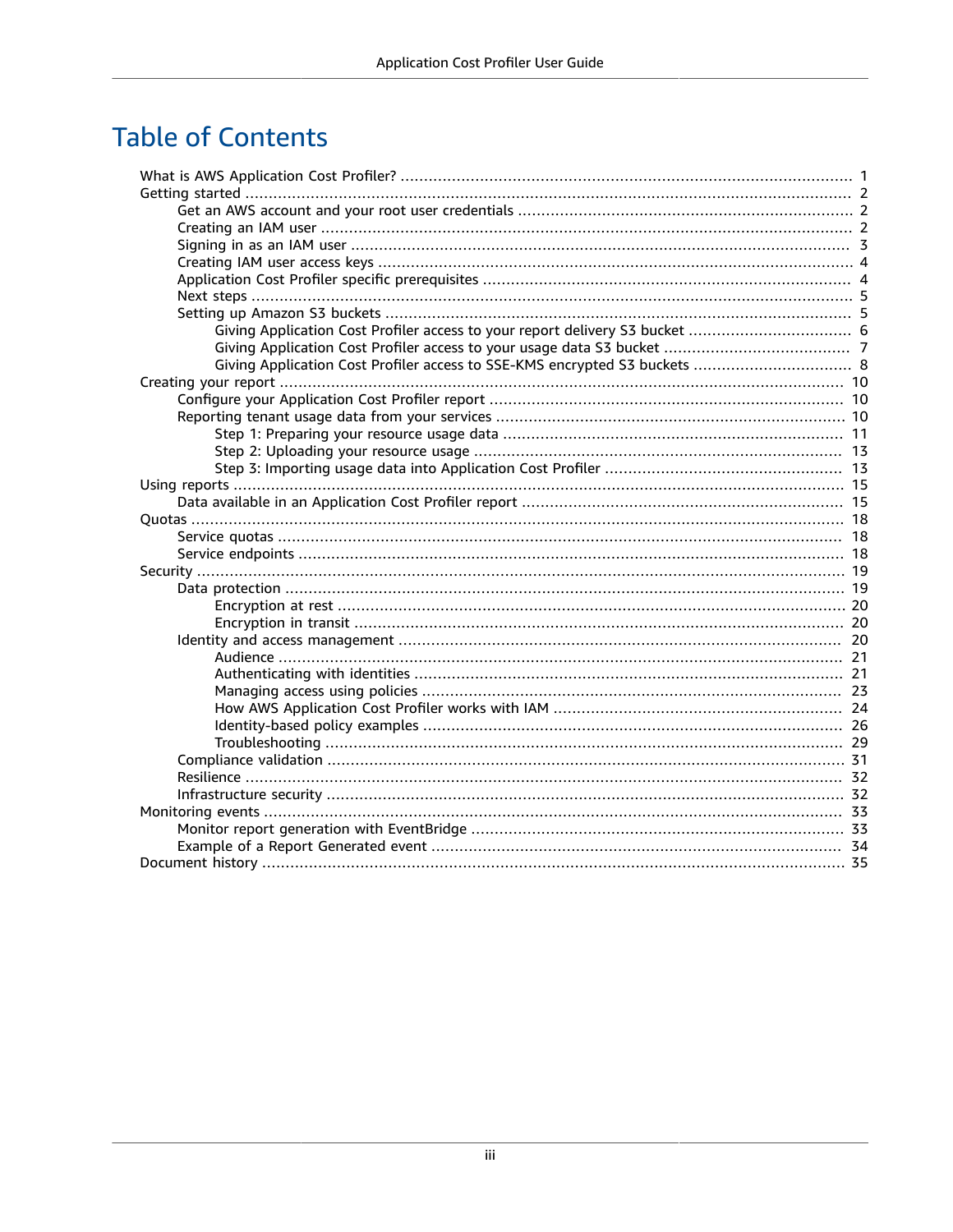# <span id="page-3-0"></span>What is AWS Application Cost Profiler?

AWS Application Cost Profiler helps you separate your AWS billing and costs by the tenants of your service. A *tenant* can be a user, a group of users, or a project.

A *resource* is an entity that users can work with in AWS, such as an Amazon Elastic Compute Cloud (Amazon EC2) instance. Make sure that you can identify your resource usage by the tenant you choose.

Typical AWS resource usage includes shared services that support multiple tenants within your organization. Certain resources use time-based dimensions. To get cost and billing information by tenant rather than by hourly usage for the resource, you can integrate your resources with Application Cost Profiler. With this granular approach, you can understand how AWS resources are consumed across a shared software solution.

The following resources that can use either time-based dimensions or hourly usage are enabled for Application Cost Profiler:

- Amazon EC2 instances (on demand and spot instances only)
- Amazon Simple Queue Service (Amazon SQS) queues
- Amazon Simple Notification Service (Amazon SNS) topics
- Amazon DynamoDB reads and writes

#### **Note**

Amazon SQS, Amazon SNS, and DynamoDB usage is not charged by time, unlike most resources. In their case, the usage during an hour (for example, a number of reads and writes in DynamoDB), is categorized by the percentage of the hour that you allocate to different tenants, regardless of when the reads or writes happened during the hour.

You integrate your services with Application Cost Profiler in three steps:

- 1. **Enable and configure a report** This step defines what you want your final output to look like.
- 2. **Send tenant usage data to Application Cost Profiler** This step requires code in your service to create usage data that associates tenants with the time they use your resources, and then send that usage data to Application Cost Profiler.
- 3. **Get reports** Application Cost Profiler provides reports at the cadence that you specified in your report configuration. The reports show the cost associated with each tenant's usage, giving you a granular view of your billing.

For more information about these steps, see *[Getting](#page-4-0) started* [\(p. 2\)](#page-4-0).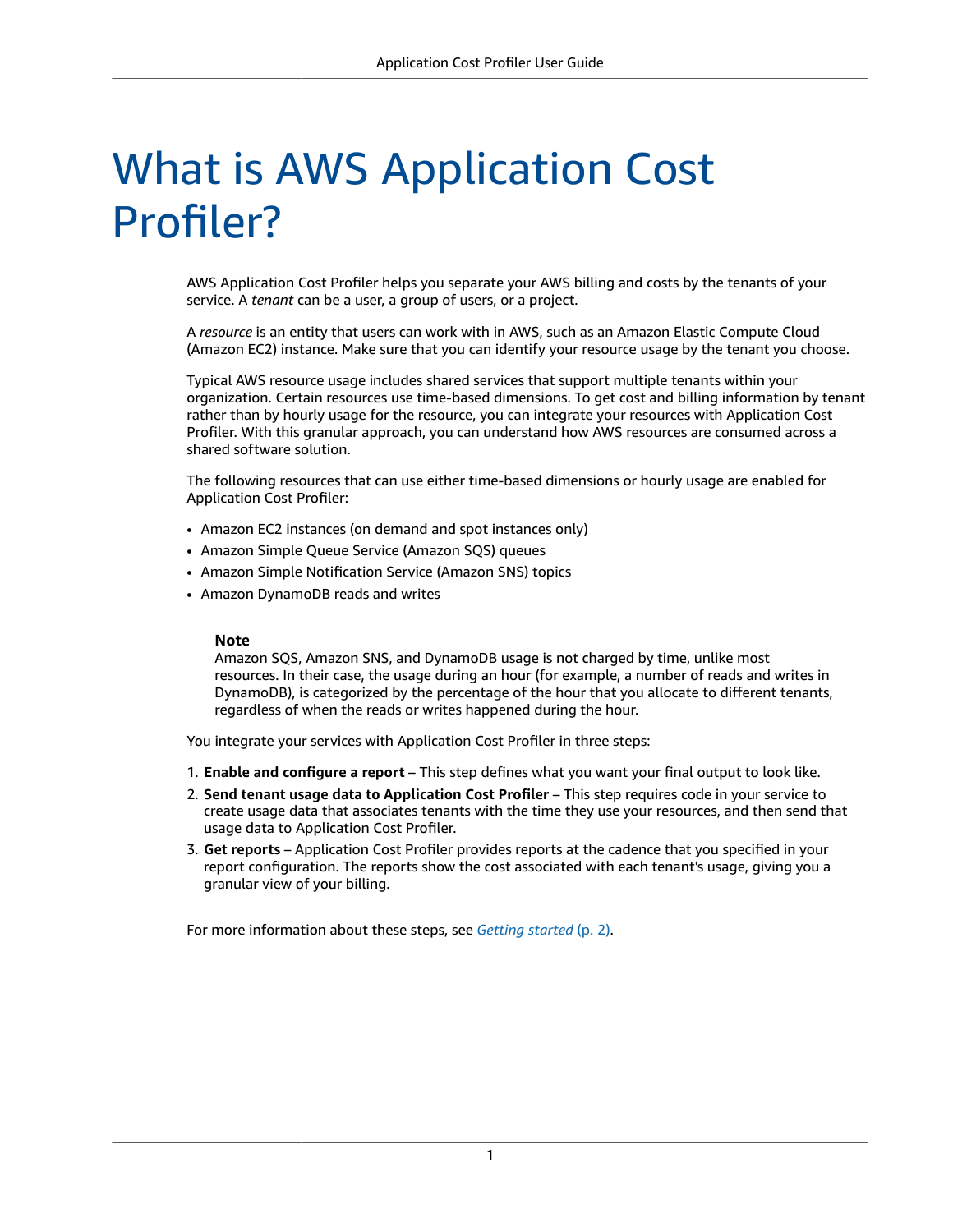# <span id="page-4-0"></span>Getting started with Application Cost Profiler

AWS Application Cost Profiler helps you get cost information about your AWS resources by reporting resource usage by tenant, rather than for the resource as a whole. A *tenant* can be a user, a group of users, or a project. Make sure that you can identify your resource usage by the tenant you choose. To get cost reports about tenant usage, you configure a report and send usage data to Application Cost Profiler. This section discusses the prerequisites that you must complete before you use Application Cost Profiler.

#### **Topics**

- Get an AWS account and your root user [credentials \(p. 2\)](#page-4-1)
- Creating an IAM [user \(p. 2\)](#page-4-2)
- [Signing in as an IAM user \(p. 3\)](#page-5-0)
- Creating IAM user access [keys \(p. 4\)](#page-6-0)
- Application Cost Profiler specific [prerequisites \(p. 4\)](#page-6-1)
- Next [steps \(p. 5\)](#page-7-0)
- Setting up Amazon S3 buckets for Application Cost [Profiler \(p. 5\)](#page-7-1)

## <span id="page-4-1"></span>Get an AWS account and your root user credentials

To access AWS, you must sign up for an AWS account.

#### **To sign up for an AWS account**

- 1. Open [https://portal.aws.amazon.com/billing/signup.](https://portal.aws.amazon.com/billing/signup)
- 2. Follow the online instructions.

Part of the sign-up procedure involves receiving a phone call and entering a verification code on the phone keypad.

AWS sends you a confirmation email after the sign-up process is complete. At any time, you can view your current account activity and manage your account by going to <https://aws.amazon.com/>and choosing **My Account**.

## <span id="page-4-2"></span>Creating an IAM user

If your account already includes an AWS Identity and Access Management (IAM) user with full AWS administrative permissions, you can skip this section.

#### **Note**

For more information about using IAM with Application Cost Profiler, see [Identity](#page-22-2) and access [management](#page-22-2) for AWS Application Cost Profiler [\(p. 20\).](#page-22-2)

When you first create an Amazon Web Services (AWS) account, you begin with a single sign-in identity. That identity has complete access to all AWS services and resources in the account. This identity is called the AWS account *root user*. When you sign in, enter the email address and password that you used to create the account.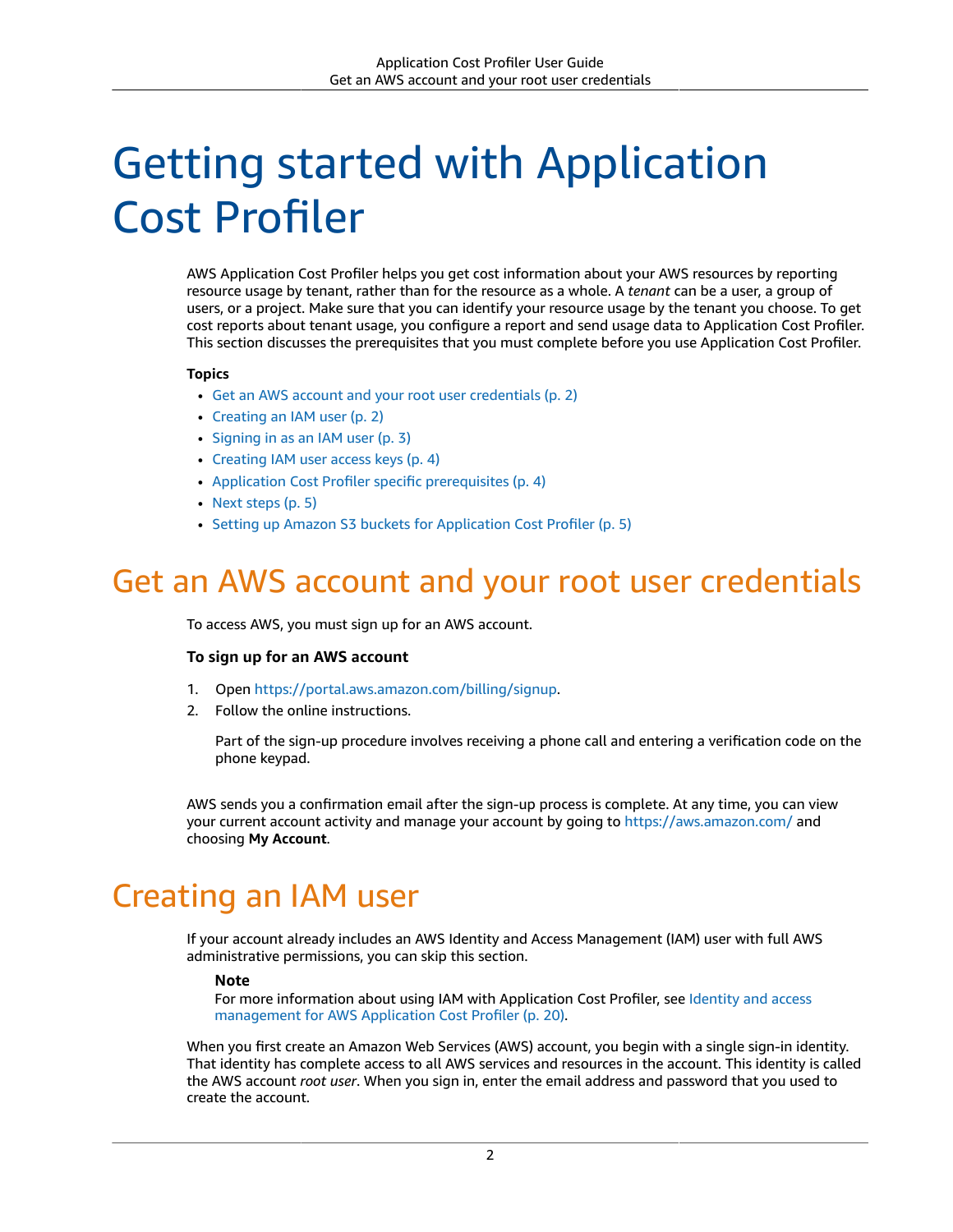### **Important**

We strongly recommend that you do not use the root user for your everyday tasks, even the administrative ones. Instead, adhere to the best [practice](https://docs.aws.amazon.com/IAM/latest/UserGuide/best-practices.html#create-iam-users) of using the root user only to create [your](https://docs.aws.amazon.com/IAM/latest/UserGuide/best-practices.html#create-iam-users) first IAM user. Then securely lock away the root user credentials and use them to perform only a few account and service management tasks. To view the tasks that require you to sign in as the root user, see Tasks that require root user [credentials](https://docs.aws.amazon.com/general/latest/gr/aws_tasks-that-require-root.html).

### **To create an administrator user for yourself and add the user to an administrators group (console)**

1. Sign in to the IAM [console](https://console.aws.amazon.com/iam/) as the account owner by choosing **Root user** and entering your AWS account email address. On the next page, enter your password.

#### **Note**

We strongly recommend that you adhere to the best practice of using the **Administrator** IAM user that follows and securely lock away the root user credentials. Sign in as the root user only to perform a few account and service [management](https://docs.aws.amazon.com/general/latest/gr/aws_tasks-that-require-root.html) tasks.

- 2. In the navigation pane, choose **Users** and then choose **Add users**.
- 3. For **User name**, enter **Administrator**.
- 4. Select the check box next to **AWS Management Console access**. Then select **Custom password**, and then enter your new password in the text box.
- 5. (Optional) By default, AWS requires the new user to create a new password when first signing in. You can clear the check box next to **User must create a new password at next sign-in** to allow the new user to reset their password after they sign in.
- 6. Choose **Next: Permissions**.
- 7. Under **Set permissions**, choose **Add user to group**.
- 8. Choose **Create group**.
- 9. In the **Create group** dialog box, for **Group name** enter **Administrators**.
- 10. Choose **Filter policies**, and then select **AWS managed - job function** to filter the table contents.
- 11. In the policy list, select the check box for **AdministratorAccess**. Then choose **Create group**.

#### **Note**

You must activate IAM user and role access to Billing before you can use the AdministratorAccess permissions to access the AWS Billing and Cost Management console. To do this, follow the instructions in step 1 of the tutorial about [delegating](https://docs.aws.amazon.com/IAM/latest/UserGuide/tutorial_billing.html) access to the billing [console](https://docs.aws.amazon.com/IAM/latest/UserGuide/tutorial_billing.html).

- 12. Back in the list of groups, select the check box for your new group. Choose **Refresh** if necessary to see the group in the list.
- 13. Choose **Next: Tags**.
- 14. (Optional) Add metadata to the user by attaching tags as key-value pairs. For more information about using tags in IAM, see [Tagging](https://docs.aws.amazon.com/IAM/latest/UserGuide/id_tags.html) IAM entities in the *IAM User Guide*.
- 15. Choose **Next: Review** to see the list of group memberships to be added to the new user. When you are ready to proceed, choose **Create user**.

You can use this same process to create more groups and users and to give your users access to your AWS account resources. To learn about using policies that restrict user permissions to specific AWS resources, see Access [management](https://docs.aws.amazon.com/IAM/latest/UserGuide/access.html) and [Example policies.](https://docs.aws.amazon.com/IAM/latest/UserGuide/access_policies_examples.html)

# <span id="page-5-0"></span>Signing in as an IAM user

Sign in to the IAM [console](https://console.aws.amazon.com/iam) by choosing **IAM user** and entering your AWS account ID or account alias. On the next page, enter your IAM user name and your password.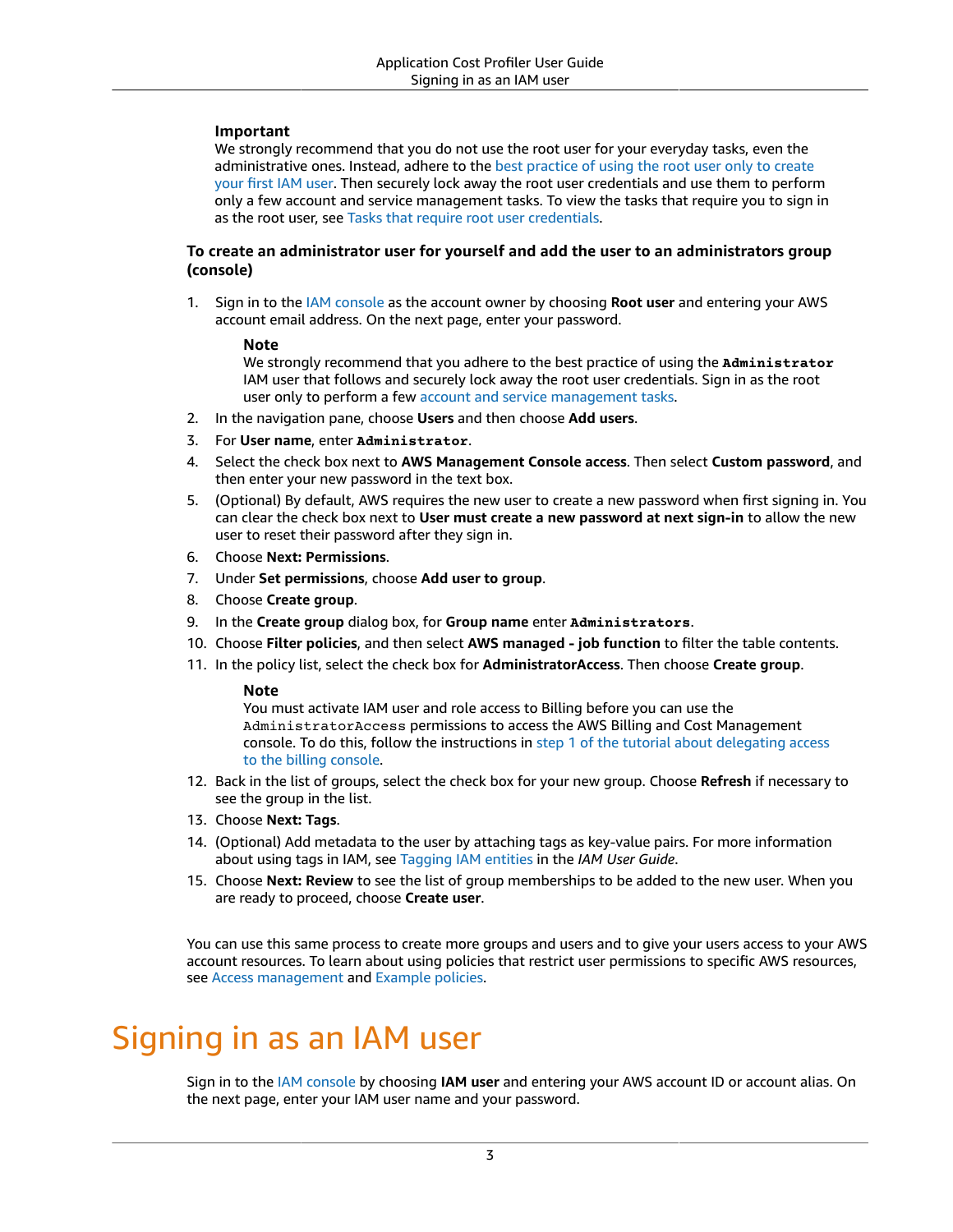#### **Note**

For your convenience, the AWS sign-in page uses a browser cookie to remember your IAM user name and account information. If you previously signed in as a different user, choose the sign-in link beneath the button to return to the main sign-in page. From there, you can enter your AWS account ID or account alias to be redirected to the IAM user sign-in page for your account.

# <span id="page-6-0"></span>Creating IAM user access keys

Access keys consist of an access key ID and secret access key, which are used to sign programmatic requests that you make to AWS. If you don't have access keys, you can create them from the AWS Management Console. As a best practice, do not use the AWS account root user access keys for any task where it's not required. Instead, create a new [administrator](https://docs.aws.amazon.com/IAM/latest/UserGuide/getting-started_create-admin-group.html) IAM user with access keys for yourself.

The only time that you can view or download the secret access key is when you create the keys. You cannot recover them later. However, you can create new access keys at any time. You must also have permissions to perform the required IAM actions. For more information, see [Permissions](https://docs.aws.amazon.com/IAM/latest/UserGuide/access_permissions-required.html) required to access IAM [resources](https://docs.aws.amazon.com/IAM/latest/UserGuide/access_permissions-required.html) in the *IAM User Guide*.

#### **To create access keys for an IAM user**

- 1. Sign in to the AWS Management Console and open the IAM console at [https://](https://console.aws.amazon.com/iam/) [console.aws.amazon.com/iam/](https://console.aws.amazon.com/iam/).
- 2. In the navigation pane, choose **Users**.
- 3. Choose the name of the user whose access keys you want to create, and then choose the **Security credentials** tab.
- 4. In the **Access keys** section, choose **Create access key**.
- 5. To view the new access key pair, choose **Show**. You will not have access to the secret access key again after this dialog box closes. Your credentials will look something like this:
	- Access key ID: AKIAIOSFODNN7EXAMPLE
	- Secret access key: wJalrXUtnFEMI/K7MDENG/bPxRfiCYEXAMPLEKEY
- 6. To download the key pair, choose **Download .csv file**. Store the keys in a secure location. You will not have access to the secret access key again after this dialog box closes.

Keep the keys confidential in order to protect your AWS account and never email them. Do not share them outside your organization, even if an inquiry appears to come from AWS or Amazon.com. No one who legitimately represents Amazon will ever ask you for your secret key.

7. After you download the .csv file, choose **Close**. When you create an access key, the key pair is active by default, and you can use the pair right away.

#### **Related topics**

- [What is IAM?](https://docs.aws.amazon.com/IAM/latest/UserGuide/introduction.html) in the *IAM User Guide*
- AWS security [credentials](https://docs.aws.amazon.com/general/latest/gr/aws-security-credentials.html) in *AWS General Reference*

# <span id="page-6-1"></span>Application Cost Profiler specific prerequisites

Before you get started with Application Cost Profiler, you must complete the following prerequisites:

• **Enable Cost Explorer**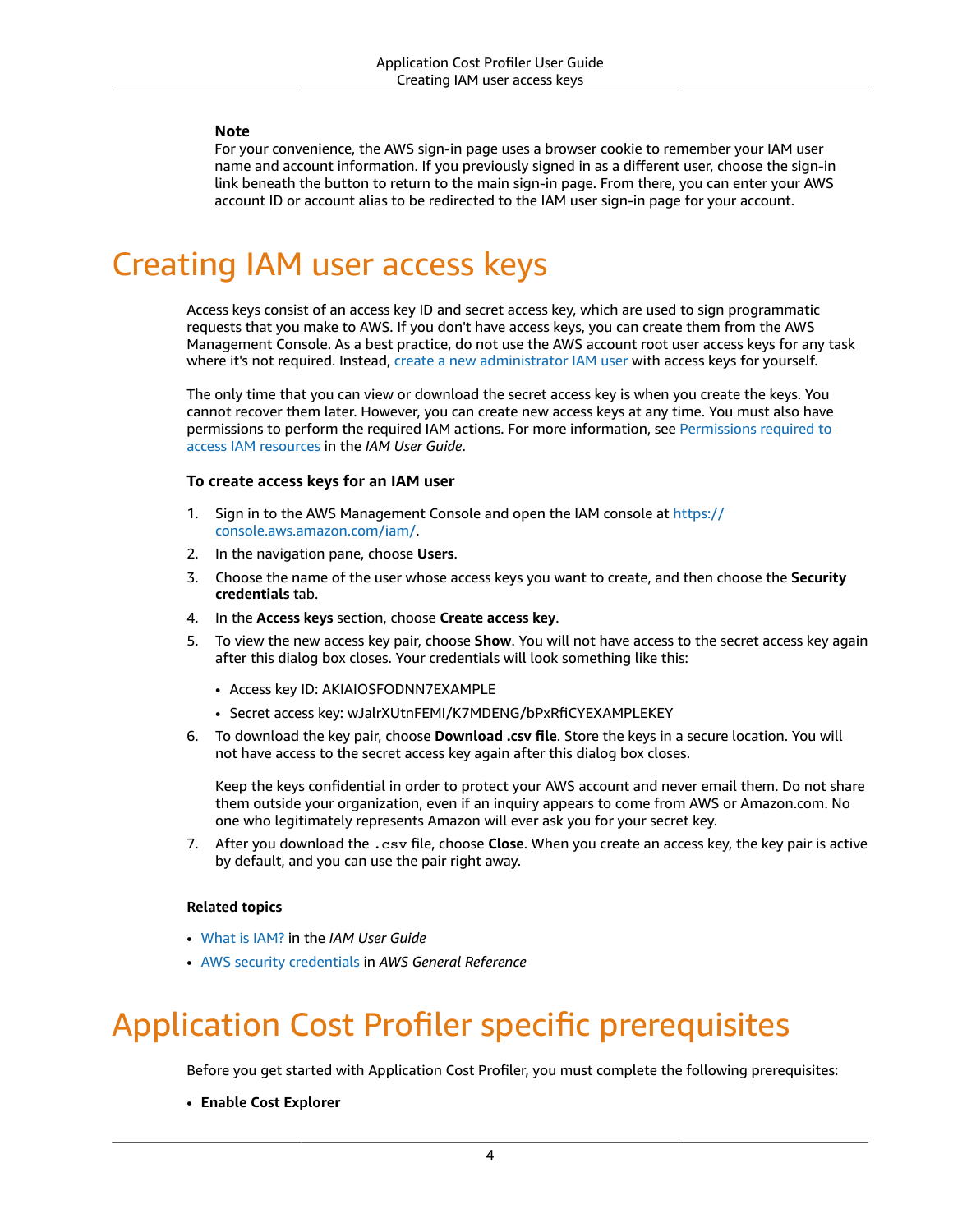Enable AWS Cost Explorer for your AWS account. Setting up an account with Cost Explorer can take up to 24 hours. You must complete Cost Explorer setup before Application Cost Profiler can generate your daily and monthly reports.

For more information, see [Enabling](https://docs.aws.amazon.com/awsaccountbilling/latest/aboutv2/ce-enable.html) Cost Explorer in the *AWS Billing and Cost Management User Guide*.

• **Create S3 buckets**

Create at least two Amazon Simple Storage Service (Amazon S3) buckets. Application Cost Profiler uses one S3 bucket to provide reports to you. You use the other S3 bucket to upload usage data to Application Cost Profiler. Typically, you only need one S3 bucket to upload usage data. However, you might want to have more than one S3 bucket so that you can keep usage for different services in separate S3 buckets with different permissions, if needed for your security. You must give Application Cost Profiler permissions to these S3 buckets.

For more information about setting up the Amazon S3 buckets for Application Cost Profiler, see Setting up Amazon S3 buckets for [Application](#page-7-1) Cost Profile[r \(p. 5\).](#page-7-1)

• **Enable tags**

To report usage by tag, rather than by resource, you must enable those tags in the AWS Billing and Cost Management console.

For more information about activating AWS generated tags, see Activating the [AWS-Generated](https://docs.aws.amazon.com/awsaccountbilling/latest/aboutv2/activate-built-in-tags.html) Cost [Allocation](https://docs.aws.amazon.com/awsaccountbilling/latest/aboutv2/activate-built-in-tags.html) Tags in the *AWS Billing and Cost Management User Guide*. For more information about activating user-defined tags, see Activating [User-Defined](https://docs.aws.amazon.com/awsaccountbilling/latest/aboutv2/activating-tags.html) Cost Allocation Tags in the *AWS Billing and Cost Management User Guide*.

# <span id="page-7-0"></span>Next steps

After you complete these prerequisites, you can:

- Configure your report and send usage data to Application Cost Profiler. For more information, see [Creating](#page-12-0) your repor[t \(p. 10\)](#page-12-0).
- Get and analyze your generated reports. For more information, see Using [Application](#page-17-0) Cost Profiler [reports \(p. 15\)](#page-17-0).

# <span id="page-7-1"></span>Setting up Amazon S3 buckets for Application Cost Profiler

To send usage data to and receive reports from AWS Application Cost Profiler, you must have at least one Amazon Simple Storage Service (Amazon S3) bucket in your AWS account to store data and one S3 bucket to receive your reports.

#### **Note**

For users of AWS Organizations, the Amazon S3 buckets can be either in the management account or in individual member accounts. The data in S3 buckets owned by the management account can be used to generate reports for the entire organization. In individual member accounts, the data in the S3 buckets can only be used to generate reports for that member account.

The S3 buckets you create are owned by the AWS account that you create them in. The S3 buckets are billed at standard Amazon S3 rates. For more information about how to create an Amazon S3 bucket, see [Creating](https://docs.aws.amazon.com/AmazonS3/latest/userguide/create-bucket-overview.html) a bucket in the *Amazon Simple Storage Service User Guide*.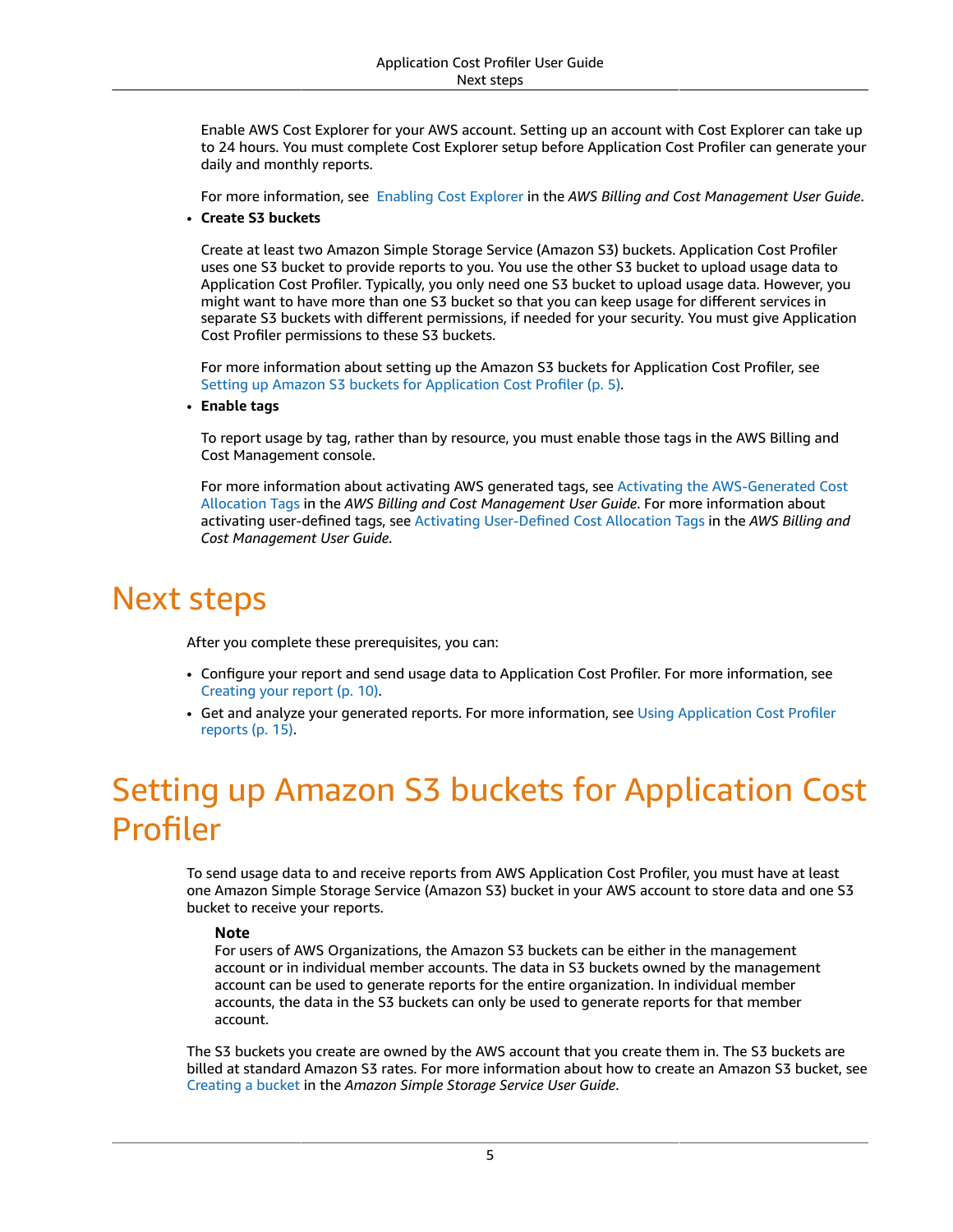In order for Application Cost Profiler to use the S3 buckets, you must attach a policy to the buckets that gives Application Cost Profiler permissions to read and/or write to the bucket. If you modify the policy after your reports are set up, you may prevent Application Cost Profiler from being able to read your usage data or deliver your reports.

The following topics show how to set up permissions on your Amazon S3 buckets after you have created them. In addition to the ability to read and write objects, if you encrypted the buckets, Application Cost Profiler must have access to the AWS Key Management Service (AWS KMS) key for each bucket.

#### **Topics**

- Giving Application Cost Profiler access to your report delivery S3 [bucket \(p. 6\)](#page-8-0)
- Giving Application Cost Profiler access to your usage data S3 [bucket \(p. 7\)](#page-9-0)
- Giving Application Cost Profiler access to SSE-KMS encrypted S3 [buckets \(p. 8\)](#page-10-0)

### <span id="page-8-0"></span>Giving Application Cost Profiler access to your report delivery S3 bucket

The S3 bucket that you configure for Application Cost Profiler to deliver your reports to must have a policy attached that allows Application Cost Profiler to create the report objects. In addition, the S3 bucket must be configured to enable encryption.

#### **Note**

When you create your bucket, you must choose to encrypt it. You may choose to encrypt your bucket with Amazon S3-managed keys (SSE-S3) or with your own key managed by AWS KMS (SSE-KMS). If you have already created your bucket with no encryption, you must edit your bucket to add encryption.

#### **To give Application Cost Profiler access to your report delivery S3 bucket**

- 1. Go to the [Amazon](https://s3.console.aws.amazon.com/s3/home?region=us-east-1) S3 console and sign in.
- 2. Select **Buckets** from the left navigation, and then choose your bucket from the list.
- 3. Choose the **Permissions** tab, then, next to **Bucket policy**, choose **Edit**.
- 4. In the **Policy** section, insert the following policy. Replace *<bucket\_name>* with the name of your bucket, and *<AWS account>* with the ID of your AWS account.

```
{
       "Version":"2008-10-17",
       "Statement":[
         {
           "Effect":"Allow",
            "Principal":{
             "Service":"application-cost-profiler.amazonaws.com"
           },
            "Action":[
             "s3:PutObject*",
              "s3:GetEncryptionConfiguration"
           ],
            "Resource": [
             "arn:aws:s3:::<bucket-name>",
              "arn:aws:s3:::<bucket-name>/*"
           ],
            "Condition": {
              "StringEquals": {
                "aws:SourceAccount": "<AWS account>"
              },
              "ArnEquals": {
```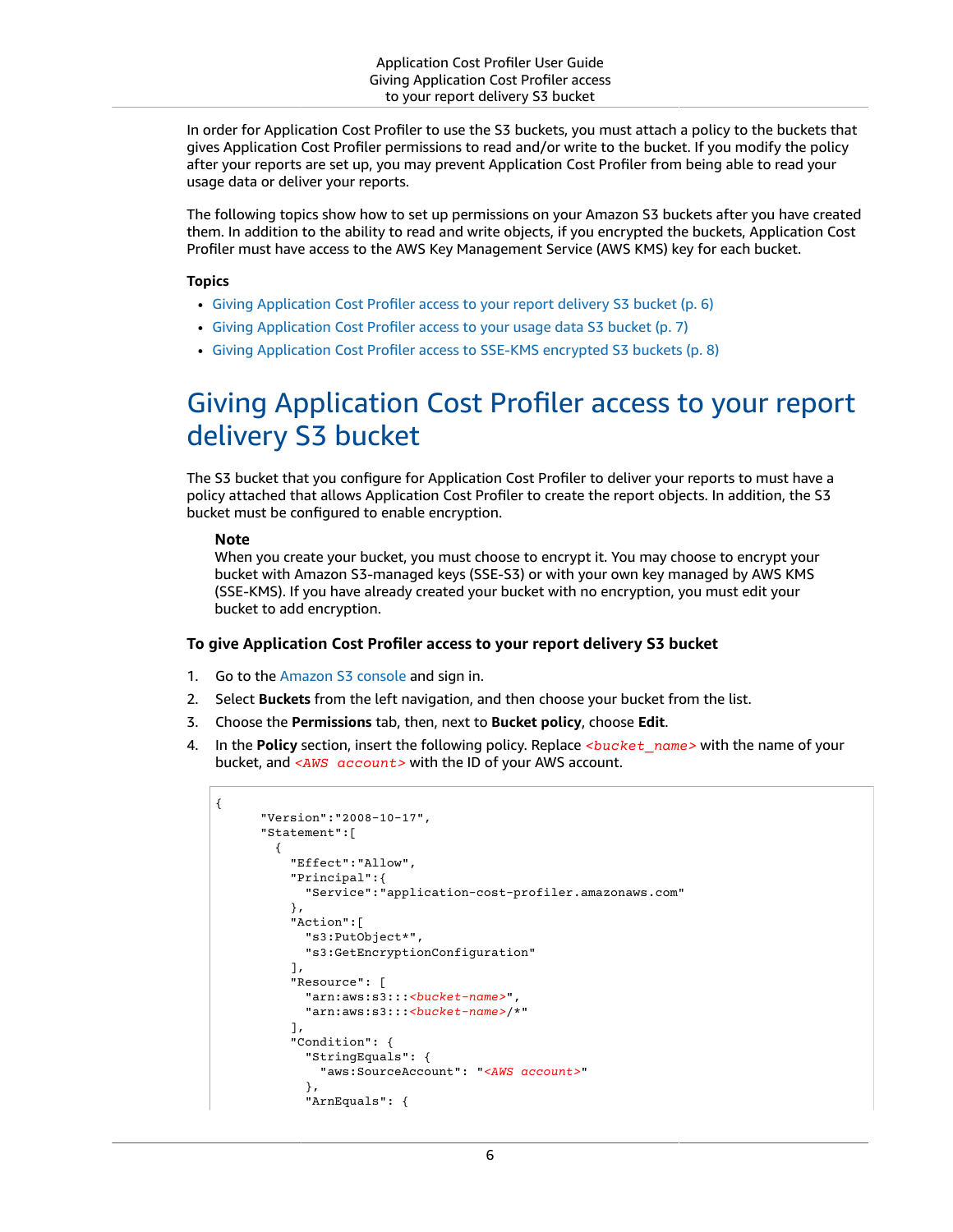```
 "aws:SourceArn": "arn:aws:application-cost-profiler:us-east-1:<AWS
 account>:*"
 }
          }
        }
      ]
    }
```
In this policy you are giving the Application Cost Profiler service principal (application-costprofiler.amazonaws.com) access to deliver reports to the specified bucket. It does this on your behalf, and includes a header with your AWS account and an ARN specific to your report delivery bucket. To ensure that Application Cost Profiler is accessing your bucket only when acting on your behalf, the Condition checks for those headers.

5. Choose **Save changes** to save your policy, attached to your bucket.

If you have created your bucket using SSE-S3 encryption, then you are done. If you used SSE-KMS encryption, then the following steps are necessary to give Application Cost Profiler access to your bucket.

- 6. (Optional) Choose the **Properties** tab for your bucket, and under **Default Encryption**, select the Amazon Resource Name (ARN) for your AWS KMS key. This action displays the AWS Key Management Service console and shows your key.
- 7. (Optional) Add the policy to give Application Cost Profiler access to the AWS KMS key. For instructions on adding this policy, see Giving [Application](#page-10-0) Cost Profiler access to SSE-KMS encrypted S3 [buckets \(p. 8\)](#page-10-0).

### <span id="page-9-0"></span>Giving Application Cost Profiler access to your usage data S3 bucket

The S3 bucket that you configure for Application Cost Profiler to read your usage data from must have a policy attached to allow Application Cost Profiler to read the usage data objects.

#### **Note**

By giving Application Cost Profiler access to your usage data, you agree that we may temporarily copy such usage data objects to the US East (N. Virginia) AWS Region while processing reports. These data objects will be kept in the US East (N. Virginia) Region until the monthly report generation is complete.

#### **To give Application Cost Profiler access to your usage data S3 bucket**

- 1. Go to the [Amazon](https://s3.console.aws.amazon.com/s3/home?region=us-east-1) S3 console and sign in.
- 2. Select **Buckets** from the left navigation, and then choose your bucket from the list.
- 3. Choose the **Permissions** tab, then, next to **Bucket policy**, choose **Edit**.
- 4. In the **Policy** section, insert the following policy. Replace *<bucket-name>* with the name of your bucket, and *<AWS account>* with the ID of your AWS account.

```
{
       "Version":"2008-10-17",
       "Statement":[
         {
            "Effect":"Allow",
            "Principal":{
              "Service":"application-cost-profiler.amazonaws.com"
            },
            "Action":[
              "s3:GetObject*"
            ],
```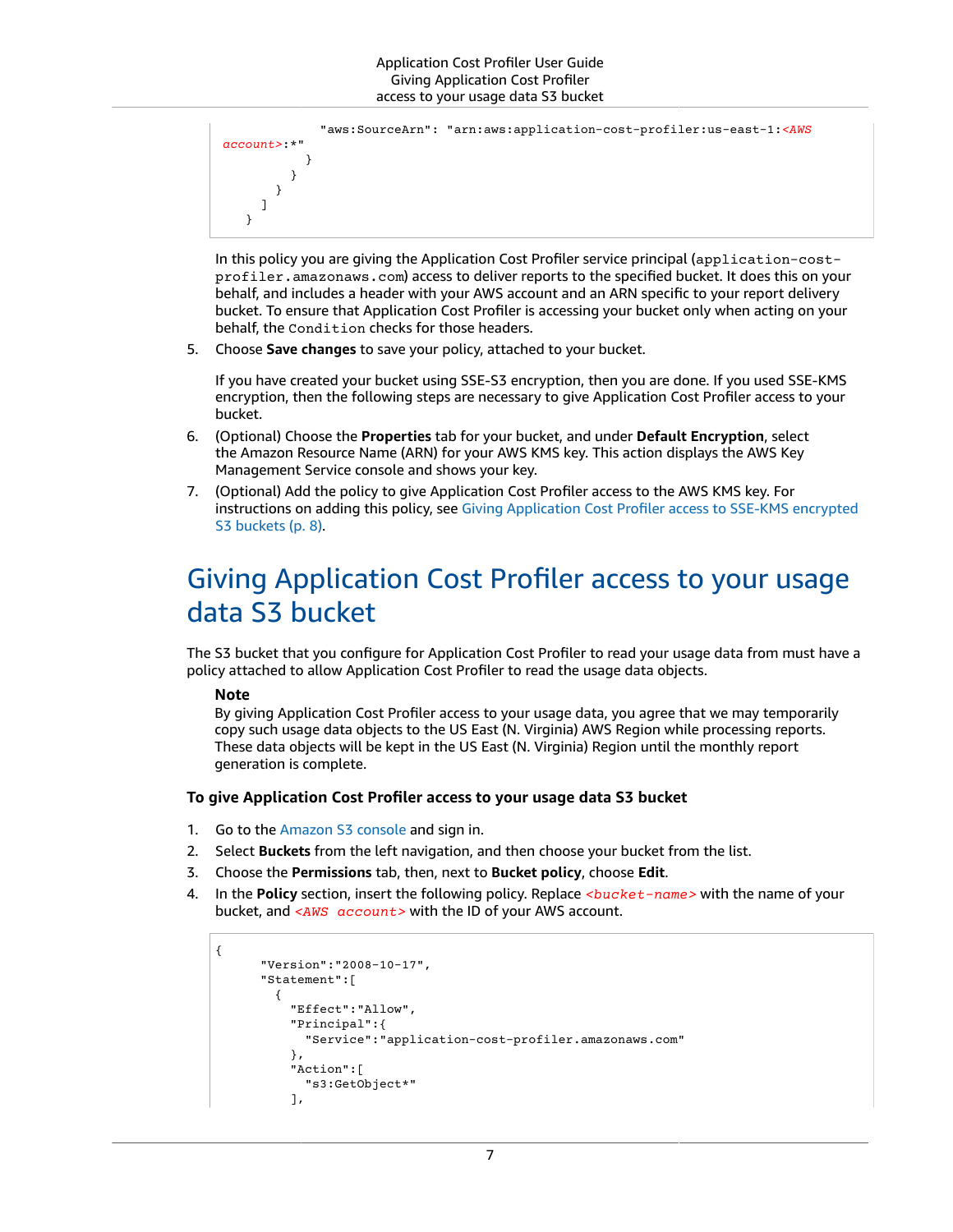#### Application Cost Profiler User Guide Giving Application Cost Profiler access to SSE-KMS encrypted S3 buckets

```
 "Resource": [
             "arn:aws:s3:::<bucket-name>",
             "arn:aws:s3:::<bucket-name>/*"
           ],
           "Condition": {
             "StringEquals": {
               "aws:SourceAccount": "<AWS account>"
             },
             "ArnEquals": {
               "aws:SourceArn": "arn:aws:application-cost-profiler:us-east-1:<AWS
 account>:*"
 }
           }
         }
       ]
    }
```
In this policy you are giving the Application Cost Profiler service principal (application-costprofiler.amazonaws.com) access to get data out of the specified bucket. It does this on your behalf, and includes a header with your AWS account and an ARN specific to your usage bucket. To ensure that Application Cost Profiler is accessing your bucket only when acting on your behalf, the Condition checks for those headers.

5. Choose **Save changes** to save your policy, attached to your bucket.

If your bucket is encrypted with AWS KMS managed keys, then you must give Application Cost Profiler access to your bucket by following the procedure in the next section.

### <span id="page-10-0"></span>Giving Application Cost Profiler access to SSE-KMS encrypted S3 buckets

If you encrypt the S3 buckets that you configure for Application Cost Profiler (required for report buckets) with keys stored in AWS KMS (SSE-KMS), you must also give permissions to Application Cost Profiler to decrypt them. You do this by giving access to the AWS KMS keys used to encrypt the data.

#### **Note**

If your bucket is encrypted with Amazon S3 managed keys, then you do not need to complete this procedure.

#### **To give Application Cost Profiler access to AWS KMS for SSE-KMS encrypted S3 buckets**

- 1. Go to the AWS KMS [console](https://console.aws.amazon.com/kms/home?region=us-east-1) and sign in.
- 2. Select **Customer managed keys** from the left navigation, and then choose the key that is used to encrypt your bucket from the list.
- 3. Select **Switch to policy view**, then choose **Edit**.
- 4. In the **Policy** section, insert the following policy statement.

```
 {
   "Effect": "Allow",
   "Principal": {
       "Service": "application-cost-profiler.amazonaws.com"
   },
   "Action": [
       "kms:Decrypt",
       "kms:GenerateDataKey*"
   ],
   "Resource": "*",
         "Condition": {
            "StringEquals": {
```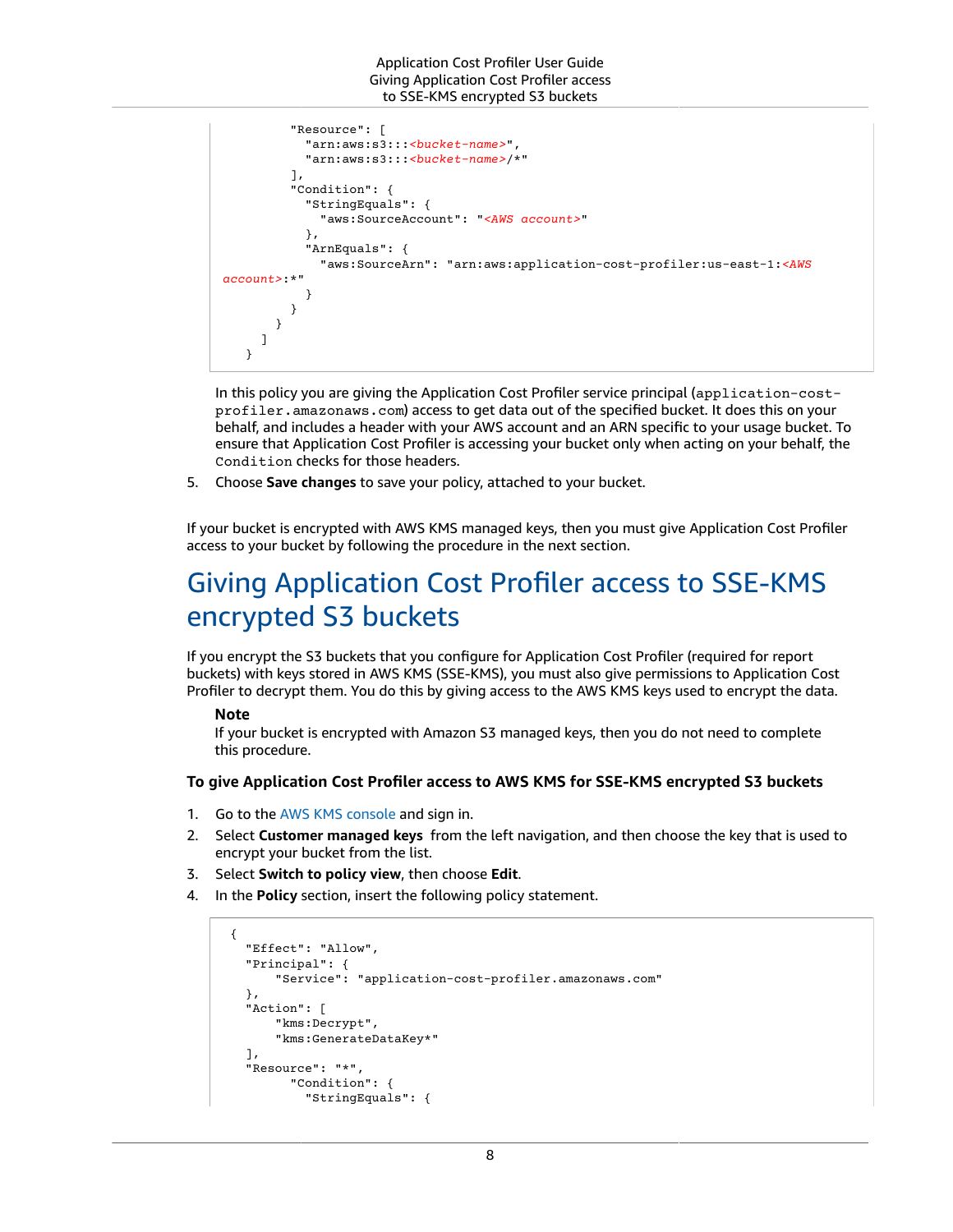```
 "aws:SourceAccount": "<AWS account>"
            },
            "ArnEquals": {
              "aws:SourceArn": "arn:aws:application-cost-profiler:us-east-1:<AWS
 account>:*"
 }
  }
```
- 5. Choose **Save changes** to save your policy, attached to your key.
- 6. Repeat for each key that encrypts an S3 bucket that Application Cost Profiler needs to access.

### **Note**

The data is copied out of your S3 bucket on import into Application Cost Profiler managed buckets (that are encrypted). If you revoke the access to the keys, Application Cost Profiler can't retrieve any new objects from the bucket. However, any data already imported can still be used to generate reports.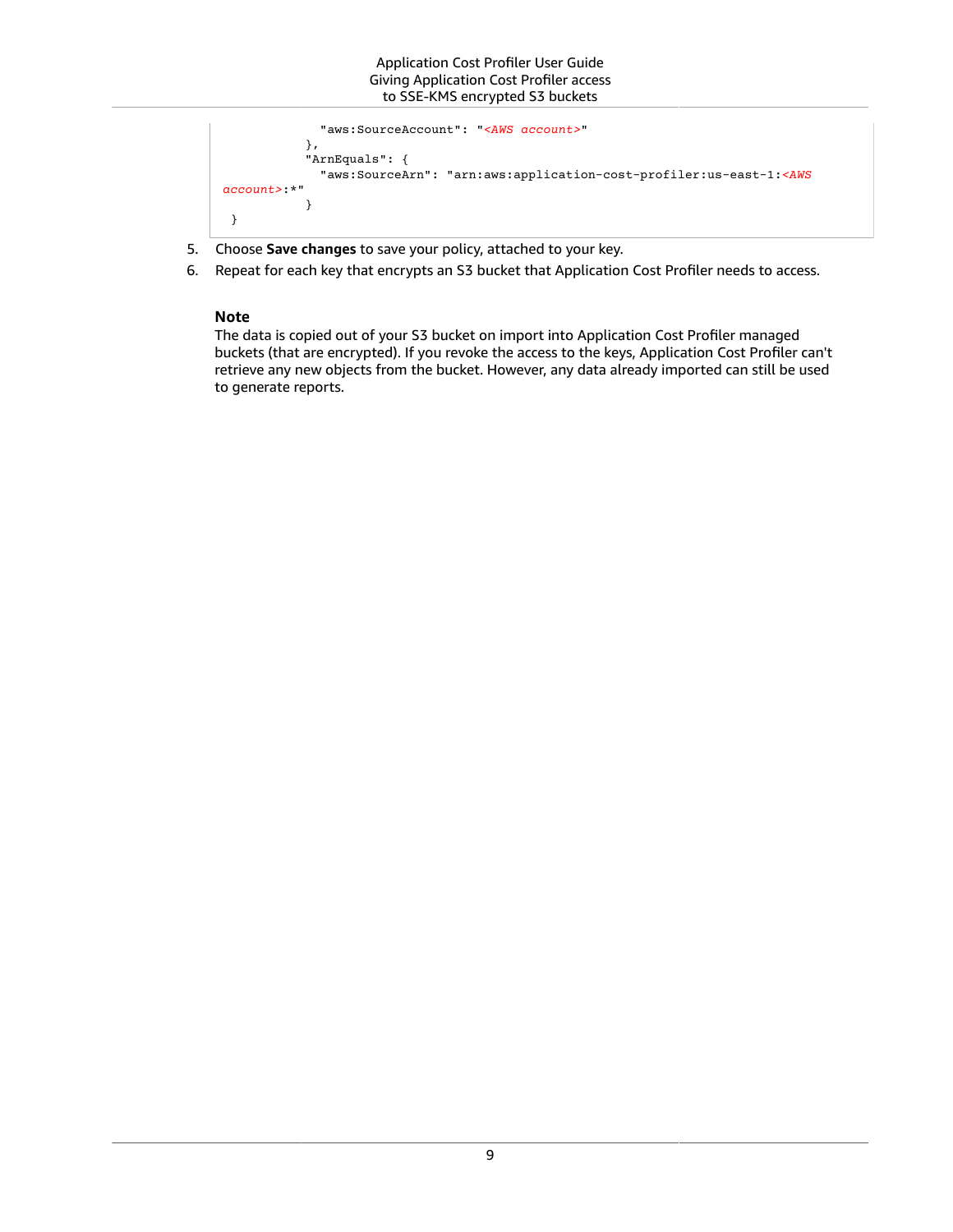# <span id="page-12-0"></span>Creating your report

After fulfilling the [prerequisites](https://docs.aws.amazon.com/application-cost-profiler/latest/userguide/getting-started.html#getting-started-prerequisites), you're ready to configure the report for your AWS account and send your usage data to AWS Application Cost Profiler. This section describes how to configure the report and how to send the usage data to Application Cost Profiler.

# <span id="page-12-1"></span>Configure your Application Cost Profiler report

The following procedure shows how to configure the report that you want to generate based on your usage date. You configure details such as the frequency that the report is generated.

#### **Note**

If your AWS account is part of an AWS organization, you can configure the report using either the management account or an individual member account. Reports configured for individual accounts only contain data for that account. Reports configured using the management account can include data for the entire organization.

The Amazon S3 bucket used for report output must belong to the account creating the report configuration.

### **To configure your Application Cost Profiler report**

- 1. Open a web browser and sign in to the [Application](https://console.aws.amazon.com/application-cost-profiler) Cost Profiler console.
- 2. Choose **Get started now** to configure or modify a report.
- 3. Enter a **Report Name** and **Report Description** for your report.
- 4. Enter the name of your S3 bucket in the **Enter S3 bucket name** field and enter the S3 prefix in the **Enter S3 prefix** field. For more information about creating S3 buckets and giving Application Cost Profiler permissions, see Setting up Amazon S3 buckets for [Application](#page-7-1) Cost Profiler [\(p. 5\)](#page-7-1).
- 5. Select the options that you want your report to have:
	- **Time Frequency** Choose whether the report is generated on a **Daily** or **Monthly** cadence, or **Both**.
	- **Report Output Format** Choose the type of file to create within your Amazon S3 bucket. If you choose **CSV**, Application Cost Profiler creates a comma-separated values text file with gzip compression for the reports. If you choose **Parquet**, a Parquet file is generated for the reports.
- 6. Choose **Configure** to save your report configuration.

#### **Note**

You can also use the AWS [Application](https://docs.aws.amazon.com/application-cost-profiler/latest/APIReference/Welcome.html) Cost Profiler API to configure reports.

Verify the report settings by choosing **Get started now** to view the current report configuration.

#### **Note**

You can only have a single report configured. Returning to the configuration page will edit your existing report.

After you have configured your report, data ingestion is enabled. You can integrate your services with Application Cost Profiler to provide usage data for your resources.

# <span id="page-12-2"></span>Reporting tenant usage data from your services

After you have configured the report, you are ready to send tenant usage data from the resources or services in your account. You must inform Application Cost Profiler when your resource is being used for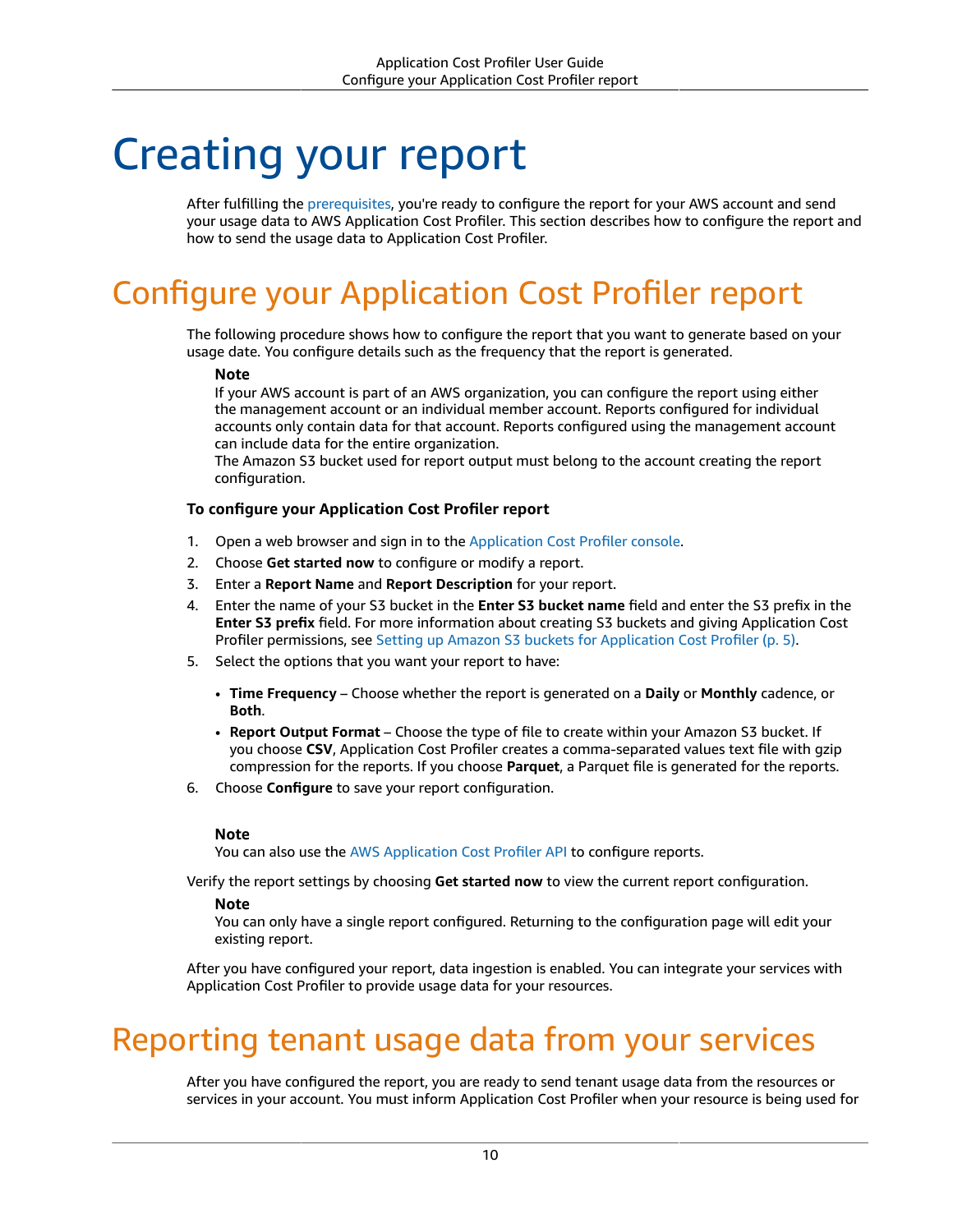a specific tenant. For example, if your service accepts API calls from different tenants, you record a start and end time for each tenant as you start and end an API call from that tenant. Application Cost Profiler uses that data to generate reports about the cost of your service, by the amount of time spent on work for each tenant.

To give Application Cost Profiler the usage data, you do the following:

- **Prepare resource usage data** Create tables that describe when a resource is used for a specific tenant.
- **Upload usage data** Upload the tables to an Amazon S3 bucket that you have given Application Cost Profiler permission to access.
- **Import usage data** Call the ImportApplicationUsage API operation to let Application Cost Profiler know the data is ready to be processed.

The following sections describe each of these steps in more detail.

#### **Topics**

- Step 1: Preparing your resource usage [data \(p. 11\)](#page-13-0)
- Step 2: Uploading your resource [usage \(p. 13\)](#page-15-0)
- Step 3: Importing usage data into Application Cost [Profiler \(p. 13\)](#page-15-1)

### <span id="page-13-0"></span>Step 1: Preparing your resource usage data

As a resource is being used in your service, you track which tenant is using it. Record this data into a table that you can later upload for Application Cost Profiler to import. Each row in the table describes a resource , the tenant that is using the resource, and the start and end times of that usage. An example of a resource is an Amazon Elastic Compute Cloud (Amazon EC2) instance that is being used.

This step requires that you integrate code into your service to output the correct information about the usage.

The fields that are in a resource usage table are listed in the following table.

| <b>Field</b>          | <b>Description</b>                                                                                                                                                         |
|-----------------------|----------------------------------------------------------------------------------------------------------------------------------------------------------------------------|
| ApplicationId         | Identifies the application or product in your<br>system that is being used. Defines the scope of<br>the tenant metadata.                                                   |
| Tenantid              | An identifier in your system for the tenant who<br>is consuming the specified resource. Application<br>Cost Profiler aggregates to this level within the<br>ApplicationId. |
| <b>TenantDesc</b>     | (Optional) Additional data about the tenant for<br>your own additional reporting.                                                                                          |
| <b>UsageAccountId</b> | The account that the resource runs in (important<br>for accounts that are part of an organization).                                                                        |
| <b>StartTime</b>      | Timestamp (in milliseconds and microseconds)<br>from Epoch, in UTC. Indicates the start time of the<br>period for the usage by the specified tenant.                       |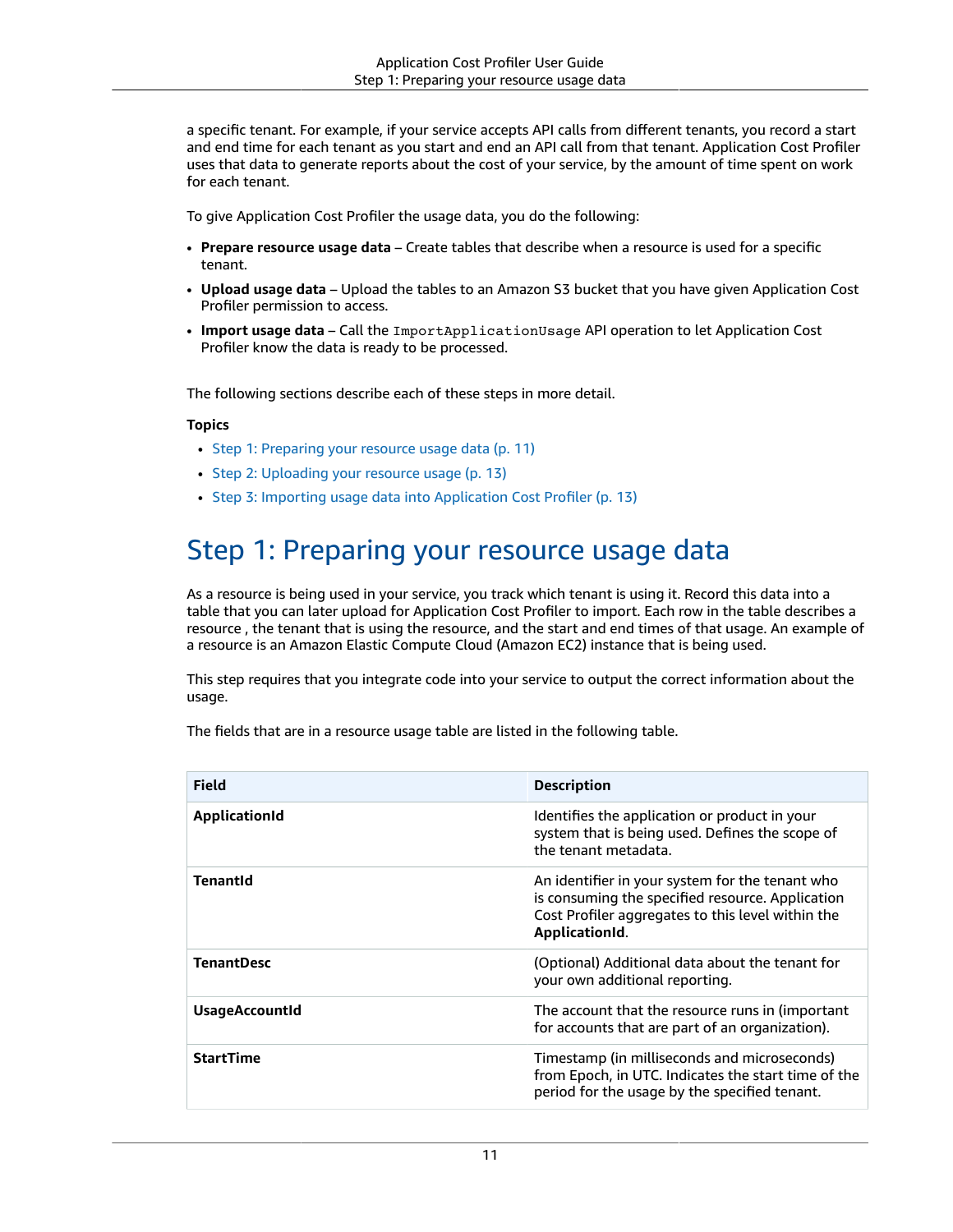| Field          | <b>Description</b>                                                                                                                                                                                                                                                                                                                                                                                               |
|----------------|------------------------------------------------------------------------------------------------------------------------------------------------------------------------------------------------------------------------------------------------------------------------------------------------------------------------------------------------------------------------------------------------------------------|
| <b>EndTime</b> | Timestamp (in milliseconds and microseconds)<br>from Epoch, in UTC. Indicates the end time of the<br>period for the usage by the specified tenant.                                                                                                                                                                                                                                                               |
| Resourceld     | Amazon Resource Name (ARN) for resource being<br>used.                                                                                                                                                                                                                                                                                                                                                           |
| <b>Name</b>    | (Optional) As an alternative to specifying a<br>Resourceld, you can specify a Name resource<br>tag to attribute costs to a set of resources (the<br>field must include the value you want to use for<br>the Name tag). Resource tags are enabled as<br>part of your Cost and Usage Report. For more<br>information about resource tags, see Resource<br>tags details in the Cost and Usage Report User<br>Guide. |

The output must be in a comma-separated values (.csv) file that includes a heading row, as shown in the following example.

```
ApplicationId,TenantId,TenantDesc,UsageAccountId,StartTime,EndTime,ResourceId
MyApp,Tenant1,,123456789012,1613681437032.9001,1613681437041.5312,arn:aws:ec2:us-
east-1:123456789012:instance/1234-abcd-example-1234
MyApp,Tenant2,,123456789012,1613681245531.4426,1613681245551.1323,arn:aws:ec2:us-
east-1:123456789012:instance/1234-abcd-example-1234
MyApp,Tenant1,,123456789012,1613681904815.3381,1613681904930.0972,arn:aws:ec2:us-
east-1:123456789012:instance/1234-abcd-example-1234
MyApp,Tenant2,,123456789012,1613681904765.1956,1613681904946.574,arn:aws:ec2:us-
east-1:123456789012:instance/1234-abcd-example-1234
```
Save the data as a file, with a .csv extension (or .csv.gzip if compressed with gzip). When you upload this data to Application Cost Profiler, each time slice is assigned to the associated tenant. In this example, the report includes the time slice of the Amazon EC2 instance cost for that tenant. For EC2 instances only, slices that are not associated with a specific tenant are added to an *unattributed* tenant. Overlapping time slices are counted multiple times. It's your responsibility to ensure that the data in your usage table is accurate.

#### **Note**

Your file must represent one hour of time. If a resource is used over multiple hours, end the usage on the hour, and have a new record in the next file that starts at the same time. You must submit a single file containing an entire hour's data. If multiple files are submitted for the same hour's data, Application Cost Profiler only considers the data in the latest file.

For example, the following table shows how Application Cost Profiler calculates usage for three tenants, over an hour (3,600,000 milliseconds), based on provided time slices.

| <b>Tenant</b>                 | <b>Provided time slices</b> | <b>Calculated percent of hourly</b><br>cost |
|-------------------------------|-----------------------------|---------------------------------------------|
| Tenant1                       | 1,200,000 ms                | 33.34%                                      |
| Tenant <sub>2</sub>           | 600,000 ms                  | 16.66%                                      |
| <unattributed></unattributed> |                             | 50.00%                                      |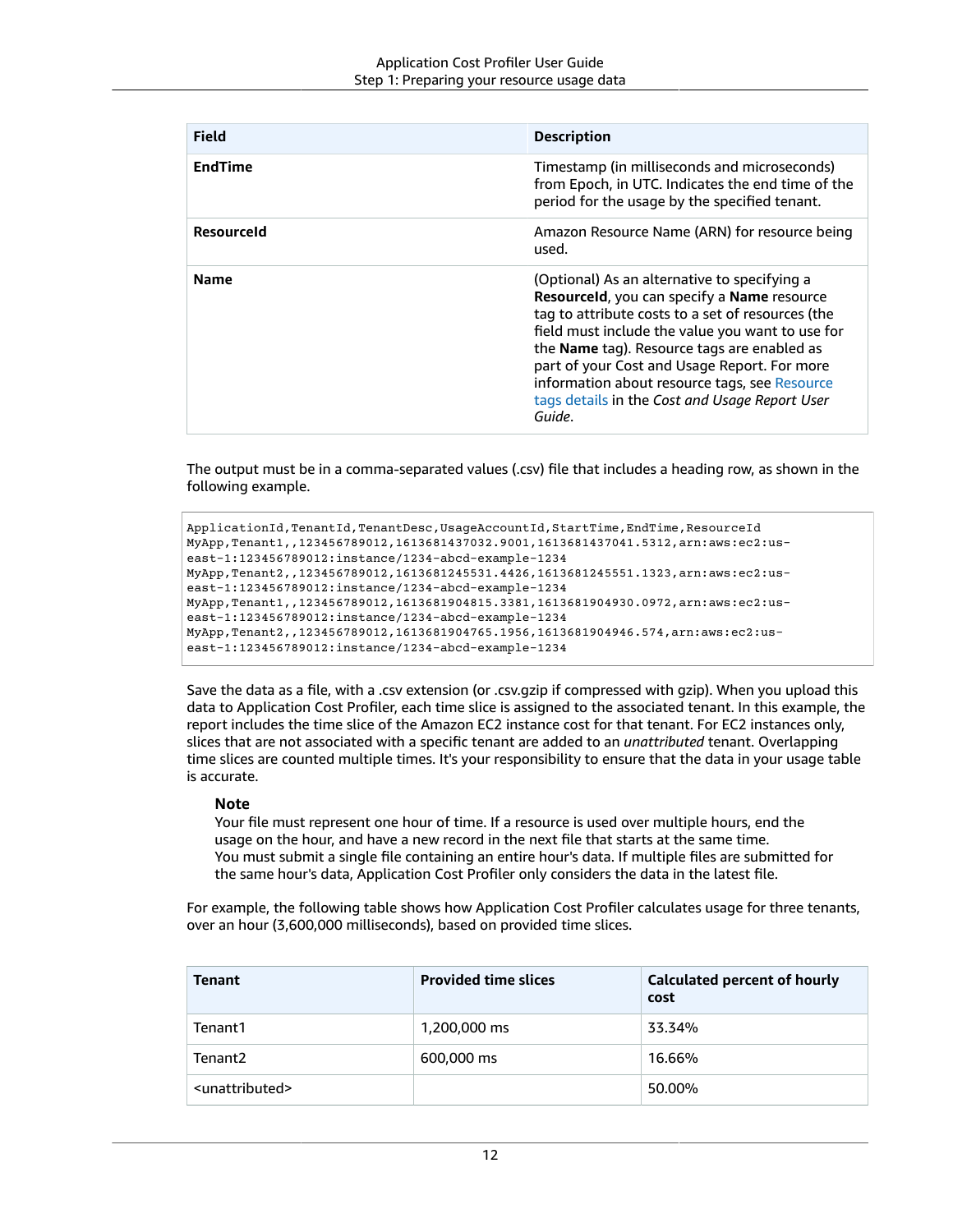In this example, Tenant1 is assigned one-third of the hour and Tenant2 is assigned one-sixth of the hour. The remaining half-hour (1,800,000 ms) is not attributed to either of the clients, which is 50% of the hour.

Currently, the following resources are enabled for Application Cost Profiler:

- Amazon EC2 instances (on demand and spot instances only)
- Lambda functions
- Amazon Elastic Container Service (Amazon ECS) instances
- Amazon Simple Queue Service (Amazon SQS) queues
- Amazon Simple Notification Service (Amazon SNS) topics
- Amazon DynamoDB reads and writes

#### **Note**

Amazon SQS, Amazon SNS, and DynamoDB usage is not charged by time, unlike most resources. In their case, the usage during an hour (for example, a number of reads and writes in DynamoDB), is categorized by the percentage of the hour that you allocate to different tenants, regardless of when the reads or writes happened during the hour.

### <span id="page-15-0"></span>Step 2: Uploading your resource usage

After you have a file of usage by tenant, upload your data file to Amazon S3 and make sure that Application Cost Profiler has permission to access it.

To learn more about creating an S3 bucket, see Application Cost Profiler specific [prerequisites \(p. 4\)](#page-6-1).

You must make sure that Application Cost Profiler has access to your S3 bucket. This only needs to be done once per S3 bucket (you can reuse the same bucket for uploading multiple usage files). For information about giving access to the bucket, see Giving [Application](#page-9-0) Cost Profiler access to your usage data S3 [bucket \(p. 7\).](#page-9-0) If the bucket is encrypted, see Giving [Application](#page-10-0) Cost Profiler access to SSE-KMS [encrypted](#page-10-0) S3 buckets [\(p. 8\)](#page-10-0).

#### **Note**

It is not required that you encrypt the S3 buckets that you use for usage data.

Upload your data to the S3 bucket as a file, with a .csv extension (or .csv.gzip if compressed with gzip), at hourly intervals. After you upload a new file, you must inform Application Cost Profiler that you have uploaded it so that the file can be imported into your report.

#### **Note**

By giving Application Cost Profiler access to your usage data, you agree that we may temporarily copy such usage data objects to the US East (N. Virginia) AWS Region while processing reports. These data objects will be kept in the US East (N. Virginia) Region until the monthly report generation is complete.

### <span id="page-15-1"></span>Step 3: Importing usage data into Application Cost Profiler

After you have uploaded usage data to an Amazon S3 bucket that Application Cost Profiler has access to, inform Application Cost Profiler that the data exists and to import it into your final report. You do this by using the ImportApplicationUsage operation in the Application Cost Profiler API.

For information about the AWS Application Cost Profiler API, including the ImportApplicationUsage operation, see the AWS [Application](https://docs.aws.amazon.com/application-cost-profiler/latest/APIReference/Welcome.html) Cost Profiler API Reference.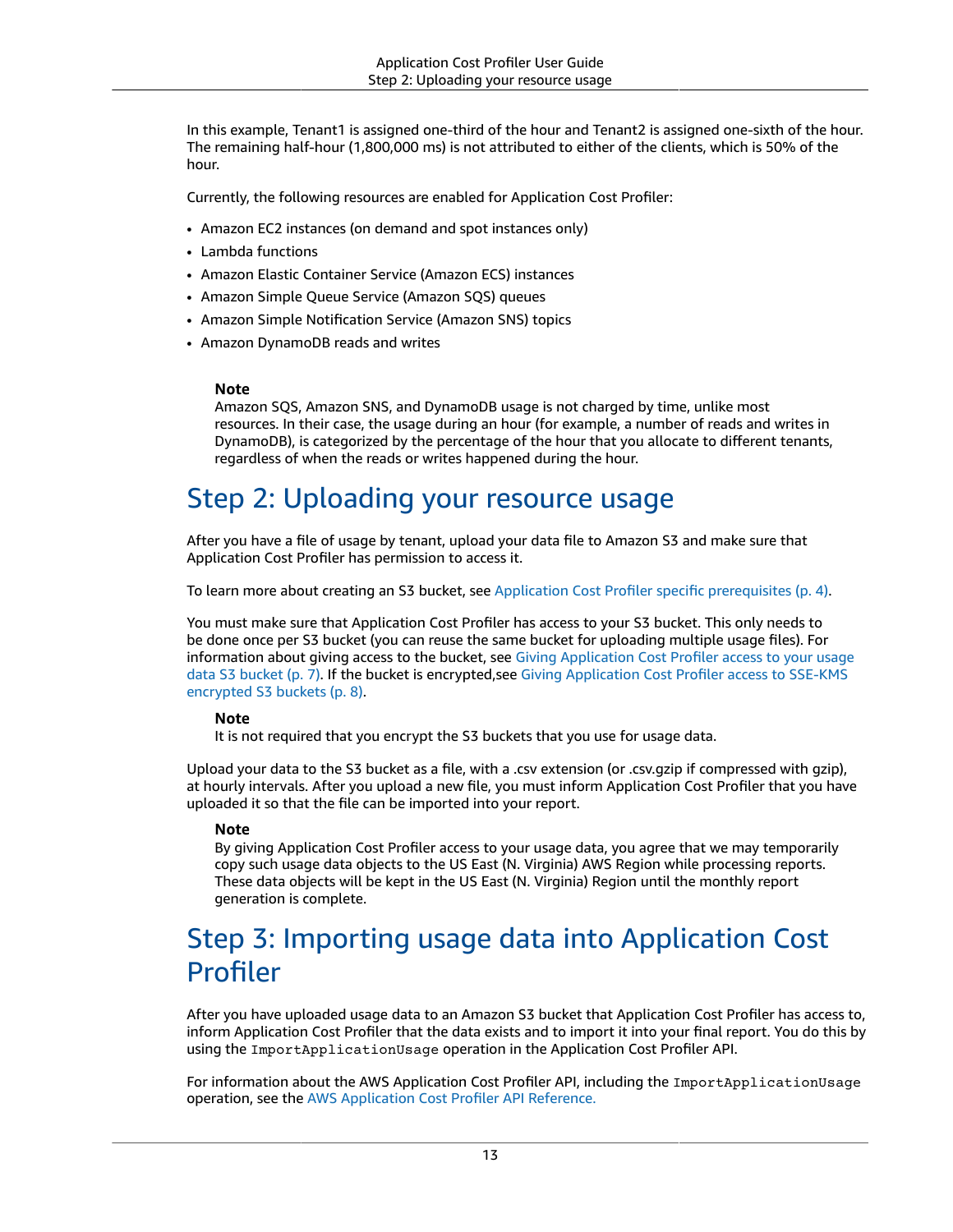The following example shows how to call ImportApplicationUsage. Replace the *input text in brackets* with the values for your S3 bucket and uploaded object.

```
POST /ImportApplicationUsage HTTP/1.1
Content-type: application/json
{
     "sourceS3Location" : {
         "bucket": "<bucket-name>",
         "key": "<object-key>",
         "region": "<region-id>"
     }
}
```
#### **Note**

The region parameter is only required if your bucket is in an AWS Region that is disabled by default. For more information, see [Managing](https://docs.aws.amazon.com/general/latest/gr/rande-manage.html) AWS Regions in the *AWS General Reference*.

Application Cost Profiler generates a new report at the frequency that you requested when [configuring](#page-12-1) your [report \(p. 10\)](#page-12-1), using the data that you imported with ImportApplicationUsage.

After you have configured your report and automated importing your usage data into Application Cost Profiler, you are ready to view your generated reports. For more information about reports, see [Using](#page-17-0) [Application](#page-17-0) Cost Profiler report[s \(p. 15\)](#page-17-0).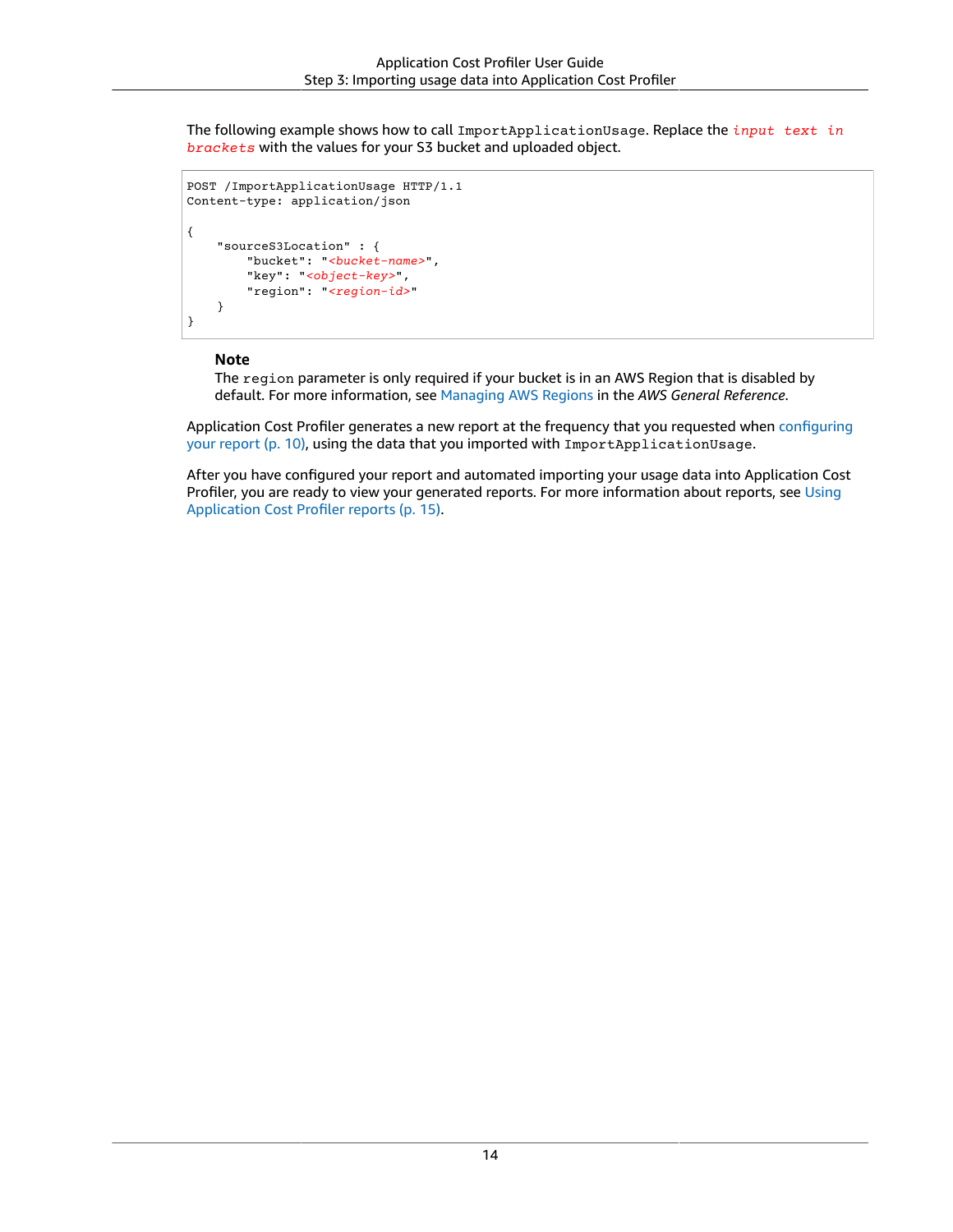# <span id="page-17-0"></span>Using Application Cost Profiler reports

After you have integrated your usage data with AWS Application Cost Profiler and are sending the data on an hourly basis, Application Cost Profiler automatically generates your report.

Reports are generated either daily or monthly, based on the option you selected when [configuring](#page-12-1) your [report \(p. 10\)](#page-12-1). Reports are delivered to the Amazon Simple Storage Service (Amazon S3) bucket that you selected when you configured the report.

Daily reports generated on the first day of the month have the previous month's data.

# <span id="page-17-1"></span>Data available in an Application Cost Profiler report

The columns that are created in a usage report are shown in the following table.

| Column name              | <b>Description</b>                                                                                                                                    |
|--------------------------|-------------------------------------------------------------------------------------------------------------------------------------------------------|
| PayerAccountId           | The management account ID in an organization,<br>or the account ID if the account is not part of AWS<br>Organizations.                                |
| <b>UsageAccountId</b>    | The account ID for the account with usage.                                                                                                            |
| LineItemType             | The type of record. Always Usage.                                                                                                                     |
| <b>UsageStartTime</b>    | Timestamp (in milliseconds) from Epoch, in UTC.<br>Indicates the start time of the period for the<br>usage by the specified tenant.                   |
| <b>UsageEndTime</b>      | Timestamp (in milliseconds) from Epoch, in UTC.<br>Indicates the end time of the period for the usage<br>by the specified tenant.                     |
| ApplicationIdentifier    | The ApplicationId specified in the usage data sent<br>to Application Cost Profiler.                                                                   |
| <b>TenantIdentifier</b>  | The Tenantid specified in the usage data sent to<br>Application Cost Profiler. Data with no record in<br>the usage data is collected in unattributed. |
| <b>TenantDescription</b> | The TenantDesc specified in the usage data sent<br>to Application Cost Profiler.                                                                      |
| <b>ProductCode</b>       | The AWS product being billed (for example,<br>AmazonEC2).                                                                                             |
| <b>UsageType</b>         | The type of usage being billed (for example,<br>BoxUsage: c5. large).                                                                                 |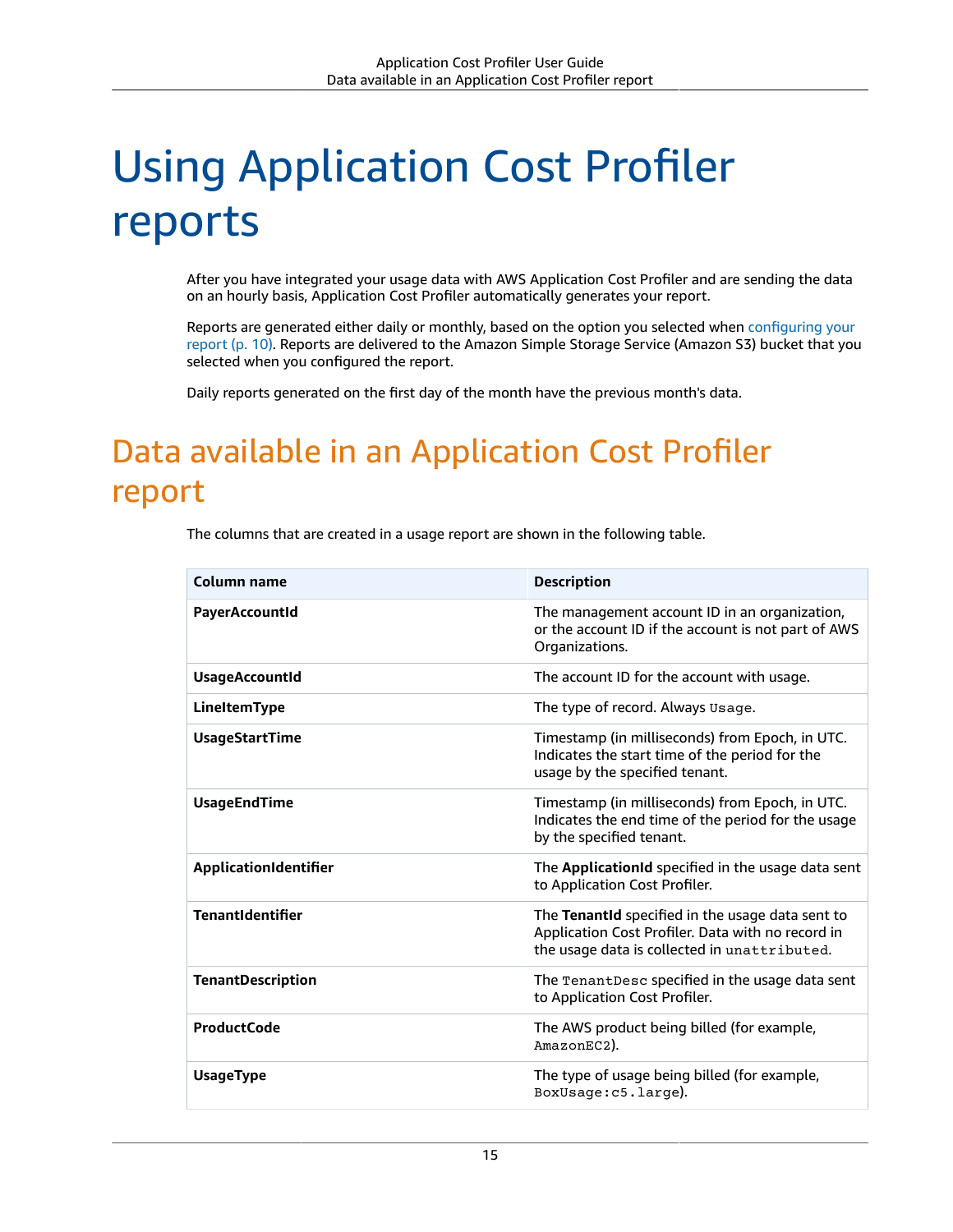| Column name                     | <b>Description</b>                                                                                                                                                                                                                                                                                                                                                                                             |
|---------------------------------|----------------------------------------------------------------------------------------------------------------------------------------------------------------------------------------------------------------------------------------------------------------------------------------------------------------------------------------------------------------------------------------------------------------|
| <b>Operation</b>                | The operation being billed (for example,<br>RunInstances).                                                                                                                                                                                                                                                                                                                                                     |
| <b>Resourceld</b>               | The resource ID or Amazon Resource Name (ARN)<br>for the resource being billed.                                                                                                                                                                                                                                                                                                                                |
| <b>ScaleFactor</b>              | If a resource is over-allocated for an hour, for<br>example, the usage data reported is equal to 2<br>hours instead of 1 hour, a scale factor is applied to<br>make the total equal the actual billed amount (in<br>this case, 0.5). This column reports the scale factor<br>used for the specific resource for that hour. The<br>scale factor is always greater than zero (0) and<br>less than or equal to 1. |
| <b>TenantAttributionPercent</b> | The percentage of the usage attributed to the<br>specified tenant (between zero (0) and 1).                                                                                                                                                                                                                                                                                                                    |
| <b>UsageAmount</b>              | The amount of usage attributed to the specified<br>tenant.                                                                                                                                                                                                                                                                                                                                                     |
| <b>CurrencyCode</b>             | The currency that the rate and cost are in (for<br>example, USD).                                                                                                                                                                                                                                                                                                                                              |
| Rate                            | The billing rate for the usage, per unit.                                                                                                                                                                                                                                                                                                                                                                      |
| <b>TenantCost</b>               | The total cost for that resource for the specified<br>tenant.                                                                                                                                                                                                                                                                                                                                                  |
| Region                          | The AWS Region of the resource.                                                                                                                                                                                                                                                                                                                                                                                |
| <b>Name</b>                     | If you created resource tags for your resources<br>on the Cost and Usage report, or through the<br>resource usage data, the Name tag is shown here.<br>For more information about resource tags, see<br>Resource tags details in the Cost and Usage Report<br>User Guide.                                                                                                                                      |

The following is an example of the output report for one resource for two hours.

```
PayerAccountId, UsageAccountId, LineItemType, UsageStartTime, UsageEndTime, ApplicationIdentifier, TenantIder
123456789012,123456789012,Usage,2021-02-01T00:00:00.000Z,2021-02-01T00:30:00.000Z,Canary,unattributed,
east-1,test-tag
123456789012,123456789012,Usage,2021-02-01T00:30:00.000Z,2021-02-01T01:00:00.000Z,Canary,Tenant1,exampl
east-1,test-tag
123456789012,123456789012,Usage,2021-02-01T01:00:00.000Z,2021-02-01T02:00:00.000Z,Canary,Tenant4,exampl
east-1,test-tag
123456789012,123456789012,Usage,2021-02-01T01:00:00.000Z,2021-02-01T02:00:00.000Z,Canary,Tenant3,exampl
east-1,test-tag
123456789012,123456789012,Usage,2021-02-01T01:00:00.000Z,2021-02-01T02:00:00.000Z,Canary,Tenant2,exampl
east-1,test-tag
123456789012,123456789012,Usage,2021-02-01T01:00:00.000Z,2021-02-01T02:00:00.000Z,Canary,Tenant1,exampl
east-1,test-tag
```
In this example, the first hour is allocated to Tenant1 for half of the time. A half hour remains as unattributed. In the second hour, four tenants are all allocated the full hour. In this case, the scale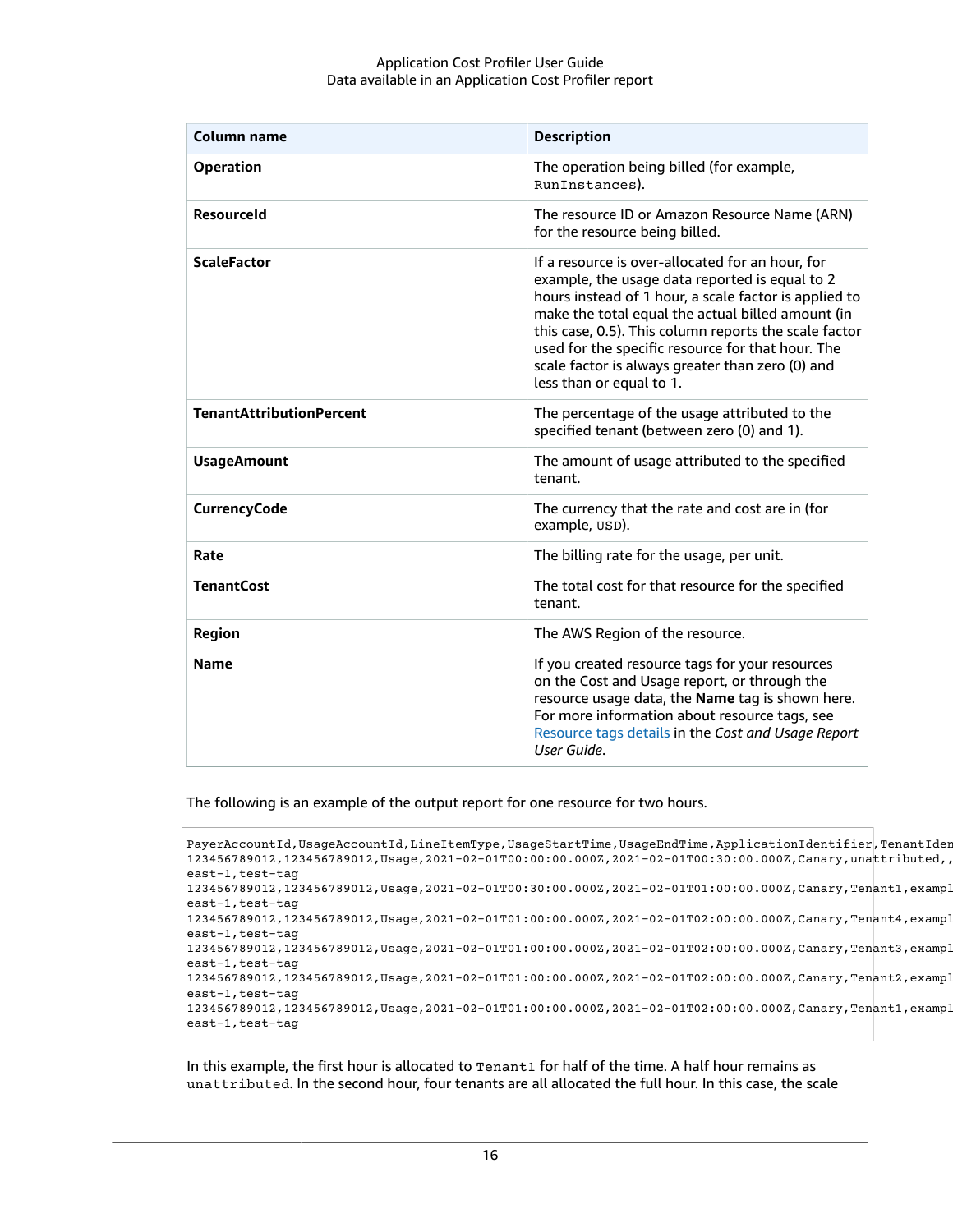factor scales them all down by 0.25, and they are all allocated one-quarter of the hour. You can see the final cost in the TenantCost column.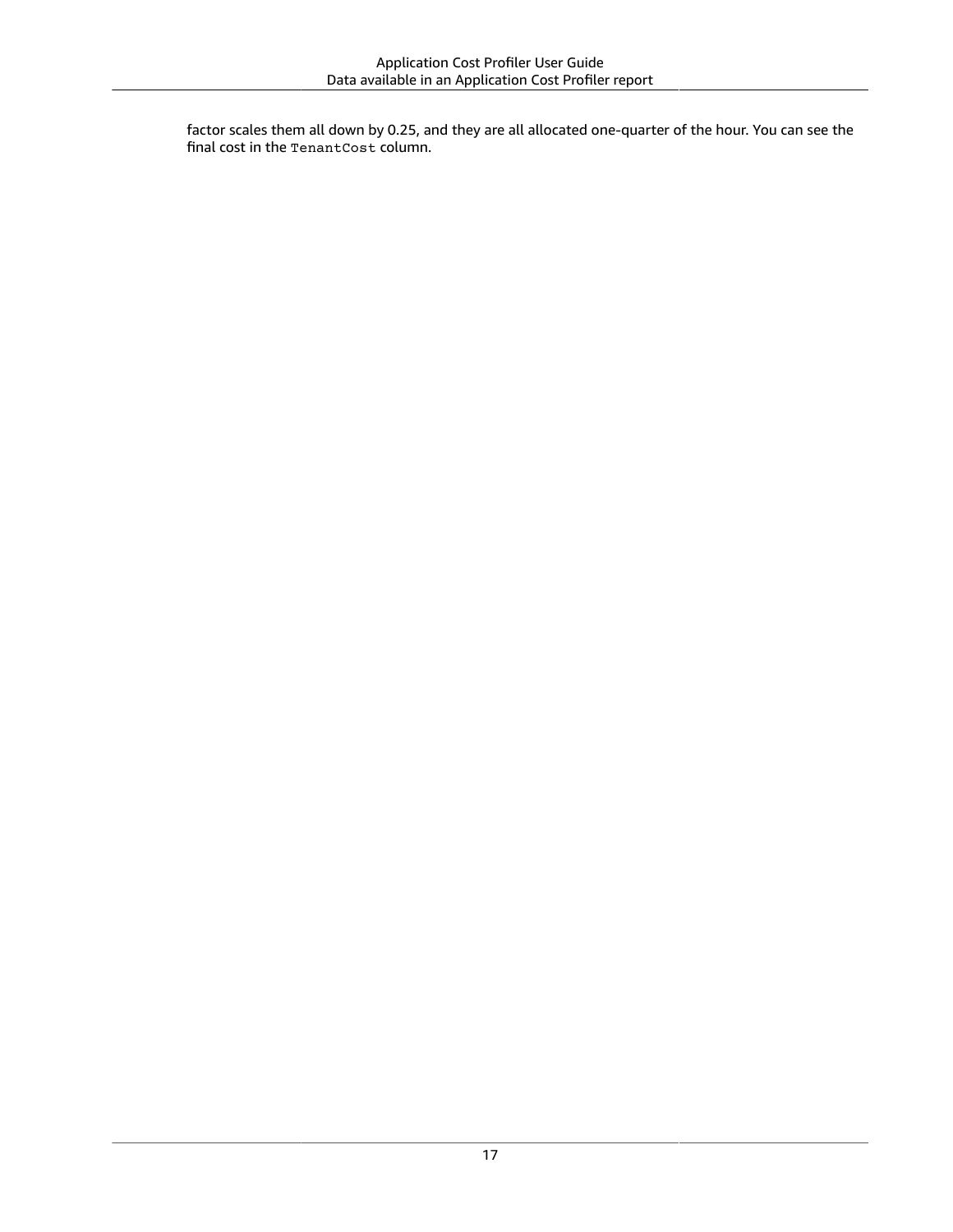# <span id="page-20-0"></span>AWS Application Cost Profiler quotas and endpoints

Your AWS account has default quotas, formerly referred to as limits, for each AWS service. Unless otherwise noted, each quota is AWS Region-specific. You can request increases for some quotas, and other quotas cannot be increased.

The following tables list the service quotas per account and the AWS Region endpoints for Application Cost Profiler.

## <span id="page-20-1"></span>Service quotas

| <b>Resource</b>                               | Default value | <b>Description</b>                                                                  |
|-----------------------------------------------|---------------|-------------------------------------------------------------------------------------|
| Rate of PutReportDefinition<br>requests       | 5             | The maximum number of<br>PutReportDefinition<br>requests per second per account.    |
| Rate of<br>UpdateReportDefinition<br>requests | 5             | The maximum number of<br>UpdateReportDefinition<br>requests per second per account. |
| Rate of GetReportDefinition<br>requests       | 5             | The maximum number of<br>GetReportDefinition<br>requests per second per account.    |
| Rate of<br>DeleteReportDefinition<br>requests | 5             | The maximum number of<br>DeleteReportDefinition<br>requests per second per account. |
| Rate of<br>ListReportDefinitions<br>requests  | 5             | The maximum number of<br>ListReportDefinitions<br>requests per second per account.  |
| Rate of<br>ImportApplicationUsage<br>requests | 5             | The maximum number of<br>ImportApplicationUsage<br>requests per second per account. |
| Maximum size of usage data file               | 10 MB         | The maximum size of an hourly<br>usage data file.                                   |

## <span id="page-20-2"></span>Service endpoints

Application Cost Profiler is a global service. All API calls must be made to the US East (N. Virginia) endpoint.

• US East (N. Virginia) – application-cost-profiler.us-east-1.amazonaws.com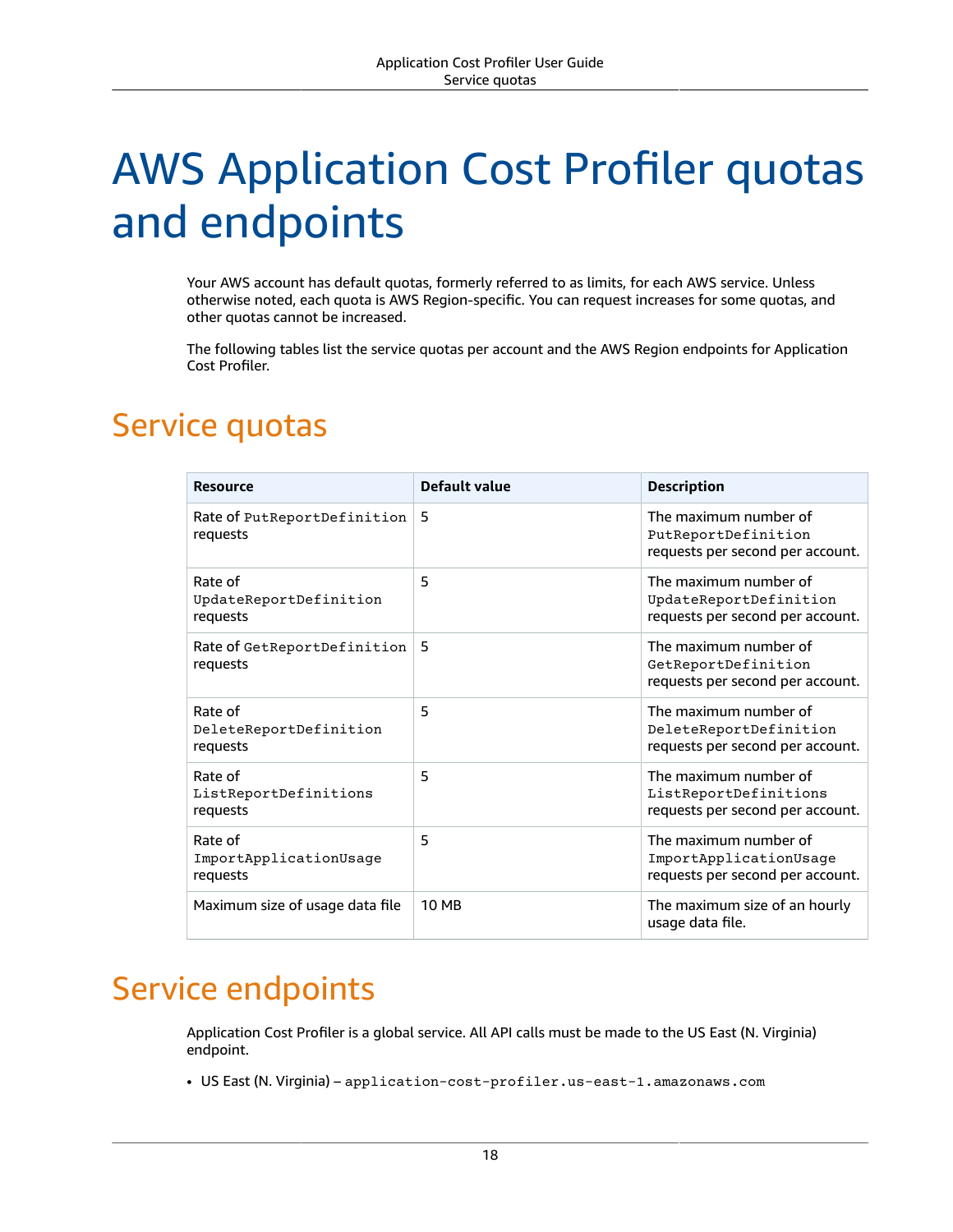# <span id="page-21-0"></span>Security in AWS Application Cost Profiler

Cloud security at AWS is the highest priority. As an AWS customer, you benefit from a data center and network architecture that is built to meet the requirements of the most security-sensitive organizations.

Security is a shared [responsibility](http://aws.amazon.com/compliance/shared-responsibility-model/) between AWS and you. The shared responsibility model describes this as security of the cloud and security in the cloud:

- **Security of the cloud** AWS is responsible for protecting the infrastructure that runs AWS services in the AWS Cloud. AWS also provides you with services that you can use securely. Third-party auditors regularly test and verify the effectiveness of our security as part of the AWS [Compliance](http://aws.amazon.com/compliance/programs/) Programs. To learn about the compliance programs that apply to Application Cost Profiler, see AWS [Services](http://aws.amazon.com/compliance/services-in-scope/) in Scope by [Compliance](http://aws.amazon.com/compliance/services-in-scope/) Program.
- **Security in the cloud** Your responsibility is determined by the AWS service that you use. You are also responsible for other factors including the sensitivity of your data, your company's requirements, and applicable laws and regulations

This documentation helps you understand how to apply the shared responsibility model when using AWS Application Cost Profiler. It shows you how to configure Application Cost Profiler to meet your security and compliance objectives. You also learn how to use other AWS services that help you to monitor and secure your Application Cost Profiler resources.

#### **Contents**

- Data protection in AWS Application Cost [Profiler \(p. 19\)](#page-21-1)
- Identity and access management for AWS Application Cost [Profiler \(p. 20\)](#page-22-2)
- Compliance validation for AWS Application Cost [Profiler \(p. 31\)](#page-33-0)
- Resilience in AWS Application Cost [Profiler \(p. 32\)](#page-34-0)
- Infrastructure security in AWS Application Cost [Profiler \(p. 32\)](#page-34-1)

# <span id="page-21-1"></span>Data protection in AWS Application Cost Profiler

The AWS shared [responsibility](http://aws.amazon.com/compliance/shared-responsibility-model/) model applies to data protection in AWS Application Cost Profiler. As described in this model, AWS is responsible for protecting the global infrastructure that runs all of the AWS Cloud. You are responsible for maintaining control over your content that is hosted on this infrastructure. This content includes the security configuration and management tasks for the AWS services that you use. For more information about data privacy, see the Data [Privacy](http://aws.amazon.com/compliance/data-privacy-faq) FAQ. For information about data protection in Europe, see the AWS Shared [Responsibility](http://aws.amazon.com/blogs/security/the-aws-shared-responsibility-model-and-gdpr/) Model and GDPR blog post on the *AWS Security Blog*.

For data protection purposes, we recommend that you protect AWS account credentials and set up individual user accounts with AWS Identity and Access Management (IAM). That way each user is given only the permissions necessary to fulfill their job duties. We also recommend that you secure your data in the following ways:

• Use multi-factor authentication (MFA) with each account.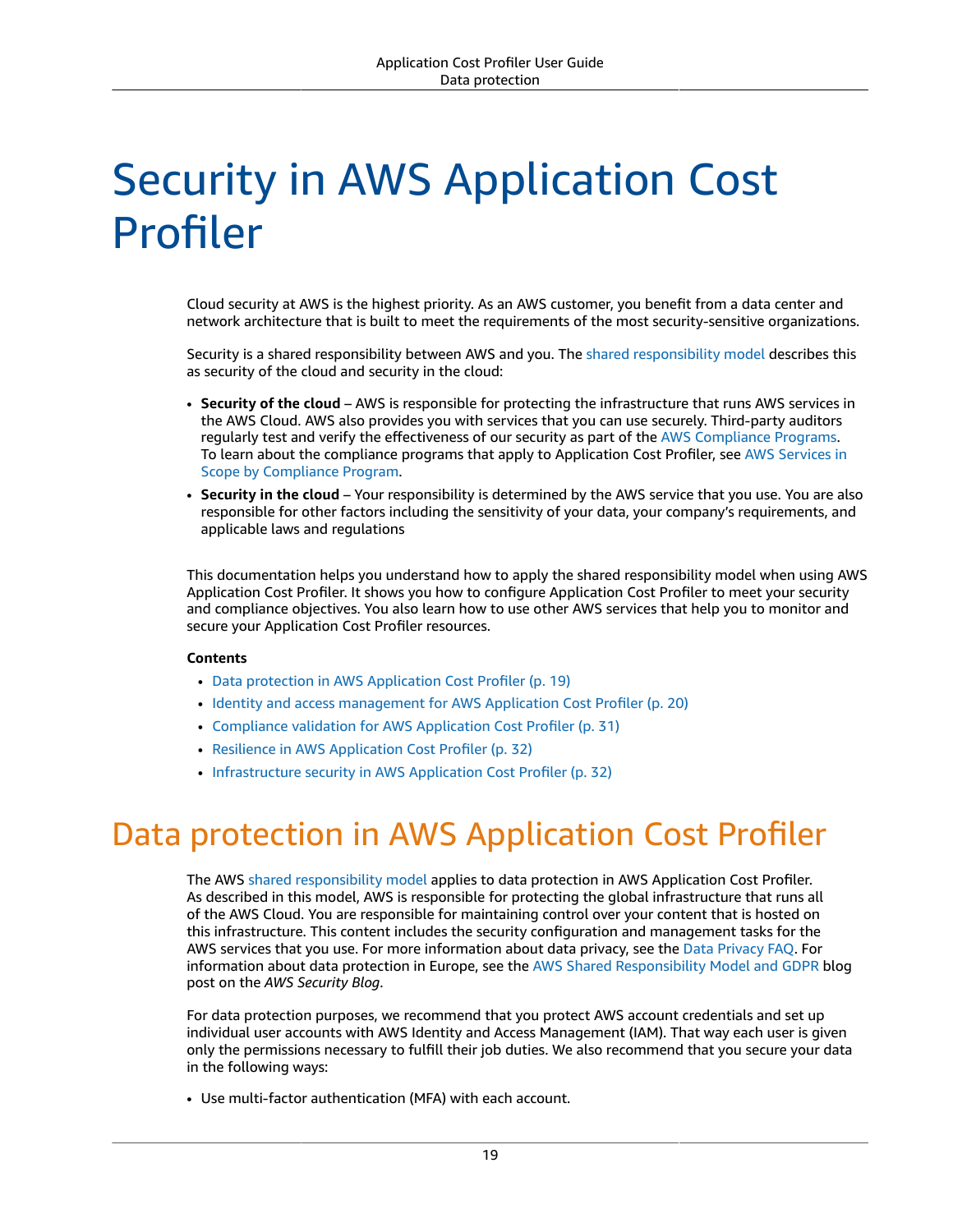- Use SSL/TLS to communicate with AWS resources. We recommend TLS 1.2 or later.
- Set up API and user activity logging with AWS CloudTrail.
- Use AWS encryption solutions, along with all default security controls within AWS services.
- Use advanced managed security services such as Amazon Macie, which assists in discovering and securing personal data that is stored in Amazon S3.
- If you require FIPS 140-2 validated cryptographic modules when accessing AWS through a command line interface or an API, use a FIPS endpoint. For more information about the available FIPS endpoints, see Federal [Information](http://aws.amazon.com/compliance/fips/) Processing Standard (FIPS) 140-2.

We strongly recommend that you never put confidential or sensitive information, such as your customers' email addresses, into tags or free-form fields such as a **Name** field. This includes when you work with Application Cost Profiler or other AWS services using the console, API, AWS CLI, or AWS SDKs. Any data that you enter into tags or free-form fields used for names may be used for billing or diagnostic logs. If you provide a URL to an external server, we strongly recommend that you do not include credentials information in the URL to validate your request to that server.

## <span id="page-22-0"></span>Encryption at rest

AWS Application Cost Profiler always encrypts all data stored in the service at rest without requiring any additional configuration. This encryption is automatic when you use Application Cost Profiler.

For Amazon S3 buckets you provide, you must encrypt the report bucket, and can encrypt the usage data bucket and give Application Cost Profiler access. For more information, see Setting up [Amazon](#page-7-1) S3 buckets for [Application](#page-7-1) Cost Profiler [\(p. 5\)](#page-7-1).

### <span id="page-22-1"></span>Encryption in transit

AWS Application Cost Profiler uses Transport Layer Security (TLS) and client-side encryption for encryption in transit. Communication with Application Cost Profiler is always done over HTTPS so your data is always encrypted in transit. This encryption is configured by default when you use Application Cost Profiler.

# <span id="page-22-2"></span>Identity and access management for AWS Application Cost Profiler

AWS Identity and Access Management (IAM) is an AWS service that helps an administrator securely control access to AWS resources. IAM administrators control who can be *authenticated* (signed in) and *authorized* (have permissions) to use Application Cost Profiler resources. IAM is an AWS service that you can use with no additional charge.

### **Topics**

- [Audience \(p. 21\)](#page-23-0)
- [Authenticating with identities \(p. 21\)](#page-23-1)
- Managing access using [policies \(p. 23\)](#page-25-0)
- How AWS [Application](#page-26-0) Cost Profiler works with IAM (p. 24)
- AWS Application Cost Profiler identity-based policy [examples \(p. 26\)](#page-28-0)
- [Troubleshooting](#page-31-0) AWS Application Cost Profiler identity and access (p. 29)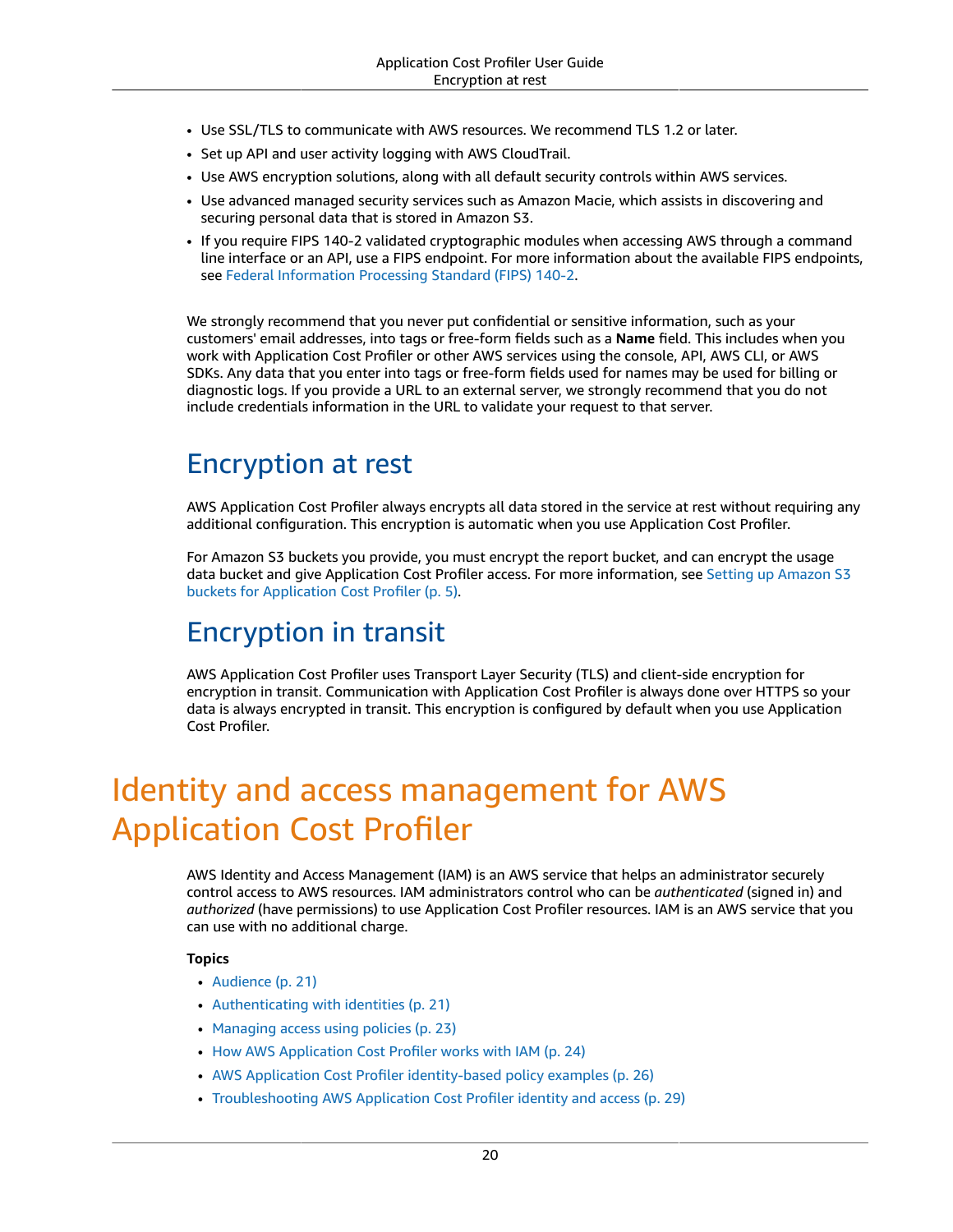## <span id="page-23-0"></span>Audience

How you use AWS Identity and Access Management (IAM) differs, depending on the work that you do in Application Cost Profiler.

**Service user** – If you use the Application Cost Profiler service to do your job, then your administrator provides you with the credentials and permissions that you need. As you use more Application Cost Profiler features to do your work, you might need additional permissions. Understanding how access is managed can help you request the right permissions from your administrator. If you cannot access a feature in Application Cost Profiler, see [Troubleshooting](#page-31-0) AWS Application Cost Profiler identity and [access \(p. 29\).](#page-31-0)

**Service administrator** – If you're in charge of Application Cost Profiler resources at your company, you probably have full access to Application Cost Profiler. It's your job to determine which Application Cost Profiler features and resources your employees should access. You must then submit requests to your IAM administrator to change the permissions of your service users. Review the information on this page to understand the basic concepts of IAM. To learn more about how your company can use IAM with Application Cost Profiler, see How AWS [Application](#page-26-0) Cost Profiler works with IAM [\(p. 24\).](#page-26-0)

**IAM administrator** – If you're an IAM administrator, you might want to learn details about how you can write policies to manage access to Application Cost Profiler. To view example Application Cost Profiler identity-based policies that you can use in IAM, see AWS Application Cost Profiler [identity-based](#page-28-0) policy [examples \(p. 26\)](#page-28-0).

### <span id="page-23-1"></span>Authenticating with identities

Authentication is how you sign in to AWS using your identity credentials. For more information about signing in using the AWS Management Console, see Signing in to the AWS [Management](https://docs.aws.amazon.com/IAM/latest/UserGuide/console.html) Console as an IAM [user](https://docs.aws.amazon.com/IAM/latest/UserGuide/console.html) or root user in the *IAM User Guide*.

You must be *authenticated* (signed in to AWS) as the AWS account root user, an IAM user, or by assuming an IAM role. You can also use your company's single sign-on authentication or even sign in using Google or Facebook. In these cases, your administrator previously set up identity federation using IAM roles. When you access AWS using credentials from another company, you are assuming a role indirectly.

To sign in directly to the AWS [Management](https://console.aws.amazon.com/) Console, use your password with your root user email address or your IAM user name. You can access AWS programmatically using your root user or IAM users access keys. AWS provides SDK and command line tools to cryptographically sign your request using your credentials. If you don't use AWS tools, you must sign the request yourself. Do this using *Signature Version 4*, a protocol for authenticating inbound API requests. For more information about authenticating requests, see [Signature](https://docs.aws.amazon.com/general/latest/gr/signature-version-4.html) Version 4 signing process in the *AWS General Reference*.

Regardless of the authentication method that you use, you might also be required to provide additional security information. For example, AWS recommends that you use multi-factor authentication (MFA) to increase the security of your account. To learn more, see Using multi-factor [authentication](https://docs.aws.amazon.com/IAM/latest/UserGuide/id_credentials_mfa.html) (MFA) in AWS in the *IAM User Guide*.

### AWS account root user

When you first create an AWS account, you begin with a single sign-in identity that has complete access to all AWS services and resources in the account. This identity is called the AWS account *root user* and is accessed by signing in with the email address and password that you used to create the account. We strongly recommend that you do not use the root user for your everyday tasks, even the administrative ones. Instead, adhere to the best [practice](https://docs.aws.amazon.com/IAM/latest/UserGuide/best-practices.html#create-iam-users) of using the root user only to create your first IAM user. Then securely lock away the root user credentials and use them to perform only a few account and service management tasks.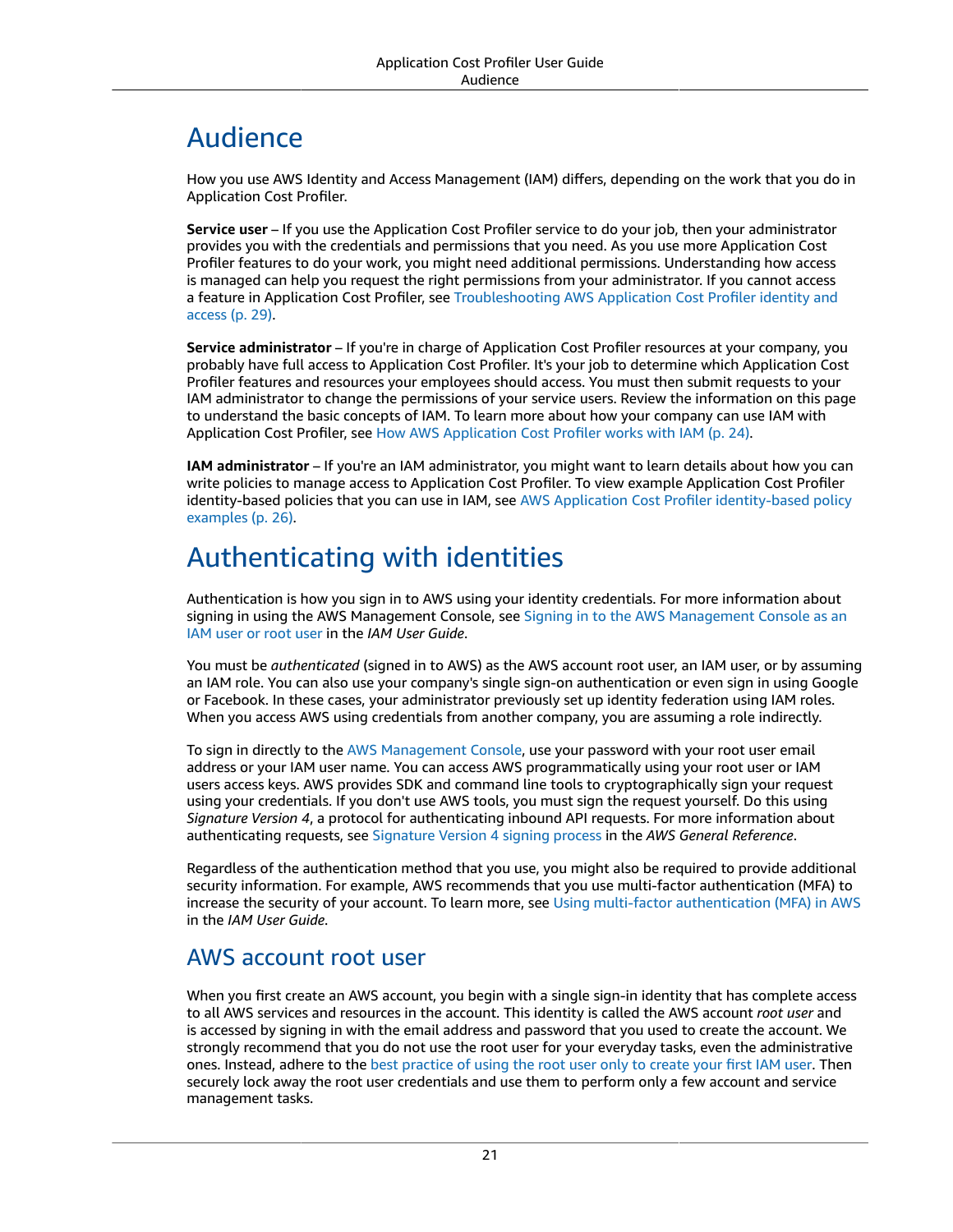### IAM users and groups

An *[IAM user](https://docs.aws.amazon.com/IAM/latest/UserGuide/id_users.html)* is an identity within your AWS account that has specific permissions for a single person or application. An IAM user can have long-term credentials such as a user name and password or a set of access keys. To learn how to generate access keys, see [Managing](https://docs.aws.amazon.com/IAM/latest/UserGuide/id_credentials_access-keys.html) access keys for IAM users in the *IAM User Guide*. When you generate access keys for an IAM user, make sure you view and securely save the key pair. You cannot recover the secret access key in the future. Instead, you must generate a new access key pair.

An *[IAM group](https://docs.aws.amazon.com/IAM/latest/UserGuide/id_groups.html)* is an identity that specifies a collection of IAM users. You can't sign in as a group. You can use groups to specify permissions for multiple users at a time. Groups make permissions easier to manage for large sets of users. For example, you could have a group named *IAMAdmins* and give that group permissions to administer IAM resources.

Users are different from roles. A user is uniquely associated with one person or application, but a role is intended to be assumable by anyone who needs it. Users have permanent long-term credentials, but roles provide temporary credentials. To learn more, see When to create an IAM user [\(instead](https://docs.aws.amazon.com/IAM/latest/UserGuide/id.html#id_which-to-choose) of a role) in the *IAM User Guide*.

### IAM roles

An *[IAM role](https://docs.aws.amazon.com/IAM/latest/UserGuide/id_roles.html)* is an identity within your AWS account that has specific permissions. It is similar to an IAM user, but is not associated with a specific person. You can temporarily assume an IAM role in the AWS Management Console by [switching](https://docs.aws.amazon.com/IAM/latest/UserGuide/id_roles_use_switch-role-console.html) roles. You can assume a role by calling an AWS CLI or AWS API operation or by using a custom URL. For more information about methods for using roles, see [Using IAM](https://docs.aws.amazon.com/IAM/latest/UserGuide/id_roles_use.html) [roles](https://docs.aws.amazon.com/IAM/latest/UserGuide/id_roles_use.html) in the *IAM User Guide*.

IAM roles with temporary credentials are useful in the following situations:

- **Temporary IAM user permissions** An IAM user can assume an IAM role to temporarily take on different permissions for a specific task.
- **Federated user access** Instead of creating an IAM user, you can use existing identities from AWS Directory Service, your enterprise user directory, or a web identity provider. These are known as *federated users*. AWS assigns a role to a federated user when access is requested through an [identity](https://docs.aws.amazon.com/IAM/latest/UserGuide/id_roles_providers.html) [provider.](https://docs.aws.amazon.com/IAM/latest/UserGuide/id_roles_providers.html) For more information about federated users, see [Federated](https://docs.aws.amazon.com/IAM/latest/UserGuide/introduction_access-management.html#intro-access-roles) users and roles in the *IAM User Guide*.
- **Cross-account access** You can use an IAM role to allow someone (a trusted principal) in a different account to access resources in your account. Roles are the primary way to grant cross-account access. However, with some AWS services, you can attach a policy directly to a resource (instead of using a role as a proxy). To learn the difference between roles and resource-based policies for cross-account access, see How IAM roles differ from [resource-based](https://docs.aws.amazon.com/IAM/latest/UserGuide/id_roles_compare-resource-policies.html) policies in the *IAM User Guide*.
- **Cross-service access** Some AWS services use features in other AWS services. For example, when you make a call in a service, it's common for that service to run applications in Amazon EC2 or store objects in Amazon S3. A service might do this using the calling principal's permissions, using a service role, or using a service-linked role.
	- **Principal permissions** When you use an IAM user or role to perform actions in AWS, you are considered a principal. Policies grant permissions to a principal. When you use some services, you might perform an action that then triggers another action in a different service. In this case, you must have permissions to perform both actions. To see whether an action requires additional dependent actions in a policy, see Actions, [resources,](https://docs.aws.amazon.com/service-authorization/latest/reference/reference_policies_actions-resources-contextkeys.html) and condition keys for AWS services in the *Service Authorization Reference*.
	- **Service role** A service role is an IAM [role](https://docs.aws.amazon.com/IAM/latest/UserGuide/id_roles.html) that a service assumes to perform actions on your behalf. An IAM administrator can create, modify, and delete a service role from within IAM. For more information, see Creating a role to delegate [permissions](https://docs.aws.amazon.com/IAM/latest/UserGuide/id_roles_create_for-service.html) to an AWS service in the *IAM User Guide*.
	- **Service-linked role** A service-linked role is a type of service role that is linked to an AWS service. The service can assume the role to perform an action on your behalf. Service-linked roles appear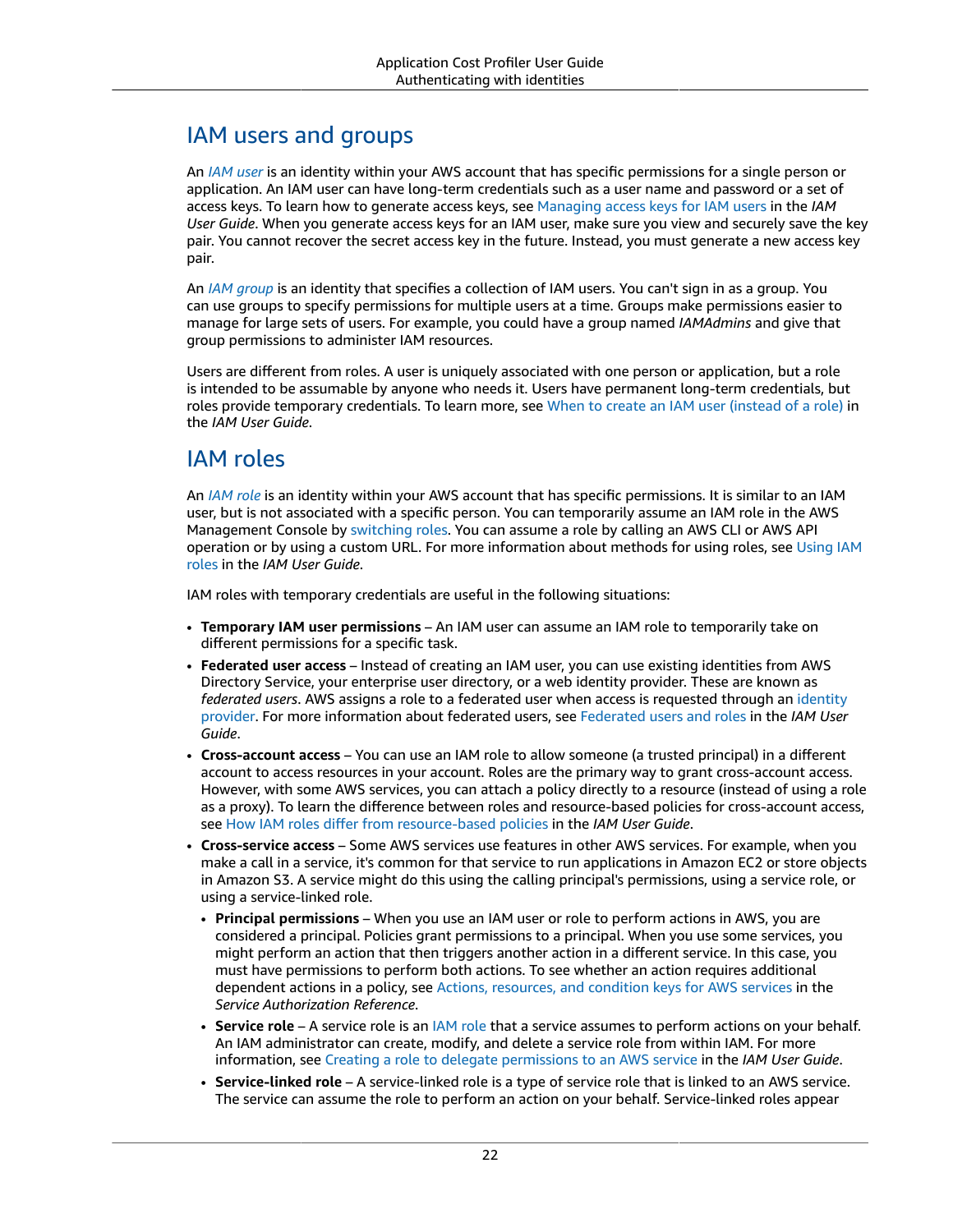in your IAM account and are owned by the service. An IAM administrator can view, but not edit the permissions for service-linked roles.

• **Applications running on Amazon EC2** – You can use an IAM role to manage temporary credentials for applications that are running on an EC2 instance and making AWS CLI or AWS API requests. This is preferable to storing access keys within the EC2 instance. To assign an AWS role to an EC2 instance and make it available to all of its applications, you create an instance profile that is attached to the instance. An instance profile contains the role and enables programs that are running on the EC2 instance to get temporary credentials. For more information, see [Using](https://docs.aws.amazon.com/IAM/latest/UserGuide/id_roles_use_switch-role-ec2.html) an IAM role to grant permissions to [applications](https://docs.aws.amazon.com/IAM/latest/UserGuide/id_roles_use_switch-role-ec2.html) running on Amazon EC2 instances in the *IAM User Guide*.

To learn whether to use IAM roles or IAM users, see When to create an IAM role [\(instead](https://docs.aws.amazon.com/IAM/latest/UserGuide/id.html#id_which-to-choose_role) of a user) in the *IAM User Guide*.

## <span id="page-25-0"></span>Managing access using policies

You control access in AWS by creating policies and attaching them to IAM identities or AWS resources. A policy is an object in AWS that, when associated with an identity or resource, defines their permissions. You can sign in as the root user or an IAM user, or you can assume an IAM role. When you then make a request, AWS evaluates the related identity-based or resource-based policies. Permissions in the policies determine whether the request is allowed or denied. Most policies are stored in AWS as JSON documents. For more information about the structure and contents of JSON policy documents, see [Overview](https://docs.aws.amazon.com/IAM/latest/UserGuide/access_policies.html#access_policies-json) of JSON policies in the *IAM User Guide*.

Administrators can use AWS JSON policies to specify who has access to what. That is, which **principal** can perform **actions** on what **resources**, and under what **conditions**.

Every IAM entity (user or role) starts with no permissions. In other words, by default, users can do nothing, not even change their own password. To give a user permission to do something, an administrator must attach a permissions policy to a user. Or the administrator can add the user to a group that has the intended permissions. When an administrator gives permissions to a group, all users in that group are granted those permissions.

IAM policies define permissions for an action regardless of the method that you use to perform the operation. For example, suppose that you have a policy that allows the iam:GetRole action. A user with that policy can get role information from the AWS Management Console, the AWS CLI, or the AWS API.

### Identity-based policies

Identity-based policies are JSON permissions policy documents that you can attach to an identity, such as an IAM user, group of users, or role. These policies control what actions users and roles can perform, on which resources, and under what conditions. To learn how to create an identity-based policy, see [Creating](https://docs.aws.amazon.com/IAM/latest/UserGuide/access_policies_create.html) IAM policies in the *IAM User Guide*.

Identity-based policies can be further categorized as *inline policies* or *managed policies*. Inline policies are embedded directly into a single user, group, or role. Managed policies are standalone policies that you can attach to multiple users, groups, and roles in your AWS account. Managed policies include AWS managed policies and customer managed policies. To learn how to choose between a managed policy or an inline policy, see Choosing between [managed](https://docs.aws.amazon.com/IAM/latest/UserGuide/access_policies_managed-vs-inline.html#choosing-managed-or-inline) policies and inline policies in the *IAM User Guide*.

### Resource-based policies

Resource-based policies are JSON policy documents that you attach to a resource. Examples of resourcebased policies are IAM *role trust policies* and Amazon S3 *bucket policies*. In services that support resourcebased policies, service administrators can use them to control access to a specific resource. For the resource where the policy is attached, the policy defines what actions a specified principal can perform on that resource and under what conditions. You must specify a [principal](https://docs.aws.amazon.com/IAM/latest/UserGuide/reference_policies_elements_principal.html) in a resource-based policy. Principals can include accounts, users, roles, federated users, or AWS services.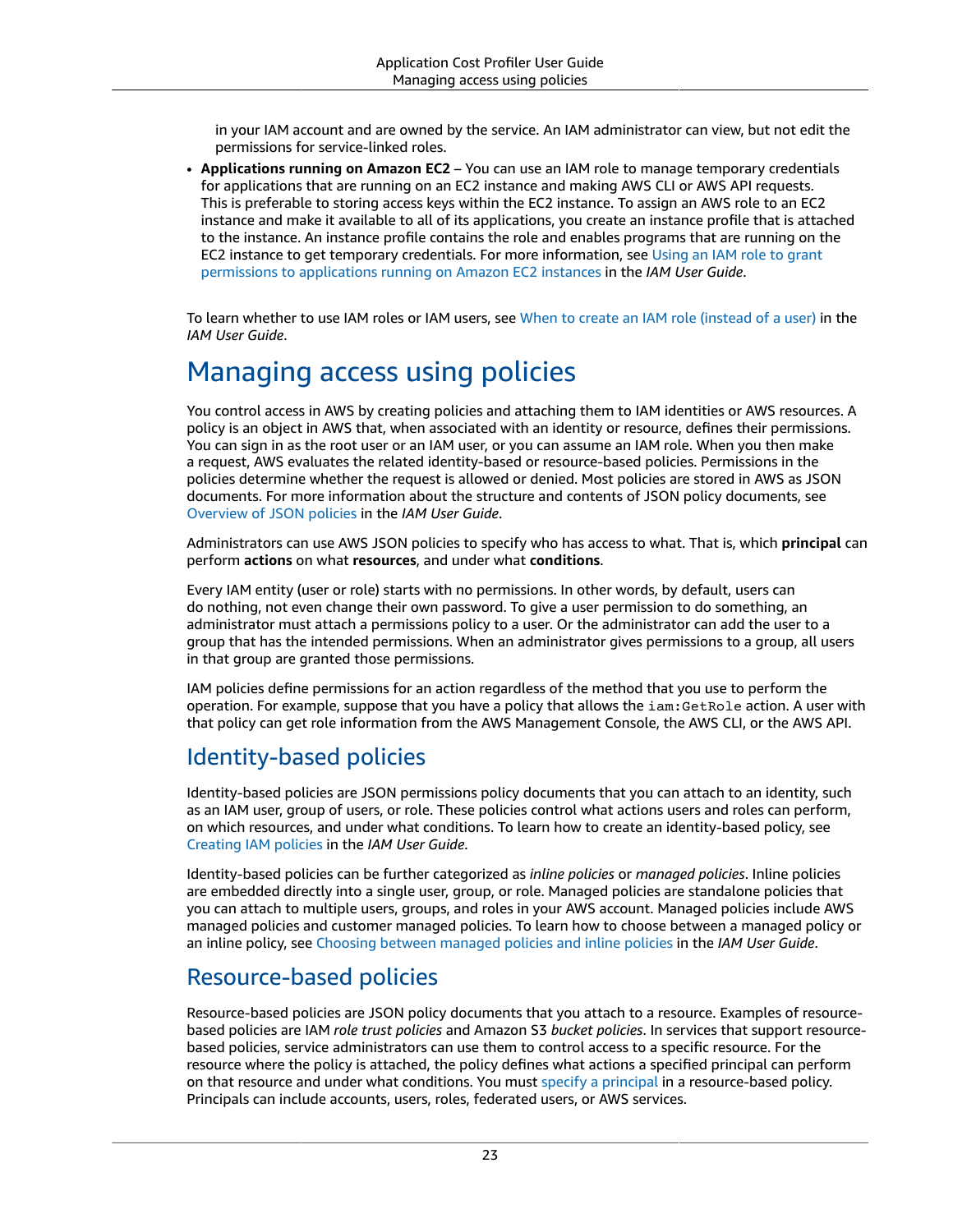Resource-based policies are inline policies that are located in that service. You can't use AWS managed policies from IAM in a resource-based policy.

### Access control lists (ACLs)

Access control lists (ACLs) control which principals (account members, users, or roles) have permissions to access a resource. ACLs are similar to resource-based policies, although they do not use the JSON policy document format.

Amazon S3, AWS WAF, and Amazon VPC are examples of services that support ACLs. To learn more about ACLs, see Access control list (ACL) [overview](https://docs.aws.amazon.com/AmazonS3/latest/dev/acl-overview.html) in the *Amazon Simple Storage Service Developer Guide*.

### Other policy types

AWS supports additional, less-common policy types. These policy types can set the maximum permissions granted to you by the more common policy types.

- **Permissions boundaries** A permissions boundary is an advanced feature in which you set the maximum permissions that an identity-based policy can grant to an IAM entity (IAM user or role). You can set a permissions boundary for an entity. The resulting permissions are the intersection of entity's identity-based policies and its permissions boundaries. Resource-based policies that specify the user or role in the Principal field are not limited by the permissions boundary. An explicit deny in any of these policies overrides the allow. For more information about permissions boundaries, see [Permissions](https://docs.aws.amazon.com/IAM/latest/UserGuide/access_policies_boundaries.html) boundaries for IAM entities in the *IAM User Guide*.
- **Service control policies (SCPs)** SCPs are JSON policies that specify the maximum permissions for an organization or organizational unit (OU) in AWS Organizations. AWS Organizations is a service for grouping and centrally managing multiple AWS accounts that your business owns. If you enable all features in an organization, then you can apply service control policies (SCPs) to any or all of your accounts. The SCP limits permissions for entities in member accounts, including each AWS account root user. For more information about Organizations and SCPs, see How SCPs [work](https://docs.aws.amazon.com/organizations/latest/userguide/orgs_manage_policies_about-scps.html) in the *AWS Organizations User Guide*.
- **Session policies** Session policies are advanced policies that you pass as a parameter when you programmatically create a temporary session for a role or federated user. The resulting session's permissions are the intersection of the user or role's identity-based policies and the session policies. Permissions can also come from a resource-based policy. An explicit deny in any of these policies overrides the allow. For more information, see [Session policies](https://docs.aws.amazon.com/IAM/latest/UserGuide/access_policies.html#policies_session) in the *IAM User Guide*.

### Multiple policy types

When multiple types of policies apply to a request, the resulting permissions are more complicated to understand. To learn how AWS determines whether to allow a request when multiple policy types are involved, see Policy [evaluation](https://docs.aws.amazon.com/IAM/latest/UserGuide/reference_policies_evaluation-logic.html) logic in the *IAM User Guide*.

## <span id="page-26-0"></span>How AWS Application Cost Profiler works with IAM

Before you use IAM to manage access to Application Cost Profiler, you should understand what IAM features are available to use with Application Cost Profiler. To get a high-level view of how Application Cost Profiler and other AWS services work with IAM, see AWS [Services](https://docs.aws.amazon.com/IAM/latest/UserGuide/reference_aws-services-that-work-with-iam.html) That Work with IAM in the *IAM User Guide*.

#### **Topics**

- Application Cost Profiler [identity-based](#page-27-0) policies (p. 25)
- Application Cost Profiler [resource-based](#page-28-1) policies (p. 26)
- [Authorization](#page-28-2) based on Application Cost Profiler tags (p. 26)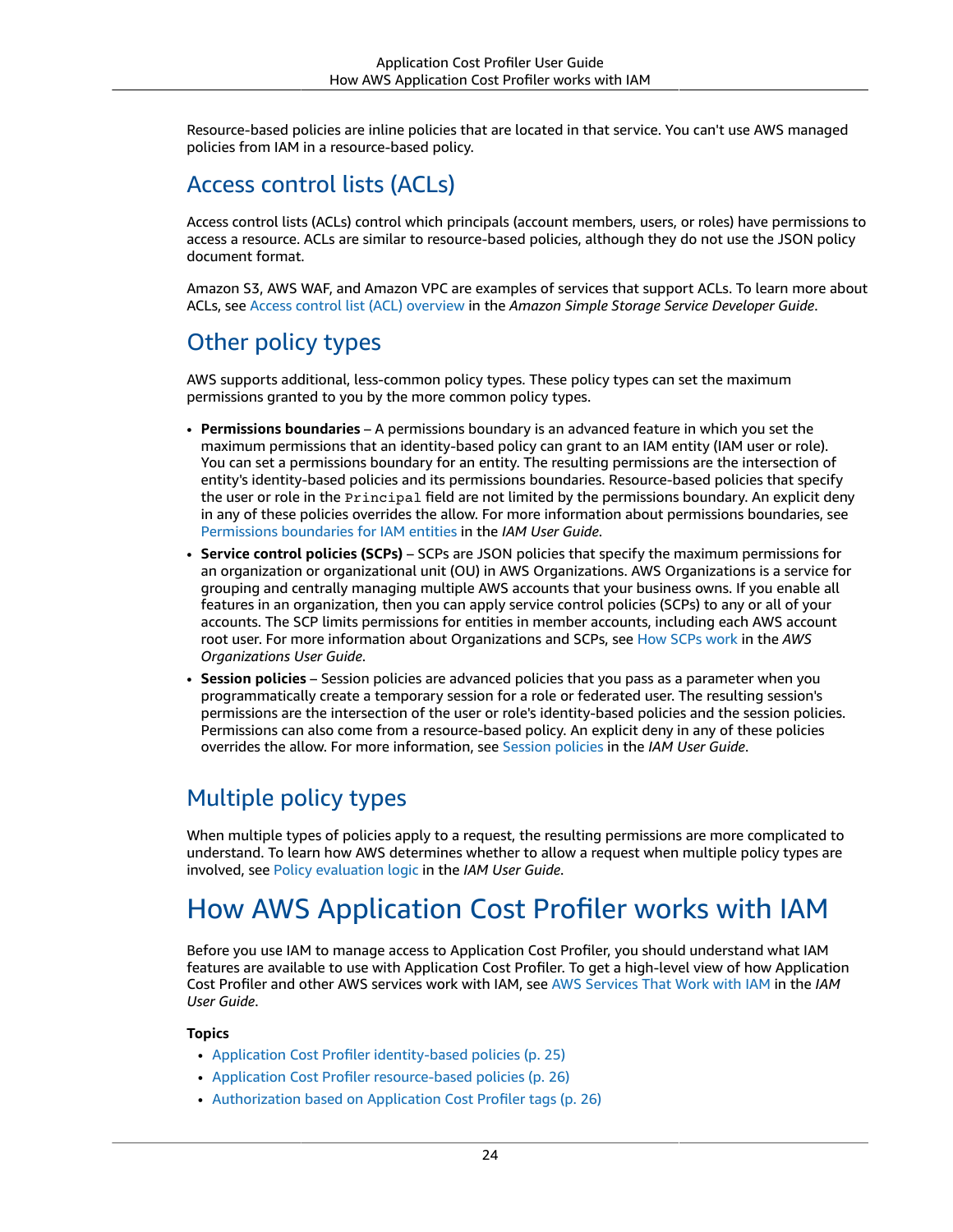• Application Cost Profiler IAM [roles \(p. 26\)](#page-28-3)

### <span id="page-27-0"></span>Application Cost Profiler identity-based policies

With IAM identity-based policies, you can specify allowed or denied actions and resources in addition to the conditions under which actions are allowed or denied. Application Cost Profiler supports specific actions. To learn about all of the elements that you use in a JSON policy, see IAM JSON Policy [Elements](https://docs.aws.amazon.com/IAM/latest/UserGuide/reference_policies_elements.html) [Reference](https://docs.aws.amazon.com/IAM/latest/UserGuide/reference_policies_elements.html) in the *IAM User Guide*.

### Actions

Administrators can use AWS JSON policies to specify who has access to what. That is, which **principal** can perform **actions** on what **resources**, and under what **conditions**.

The Action element of a JSON policy describes the actions that you can use to allow or deny access in a policy. Policy actions usually have the same name as the associated AWS API operation. There are some exceptions, such as *permission-only actions* that don't have a matching API operation. There are also some operations that require multiple actions in a policy. These additional actions are called *dependent actions*.

Include actions in a policy to grant permissions to perform the associated operation.

Policy actions in Application Cost Profiler use the following prefix before the action: application-cost-profiler:. For example, to grant someone permission to view the details of your Application Cost Profiler report definition, you include the application-costprofiler:GetReportDefinition action in their policy. Policy statements must include either an Action or NotAction element. Application Cost Profiler defines its own set of actions that describe tasks that you can perform with this service.

To specify multiple actions in a single statement, separate them with commas as follows.

```
"Action": [
       "application-cost-profiler:ListReportDefinitions",
       "application-cost-profiler:GetReportDefinition"
```
The following are the actions available in Application Cost Profiler. Each allows the API action of the same name. For more information about the Application Cost Profiler API, see AWS [Application](https://docs.aws.amazon.com/application-cost-profiler/latest/APIReference/Welcome.html) Cost Profiler API [Reference.](https://docs.aws.amazon.com/application-cost-profiler/latest/APIReference/Welcome.html)

- application-cost-profiler:ListReportDefinitions Allows listing the report definition for your AWS account, if any.
- application-cost-profiler:GetReportDefinition Allows getting the details of the report definition for your Application Cost Profiler report.
- application-cost-profiler:PutReportDefinition Allows creating a new report definition.
- application-cost-profiler:UpdateReportDefinition Allows updating a report definition.
- application-cost-profiler:DeleteReportDefinition Allows deleting a report (only available through the Application Cost Profiler API).
- application-cost-profiler:ImportApplicationUsage Allows requesting Application Cost Profiler import usage data from a specified Amazon S3 bucket.

### **Resources**

Application Cost Profiler does not support specifying resource Amazon Resource Names (ARNs) in a policy.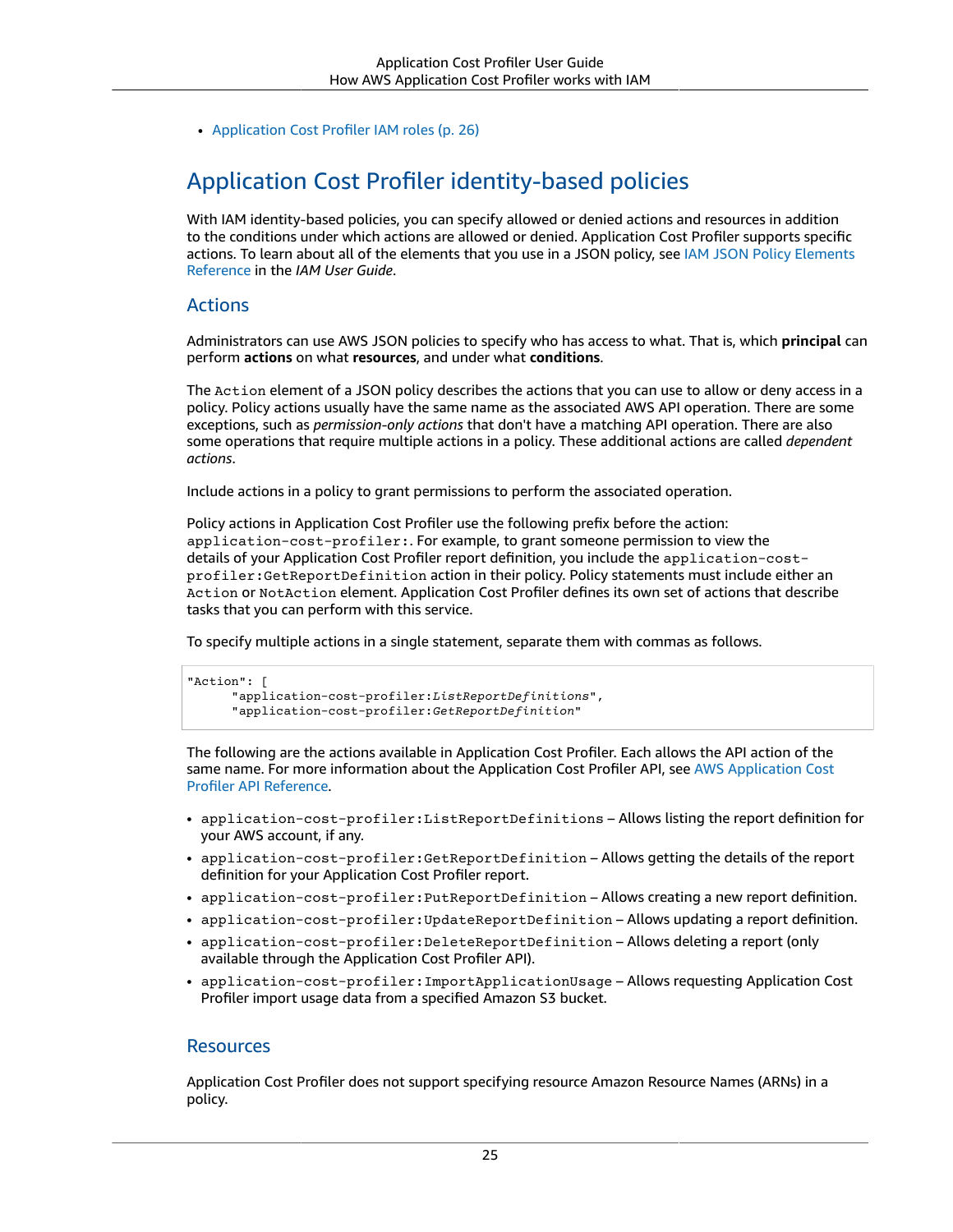### Condition keys

Application Cost Profiler does not provide any service-specific condition keys, but it does support using some global condition keys. To see all AWS global condition keys, see AWS Global [Condition](https://docs.aws.amazon.com/IAM/latest/UserGuide/reference_policies_condition-keys.html) Context [Keys](https://docs.aws.amazon.com/IAM/latest/UserGuide/reference_policies_condition-keys.html) in the *IAM User Guide*.

### Examples

To view examples of Application Cost Profiler identity-based policies, see AWS [Application](#page-28-0) Cost Profiler [identity-based](#page-28-0) policy example[s \(p. 26\)](#page-28-0).

### <span id="page-28-1"></span>Application Cost Profiler resource-based policies

Application Cost Profiler does not support resource-based policies.

### <span id="page-28-2"></span>Authorization based on Application Cost Profiler tags

Application Cost Profiler does not support tagging resources or controlling access based on tags.

### <span id="page-28-3"></span>Application Cost Profiler IAM roles

An [IAM](https://docs.aws.amazon.com/IAM/latest/UserGuide/id_roles.html) role is an entity within your AWS account that has specific permissions.

### Using temporary credentials with Application Cost Profiler

You can use temporary credentials to sign in with federation, assume an IAM role, or to assume a crossaccount role. You obtain temporary security credentials by calling AWS STS API operations such as [AssumeRole](https://docs.aws.amazon.com/STS/latest/APIReference/API_AssumeRole.html) or [GetFederationToken.](https://docs.aws.amazon.com/STS/latest/APIReference/API_GetFederationToken.html)

Application Cost Profiler supports using temporary credentials.

### Service-linked roles

[Service-linked](https://docs.aws.amazon.com/IAM/latest/UserGuide/id_roles_terms-and-concepts.html#iam-term-service-linked-role) roles allow AWS services to access resources in other services to complete an action on your behalf. Service-linked roles appear in your IAM account and are owned by the service. An IAM administrator can view but not edit the permissions for service-linked roles.

Application Cost Profiler does not support service-linked roles.

### Service roles

This feature allows a service to assume a [service](https://docs.aws.amazon.com/IAM/latest/UserGuide/id_roles_terms-and-concepts.html#iam-term-service-role) role on your behalf. This role allows the service to access resources in other services to complete an action on your behalf. Service roles appear in your IAM account and are owned by the account. This means that an IAM administrator can change the permissions for this role. However, doing so might break the functionality of the service.

Application Cost Profiler does not support service roles.

### <span id="page-28-0"></span>AWS Application Cost Profiler identity-based policy examples

By default, AWS Identity and Access Management (IAM) users and roles don't have permissions to create or modify AWS Application Cost Profiler resources. They also can't perform tasks using the AWS Management Console, AWS Command Line Interface (AWS CLI), or AWS API. An IAM administrator must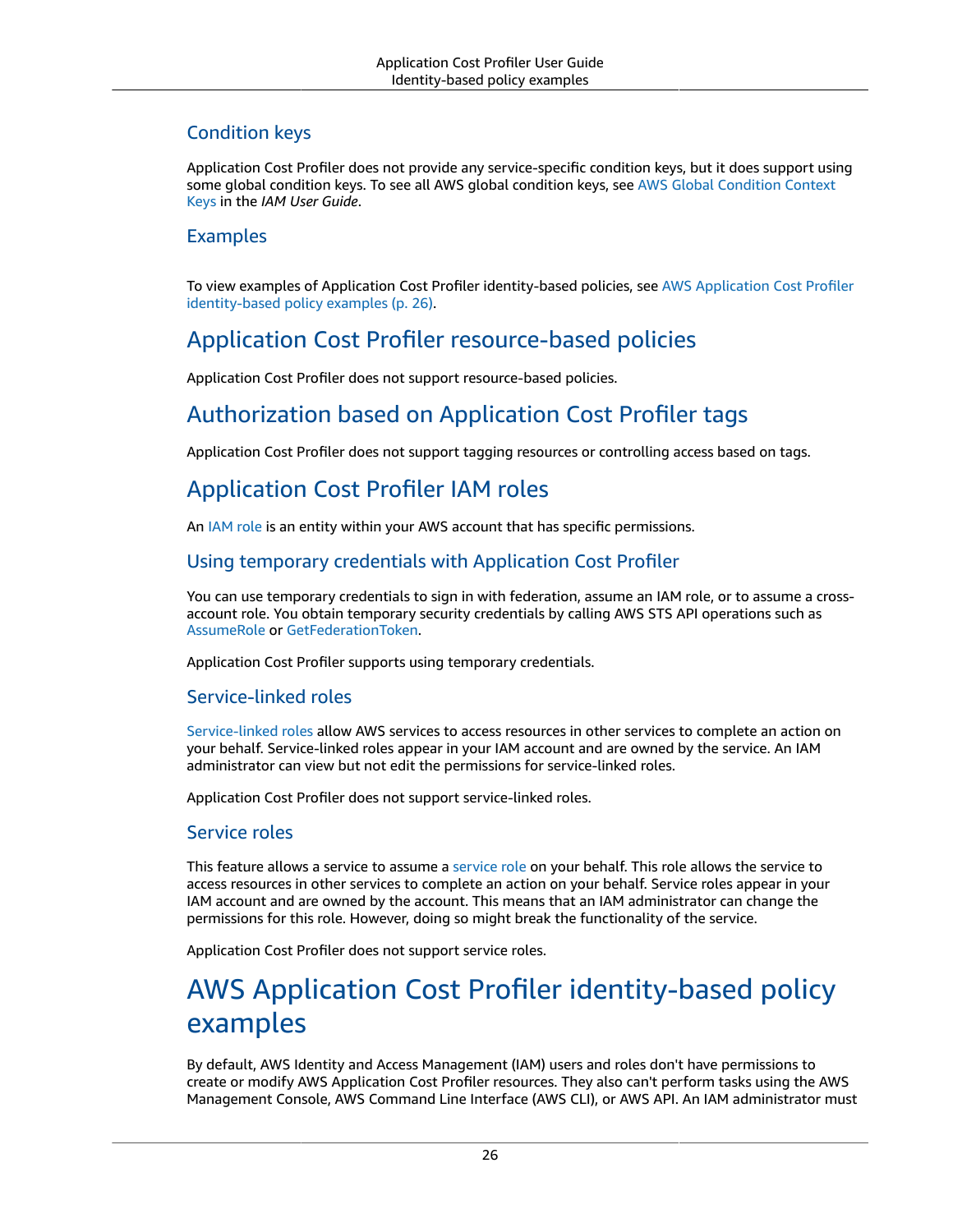create IAM policies that grant users and roles permission to perform the specific API operations that they need. The administrator must then attach those policies to the IAM users or groups that require those permissions.

To learn how to create an IAM identity-based policy using these example JSON policy documents, see [Creating](https://docs.aws.amazon.com/IAM/latest/UserGuide/access_policies_create.html#access_policies_create-json-editor) Policies on the JSON Tab in the *IAM User Guide*.

#### **Topics**

- Policy best [practices \(p. 27\)](#page-29-0)
- Using the Application Cost Profiler [console \(p. 27\)](#page-29-1)
- Allow users to view their own [permissions \(p. 28\)](#page-30-0)
- Accessing one Amazon S3 [bucket \(p. 28\)](#page-30-1)

### <span id="page-29-0"></span>Policy best practices

Identity-based policies are very powerful. They determine whether someone can create, access, or delete Application Cost Profiler resources in your account. These actions can incur costs for your AWS account. When you create or edit identity-based policies, follow these guidelines and recommendations:

- **Get started using AWS managed policies** To start using Application Cost Profiler quickly, use AWS managed policies to give your employees the permissions they need. These policies are already available in your account and are maintained and updated by AWS. For more information, see [Get](https://docs.aws.amazon.com/IAM/latest/UserGuide/best-practices.html#bp-use-aws-defined-policies) started using [permissions](https://docs.aws.amazon.com/IAM/latest/UserGuide/best-practices.html#bp-use-aws-defined-policies) with AWS managed policies in the *IAM User Guide*.
- **Grant least privilege** When you create custom policies, grant only the permissions required to perform a task. Start with a minimum set of permissions and grant additional permissions as necessary. Doing so is more secure than starting with permissions that are too lenient and then trying to tighten them later. For more information, see [Grant least privilege](https://docs.aws.amazon.com/IAM/latest/UserGuide/best-practices.html#grant-least-privilege) in the *IAM User Guide*.
- **Enable MFA for sensitive operations** For extra security, require IAM users to use multi-factor authentication (MFA) to access sensitive resources or API operations. For more information, see [Using](https://docs.aws.amazon.com/IAM/latest/UserGuide/id_credentials_mfa.html) multi-factor [authentication](https://docs.aws.amazon.com/IAM/latest/UserGuide/id_credentials_mfa.html) (MFA) in AWS in the *IAM User Guide*.
- **Use policy conditions for extra security** To the extent that it's practical, define the conditions under which your identity-based policies allow access to a resource. For example, you can write conditions to specify a range of allowable IP addresses that a request must come from. You can also write conditions to allow requests only within a specified date or time range, or to require the use of SSL or MFA. For more information, see IAM JSON policy elements: [Condition](https://docs.aws.amazon.com/IAM/latest/UserGuide/reference_policies_elements_condition.html) in the *IAM User Guide*.

### <span id="page-29-1"></span>Using the Application Cost Profiler console

To access the AWS Application Cost Profiler console, you must have a minimum set of permissions. These permissions must allow you to list and view details about the Application Cost Profiler resources in your AWS account. If you create an identity-based policy that is more restrictive than the minimum required permissions, the console won't function as intended for entities (IAM users or roles) with that policy.

To ensure that those entities can use the Application Cost Profiler console to view the Application Cost Profiler report definition for your AWS account, attach the following permissions to the entities.

```
application-cost-profiler:ListReportDefinitions
application-cost-profiler:GetReportDefinition
```
For example, you could create the following policy for your read-only users.

```
 "Version":"2012-10-17",
```
{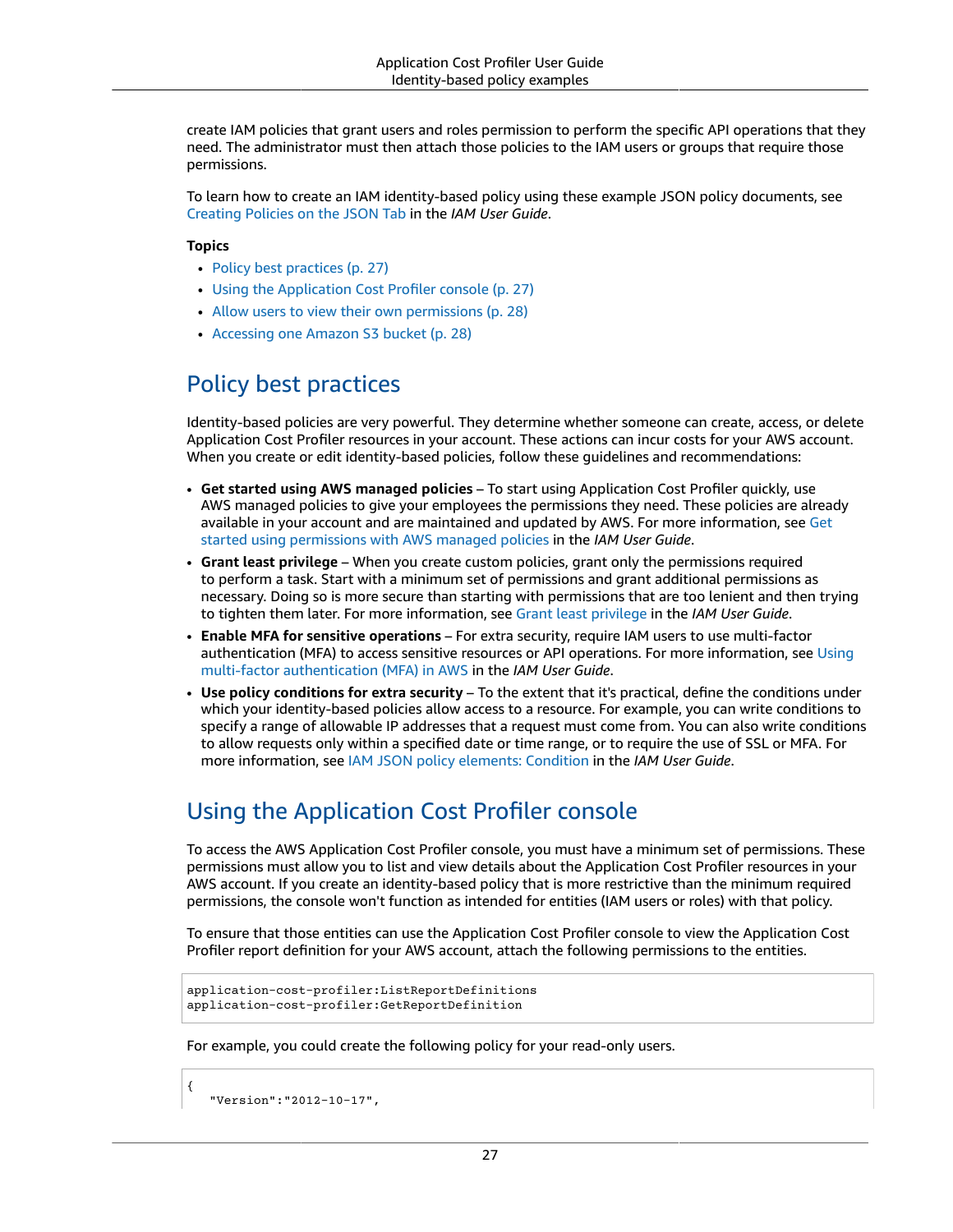```
 "Statement":[
       {
          "Effect":"Allow",
          "Action":[
              "application-cost-profiler:ListReportDefinitions",
              "application-cost-profiler:GetReportDefinition"
          ],
          "Resource":"*"
       }
    ]
}
```
For more information, see Adding [Permissions](https://docs.aws.amazon.com/IAM/latest/UserGuide/id_users_change-permissions.html#users_change_permissions-add-console) to a User in the *IAM User Guide*.

You don't need to allow minimum console permissions for users that are making calls only to the AWS CLI or the AWS API. Instead, allow access to only the actions that match the API operation that you're trying to perform.

### <span id="page-30-0"></span>Allow users to view their own permissions

This example shows how you might create a policy that allows IAM users to view the inline and managed policies that are attached to their user identity. This policy includes permissions to complete this action on the console or programmatically using the AWS CLI or AWS API.

```
{
     "Version": "2012-10-17",
     "Statement": [
\overline{\mathcal{L}} "Sid": "ViewOwnUserInfo",
              "Effect": "Allow",
              "Action": [
                  "iam:GetUserPolicy",
                  "iam:ListGroupsForUser",
                  "iam:ListAttachedUserPolicies",
                  "iam:ListUserPolicies",
                  "iam:GetUser"
              ],
              "Resource": ["arn:aws:iam::*:user/${aws:username}"]
         },
         {
              "Sid": "NavigateInConsole",
              "Effect": "Allow",
              "Action": [
                  "iam:GetGroupPolicy",
                  "iam:GetPolicyVersion",
                  "iam:GetPolicy",
                  "iam:ListAttachedGroupPolicies",
                  "iam:ListGroupPolicies",
                  "iam:ListPolicyVersions",
                  "iam:ListPolicies",
                  "iam:ListUsers"
 ],
              "Resource": "*"
         }
     ]
}
```
### <span id="page-30-1"></span>Accessing one Amazon S3 bucket

In this example, you want to grant an IAM user in your AWS account access to one of your Amazon S3 buckets, examplebucket. You also want to allow the user to add, update, and delete objects.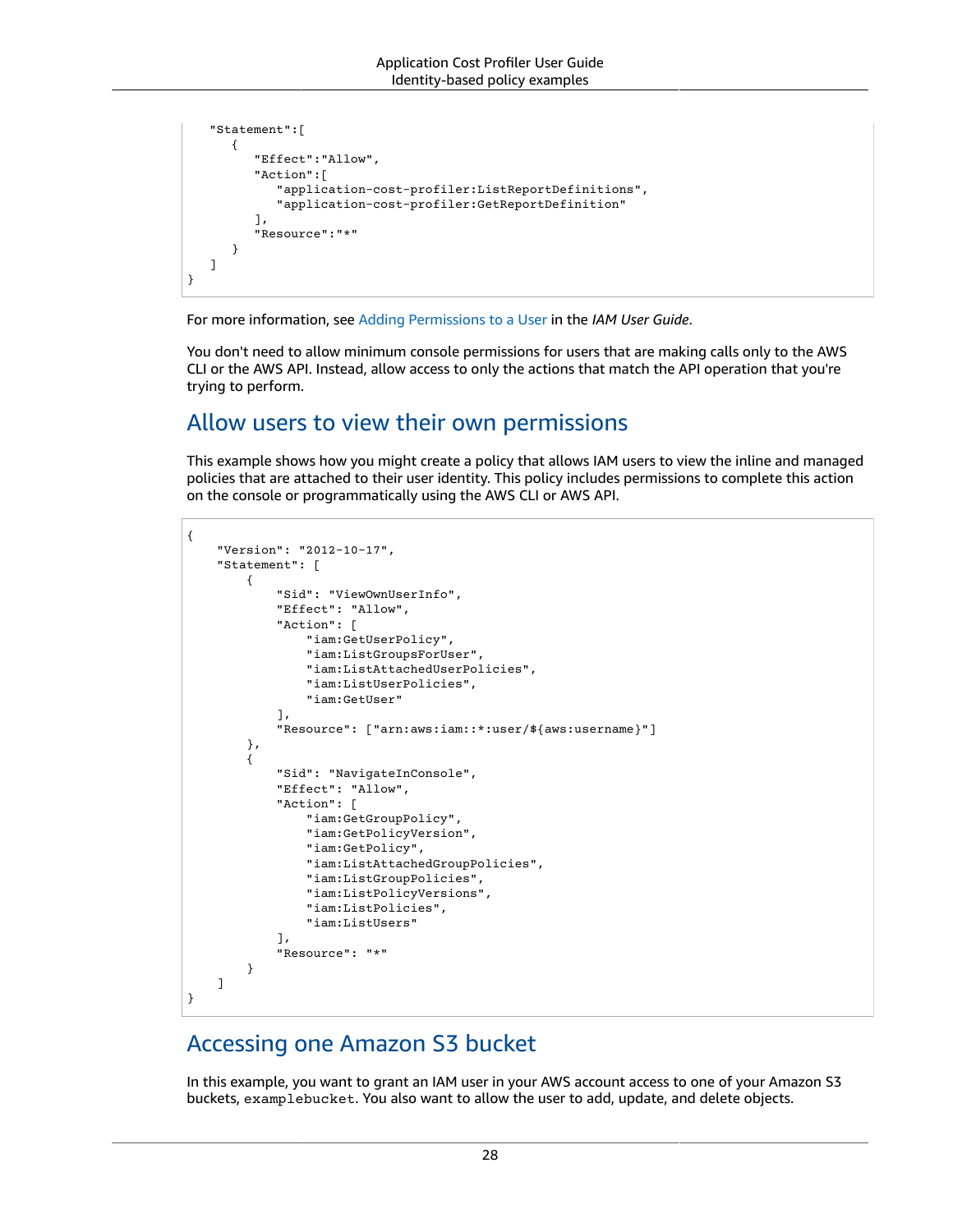In addition to granting the s3:PutObject, s3:GetObject, and s3:DeleteObject permissions to the user, the policy also grants the s3:ListAllMyBuckets, s3:GetBucketLocation, and s3:ListBucket permissions. These are the additional permissions required by the console. Also, the s3:PutObjectAcl and the s3:GetObjectAcl actions are required to be able to copy, cut, and paste objects in the console. For an example walkthrough that grants permissions to users and tests them using the console, see An Example [Walkthrough:](https://docs.aws.amazon.com/AmazonS3/latest/dev/walkthrough1.html) Using user policies to control access to your bucket.

```
{
    "Version":"2012-10-17",
    "Statement":[
       {
           "Sid":"ListBucketsInConsole",
           "Effect":"Allow",
           "Action":[
              "s3:ListAllMyBuckets"
           ],
           "Resource":"arn:aws:s3:::*"
       },
       {
           "Sid":"ViewSpecificBucketInfo",
           "Effect":"Allow",
           "Action":[
              "s3:ListBucket",
              "s3:GetBucketLocation"
           ],
           "Resource":"arn:aws:s3:::examplebucket"
       },
       {
           "Sid":"ManageBucketContents",
           "Effect":"Allow",
           "Action":[
              "s3:PutObject",
              "s3:PutObjectAcl",
              "s3:GetObject",
              "s3:GetObjectAcl",
              "s3:DeleteObject"
           ],
           "Resource":"arn:aws:s3:::examplebucket/*"
       }
    ]
}
```
## <span id="page-31-0"></span>Troubleshooting AWS Application Cost Profiler identity and access

Use the following information to help you diagnose and fix common issues that you might encounter when working with AWS Application Cost Profiler and AWS Identity and Access Management (IAM).

#### **Topics**

- I Am Not Authorized to Perform an Action in Application Cost [Profiler \(p. 30\)](#page-32-0)
- I Am Not Authorized to Perform [iam:PassRole \(p. 30\)](#page-32-1)
- I Want to View My Access [Keys \(p. 30\)](#page-32-2)
- I'm an Administrator and Want to Allow Others to Access Application Cost [Profiler \(p. 31\)](#page-33-1)
- I Want to Allow People Outside of My AWS Account to Access My [Application](#page-33-2) Cost Profiler [Resources \(p. 31\)](#page-33-2)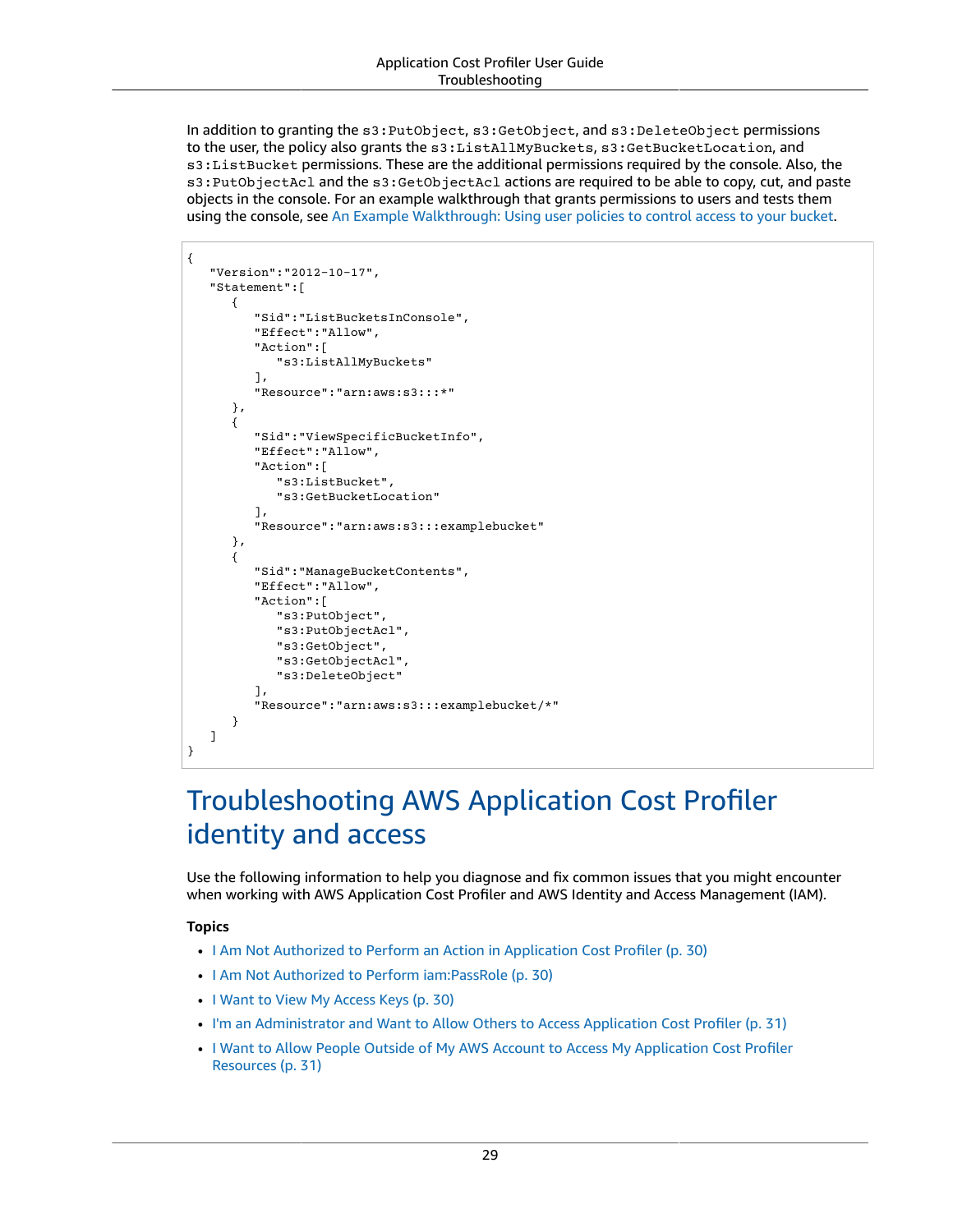### <span id="page-32-0"></span>I Am Not Authorized to Perform an Action in Application Cost Profiler

If the AWS Management Console tells you that you're not authorized to perform an action, then you must contact your administrator for assistance. Your administrator is the person that provided you with your user name and password.

The following example error occurs when the mateojackson IAM user tries to use the console to view details about the Application Cost Profiler report but does not have application-costprofiler:ListReportDefinitions permission.

```
User: arn:aws:iam::123456789012:user/mateojackson is not authorized to perform:
 application-cost-profiler:ListReportDefinitions on resource: Report Definition
```
In this case, Mateo asks his administrator to update his policies to allow him to access the report definition resource using the application-cost-profiler:ListReportDefinitions action.

### <span id="page-32-1"></span>I Am Not Authorized to Perform iam:PassRole

If you receive an error that you're not authorized to perform the iam:PassRole action, then you must contact your administrator for assistance. Your administrator is the person that provided you with your user name and password. Ask that person to update your policies to allow you to pass a role to Application Cost Profiler.

Some AWS services allow you to pass an existing role to that service, instead of creating a new service role or service-linked role. To do this, you must have permissions to pass the role to the service.

The following example error occurs when an IAM user named marymajor tries to use the console to perform an action in Application Cost Profiler. However, the action requires the service to have permissions granted by a service role. Mary does not have permissions to pass the role to the service.

User: arn:aws:iam::123456789012:user/marymajor is not authorized to perform: iam:PassRole

In this case, Mary asks her administrator to update her policies to allow her to perform the iam:PassRole action.

### <span id="page-32-2"></span>I Want to View My Access Keys

After you create your IAM user access keys, you can view your access key ID at any time. However, you can't view your secret access key again. If you lose your secret key, you must create a new access key pair.

Access keys consist of two parts: an access key ID (for example, AKIAIOSFODNN7EXAMPLE) and a secret access key (for example, wJalrXUtnFEMI/K7MDENG/bPxRfiCYEXAMPLEKEY). Like a user name and password, you must use both the access key ID and secret access key together to authenticate your requests. Manage your access keys as securely as you do your user name and password.

#### **Important**

Do not provide your access keys to a third party, even to help find your [canonical](https://docs.aws.amazon.com/general/latest/gr/acct-identifiers.html#FindingCanonicalId) user ID. By doing this, you might give someone permanent access to your account.

When you create an access key pair, you are prompted to save the access key ID and secret access key in a secure location. The secret access key is available only at the time you create it. If you lose your secret access key, you must add new access keys to your IAM user. You can have a maximum of two access keys. If you already have two, you must delete one key pair before creating a new one. To view instructions, see [Managing](https://docs.aws.amazon.com/IAM/latest/UserGuide/id_credentials_access-keys.html#Using_CreateAccessKey) access keys in the *IAM User Guide*.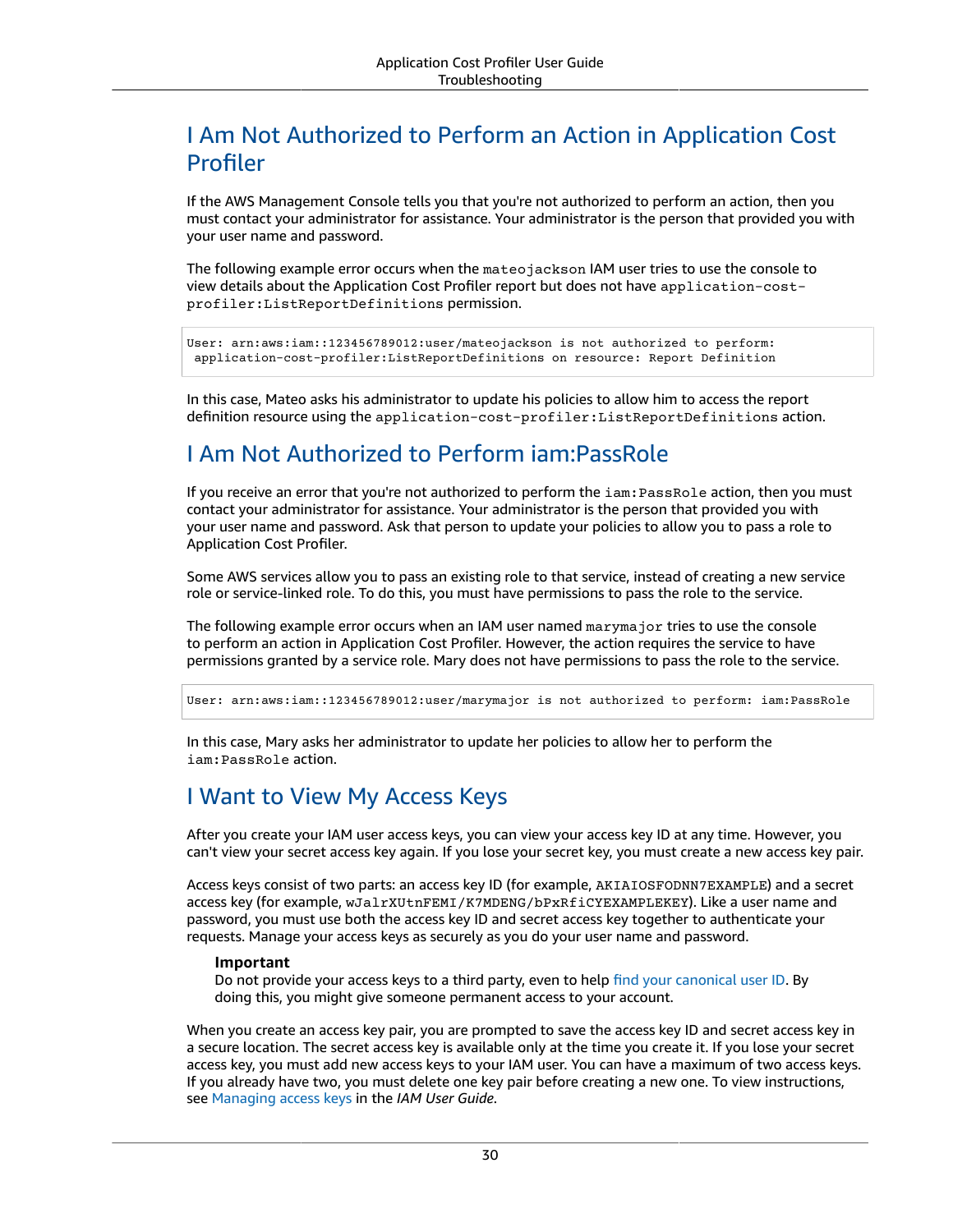### <span id="page-33-1"></span>I'm an Administrator and Want to Allow Others to Access Application Cost Profiler

To allow others to access Application Cost Profiler, you must create an IAM entity (user or role) for the person or application that needs access. They will use the credentials for that entity to access AWS. You must then attach a policy to the entity that grants them the correct permissions in Application Cost Profiler.

<span id="page-33-2"></span>To get started right away, see Creating your first IAM [delegated](https://docs.aws.amazon.com/IAM/latest/UserGuide/getting-started_create-delegated-user.html) user and group in the *IAM User Guide*.

### I Want to Allow People Outside of My AWS Account to Access My Application Cost Profiler Resources

You can create a role that users in other accounts or people outside of your organization can use to access your resources. You can specify who is trusted to assume the role. For services that support resource-based policies or access control lists (ACLs), you can use those policies to grant people access to your resources.

To learn more, consult the following:

- To learn whether Application Cost Profiler supports these features, see How AWS [Application](#page-26-0) Cost [Profiler](#page-26-0) works with IA[M \(p. 24\)](#page-26-0).
- To learn how to provide access to your resources across AWS accounts that you own, see [Providing](https://docs.aws.amazon.com/IAM/latest/UserGuide/id_roles_common-scenarios_aws-accounts.html) access to an IAM user in [another](https://docs.aws.amazon.com/IAM/latest/UserGuide/id_roles_common-scenarios_aws-accounts.html) AWS account that you own in the *IAM User Guide*.
- To learn how to provide access to your resources to third-party AWS accounts, see [Providing](https://docs.aws.amazon.com/IAM/latest/UserGuide/id_roles_common-scenarios_third-party.html) access to AWS [accounts](https://docs.aws.amazon.com/IAM/latest/UserGuide/id_roles_common-scenarios_third-party.html) owned by third parties in the *IAM User Guide*.
- To learn how to provide access through identity federation, see Providing access to [externally](https://docs.aws.amazon.com/IAM/latest/UserGuide/id_roles_common-scenarios_federated-users.html) [authenticated](https://docs.aws.amazon.com/IAM/latest/UserGuide/id_roles_common-scenarios_federated-users.html) users (identity federation) in the *IAM User Guide*.
- To learn the difference between using roles and resource-based policies for cross-account access, see How IAM roles differ from [resource-based](https://docs.aws.amazon.com/IAM/latest/UserGuide/id_roles_compare-resource-policies.html) policies in the *IAM User Guide*.

# <span id="page-33-0"></span>Compliance validation for AWS Application Cost Profiler

Third-party auditors assess the security and compliance of AWS services as part of multiple AWS compliance programs, such as SOC, PCI, FedRAMP, and HIPAA.

To learn whether Application Cost Profiler or other AWS services are in scope of specific compliance programs, see AWS Services in Scope by [Compliance](http://aws.amazon.com/compliance/services-in-scope/) Program. For general information, see [AWS](http://aws.amazon.com/compliance/programs/) [Compliance](http://aws.amazon.com/compliance/programs/) Programs.

You can download third-party audit reports using AWS Artifact. For more information, see [Downloading](https://docs.aws.amazon.com/artifact/latest/ug/downloading-documents.html) [Reports](https://docs.aws.amazon.com/artifact/latest/ug/downloading-documents.html) in AWS Artifact.

Your compliance responsibility when using AWS services is determined by the sensitivity of your data, your company's compliance objectives, and applicable laws and regulations. AWS provides the following resources to help with compliance:

• Security and [Compliance](http://aws.amazon.com/quickstart/?awsf.quickstart-homepage-filter=categories%23security-identity-compliance) Quick Start Guides – These deployment guides discuss architectural considerations and provide steps for deploying baseline environments on AWS that are security and compliance focused.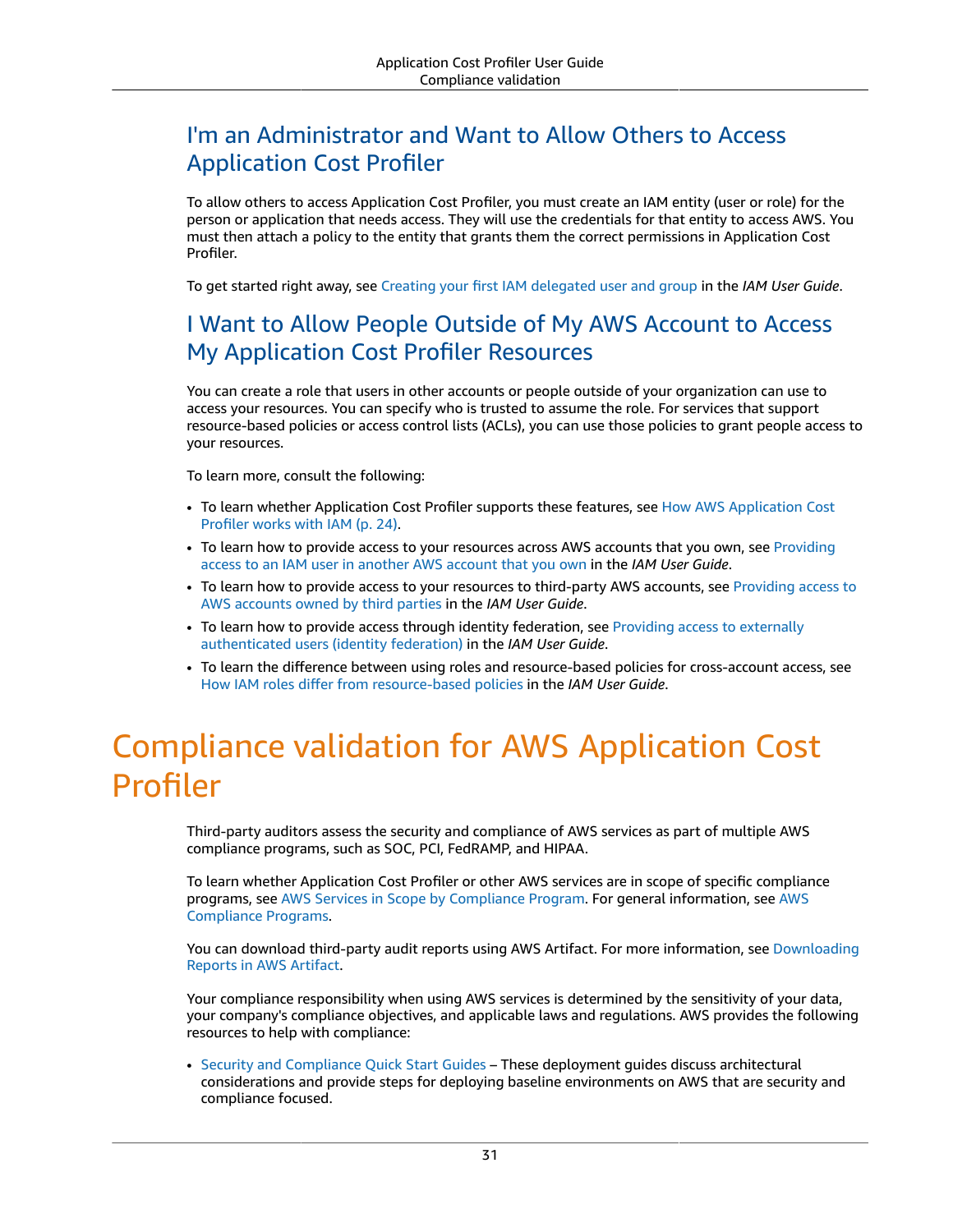• [Architecting](https://d0.awsstatic.com/whitepapers/compliance/AWS_HIPAA_Compliance_Whitepaper.pdf) for HIPAA Security and Compliance Whitepaper – This whitepaper describes how companies can use AWS to create HIPAA-eligible applications.

#### **Note**

Not all AWS services are HIPAA eligible. For more information, see the HIPAA Eligible [Services](https://aws.amazon.com/compliance/hipaa-eligible-services-reference/) [Reference](https://aws.amazon.com/compliance/hipaa-eligible-services-reference/).

- AWS [Compliance](http://aws.amazon.com/compliance/resources/) Resources This collection of workbooks and guides might apply to your industry and location.
- [Evaluating](https://docs.aws.amazon.com/config/latest/developerguide/evaluate-config.html) Resources with Rules in the *AWS Config Developer Guide* The AWS Config service assesses how well your resource configurations comply with internal practices, industry guidelines, and regulations.
- AWS [Security](https://docs.aws.amazon.com/securityhub/latest/userguide/what-is-securityhub.html) Hub This AWS service provides a comprehensive view of your security state within AWS that helps you check your compliance with security industry standards and best practices.
- AWS Audit [Manager](https://docs.aws.amazon.com/audit-manager/latest/userguide/what-is.html) This AWS service helps you continuously audit your AWS usage to simplify how you manage risk and compliance with regulations and industry standards.

# <span id="page-34-0"></span>Resilience in AWS Application Cost Profiler

The AWS global infrastructure is built around AWS Regions and Availability Zones. Regions provide multiple physically separated and isolated Availability Zones, which are connected through low-latency, high-throughput, and highly redundant networking. With Availability Zones, you can design and operate applications and databases that automatically fail over between zones without interruption. Availability Zones are more highly available, fault tolerant, and scalable than traditional single or multiple data center infrastructures.

For more information about AWS Regions and Availability Zones, see AWS Global [Infrastructure.](http://aws.amazon.com/about-aws/global-infrastructure/)

# <span id="page-34-1"></span>Infrastructure security in AWS Application Cost Profiler

As a managed service, Application Cost Profiler is protected by the AWS global network security procedures that are described in the Amazon Web Services: Overview of Security [Processes](https://d0.awsstatic.com/whitepapers/Security/AWS_Security_Whitepaper.pdf) whitepaper.

You use AWS published API calls to access Application Cost Profiler through the network. Clients must support Transport Layer Security (TLS) 1.0 or later. We recommend TLS 1.2 or later. Clients must also support cipher suites with perfect forward secrecy (PFS) such as Ephemeral Diffie-Hellman (DHE) or Elliptic Curve Ephemeral Diffie-Hellman (ECDHE). Most modern systems such as Java 7 and later support these modes.

Additionally, requests must be signed using an access key ID and a secret access key that is associated with an AWS Identity and Access Management (IAM) principal. Or you can use the AWS [Security](https://docs.aws.amazon.com/STS/latest/APIReference/Welcome.html) Token [Service](https://docs.aws.amazon.com/STS/latest/APIReference/Welcome.html) (AWS STS) to generate temporary security credentials to sign requests.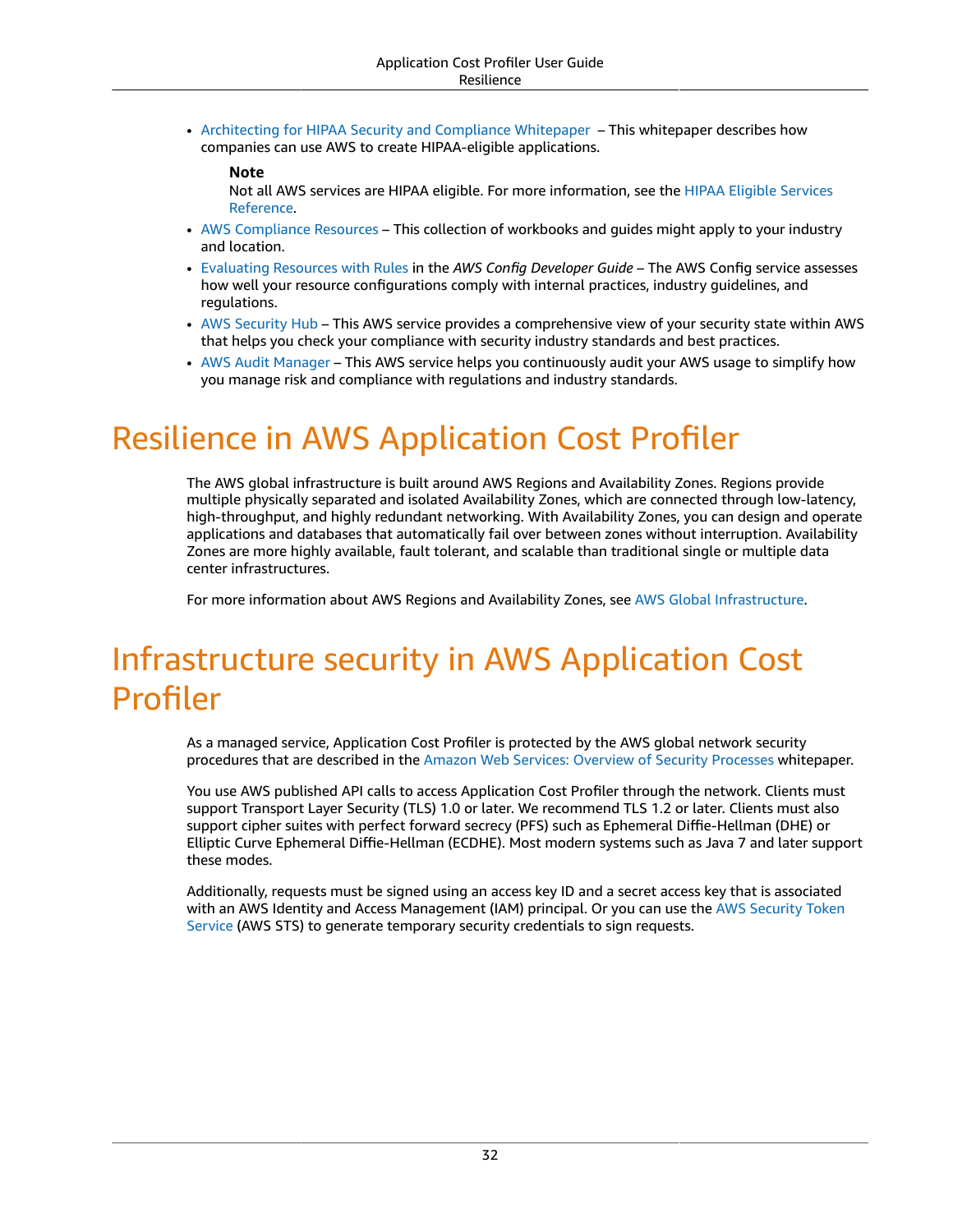# <span id="page-35-0"></span>Monitoring Application Cost Profiler events in EventBridge

You can use Amazon EventBridge to automate your AWS services and respond automatically to system events, such as application availability issues or resource changes. Events from AWS services are delivered to EventBridge in near-real time. You can write simple rules to indicate which events are of interest to you and which automated actions to take when an event matches a rule. For more information, see Amazon [EventBridge](https://docs.aws.amazon.com/eventbridge/latest/userguide/) User Guide.

You can monitor AWS Application Cost Profiler events in EventBridge. EventBridge routes that data to targets such as AWS Lambda and Amazon Simple Notification Service (Amazon SNS). These events are the same as those that appear in Amazon CloudWatch Events, which delivers a near-real-time stream of system events that describe changes in AWS resources.

# <span id="page-35-1"></span>Monitor report generation with EventBridge

With EventBridge, you can create rules that define actions to take when Application Cost Profiler sends notification of a report being generated. For example, you can create a rule that sends you an email message each time a report is generated.

### **To monitor for report generation**

- 1. Log in to AWS using an account that has permissions to use both EventBridge and Application Cost Profiler.
- 2. Open the Amazon EventBridge console at [https://console.aws.amazon.com/artifact/.](https://console.aws.amazon.com/events/)
- 3. Choose **Create rule**.
- 4. Enter a **Name** for the rule, and, optionally, a description.

A rule can't have the same name as another rule in the same AWS Region and on the same event bus.

- 5. For **Define pattern**, choose **Event pattern**.
- 6. Under **Event matching pattern**, choose **Custom pattern**.
- 7. For **Event pattern**, add the following pattern and then choose **Save**.

```
{
   "source": ["aws.application-cost-profiler"],
   "detail-type": ["Application Cost Profiler Report Generated"]
}
```
8. In the **Select event bus** section, choose the event bus to use. If you haven't created a custom event bus, choose **AWS default event bus**.

Confirm that **Enable the rule on the selected event bus** is turned on.

- 9. For **Select targets**, choose the AWS service that you want to act when EventBridge detects an event of the selected type.
- 10. The fields displayed vary depending on the service you choose. Enter information specific to the target type as needed.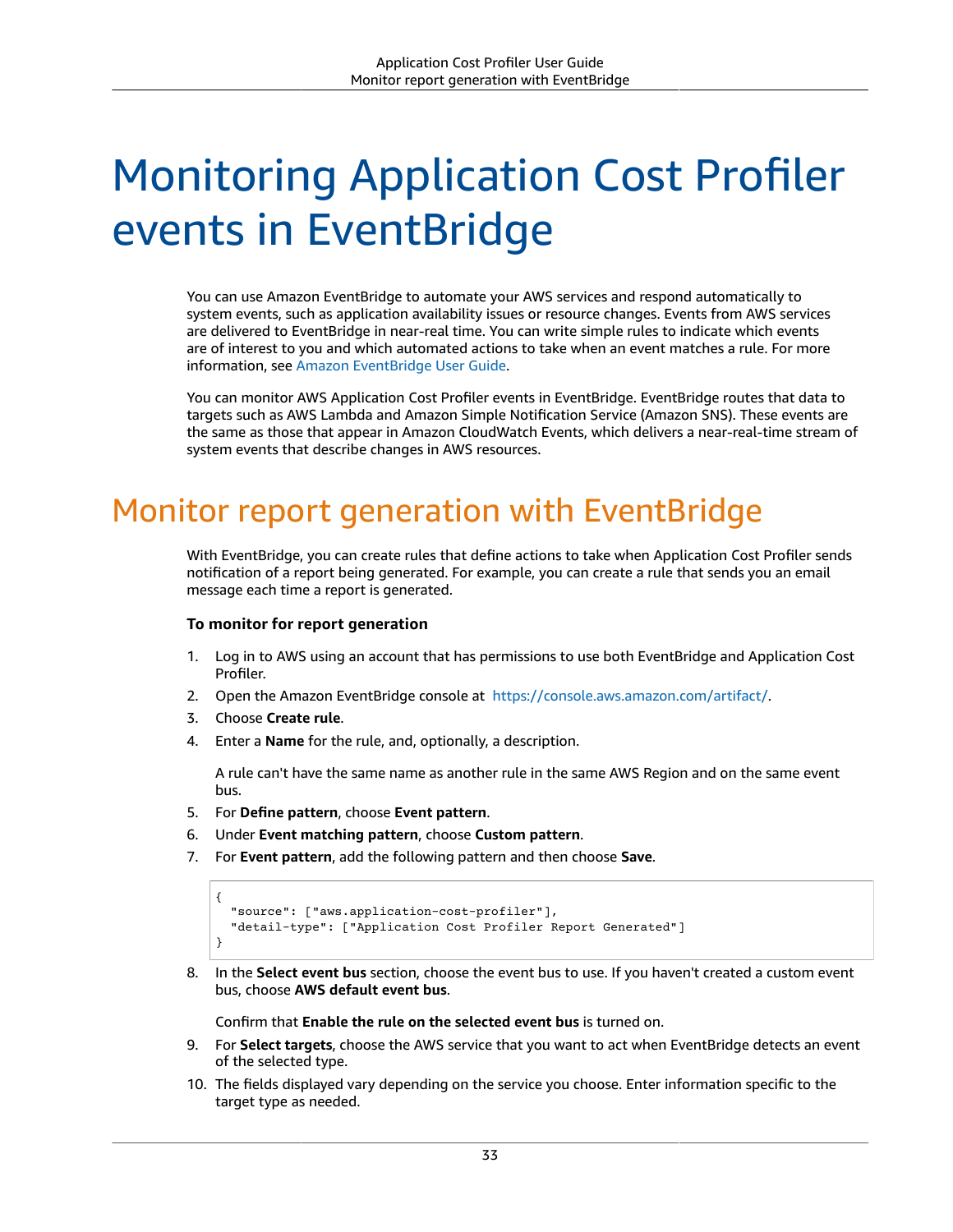- 11. For many target types, EventBridge needs permissions to send events to the target. In these cases, EventBridge can create the AWS Identity and Access Management (IAM) role that is needed for your rule to run.
	- To create an IAM role automatically, choose **Create a new role for this specific resource**.
	- To use an IAM role that you created earlier, choose **Use existing role**.
- 12. For **Retry policy and dead-letter queue**, under **Retry policy**, enter the following:
	- 1. For **Maximum age of event**, enter a value between one minute (00:01) and 24 hours (24:00).
	- 2. For **Retry attempts**, enter a number between 0 and 185.
- 13. For **Dead-letter queue**, select **None** to not use a dead-letter queue. EventBridge sends events that match this rule to the dead-letter queue if they are not successfully delivered to the target. To use a dead-letter queue, or to learn more about them, see Using [dead-letter](https://docs.aws.amazon.com/eventbridge/latest/userguide/eb-rule-dlq.html) queues in the *Amazon EventBridge User Guide*.
- 14. (Optional) Choose **Add target** to add another target for this rule.
- 15. (Optional) Enter one or more tags for the rule. For more information, see Amazon [EventBridge](https://docs.aws.amazon.com/eventbridge/latest/userguide/eb-tagging.html) tags in the *Amazon EventBridge User Guide*.
- 16. Choose **Create**.

## <span id="page-36-0"></span>Example of a Report Generated event

This event informs you when a report is generated and ready for you to retrieve. The message field gives you the Amazon Simple Storage Service (Amazon S3) bucket and key for the Amazon S3 object where the report is stored.

```
{
    "version": "0",
    "id": "01234567-EXAMPLE",
    "detail-type": "Application Cost Profiler Report Generated",
    "source": "aws.application-cost-profiler",
    "account": "123456789012",
    "time": "2021-03-31T10:23:43Z",
    "region": "us-east-1",
    "resources": [],
    "detail": {
      "message": "Application Cost Profiler report delivered in bucket: SampleBucket, key:
 SampleReport-112233445566"
   }
}
```